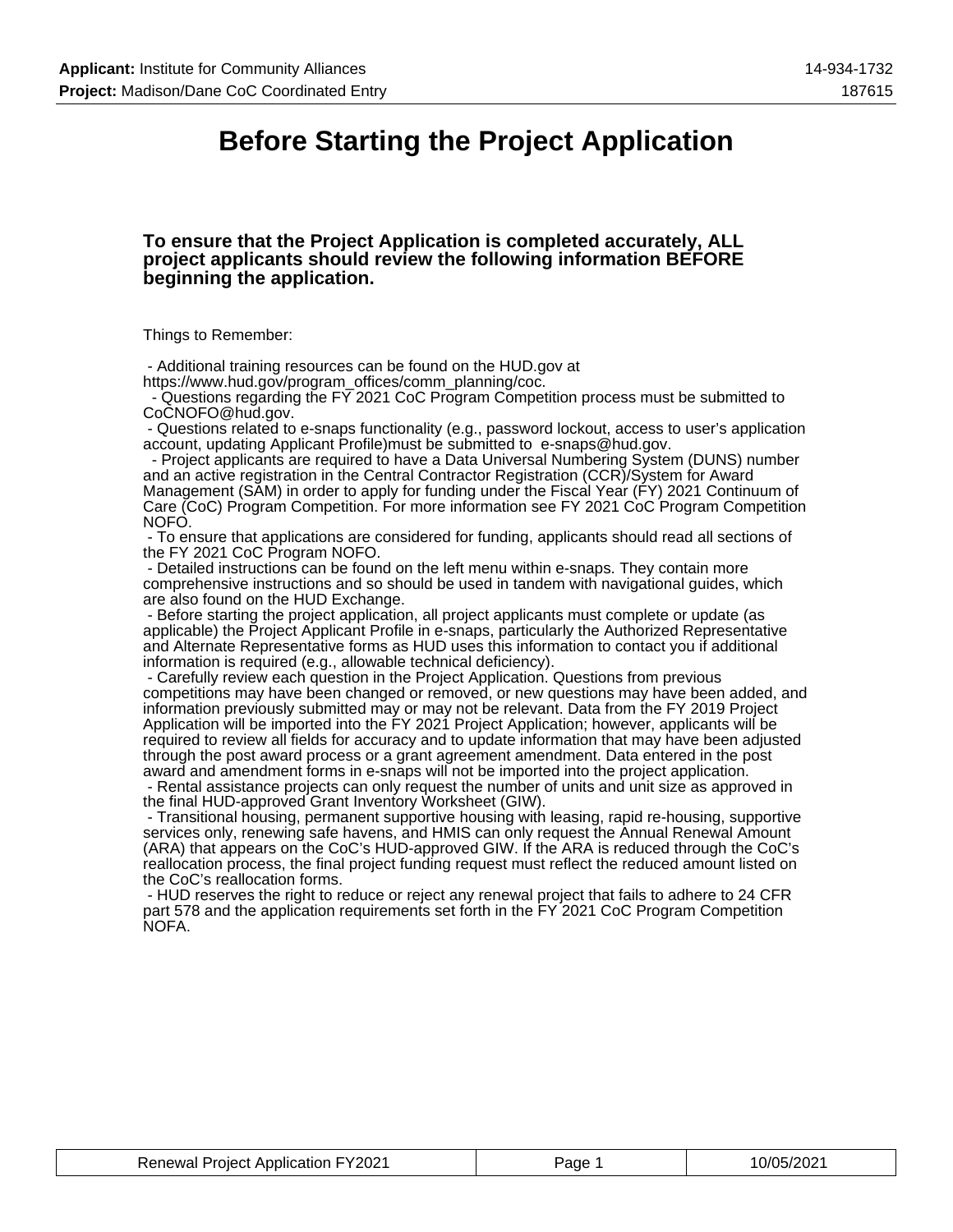# **1A. SF-424 Application Type**

| <b>1. Type of Submission:</b> Application                                                                                                                                                                                                                                                            |                                                     |
|------------------------------------------------------------------------------------------------------------------------------------------------------------------------------------------------------------------------------------------------------------------------------------------------------|-----------------------------------------------------|
|                                                                                                                                                                                                                                                                                                      | 2. Type of Application: Renewal Project Application |
| If "Revision", select appropriate letter(s):                                                                                                                                                                                                                                                         |                                                     |
| If "Other", specify:                                                                                                                                                                                                                                                                                 |                                                     |
| <b>3. Date Received: 10/04/2021</b>                                                                                                                                                                                                                                                                  |                                                     |
| 4. Applicant Identifier:                                                                                                                                                                                                                                                                             |                                                     |
| 5a. Federal Entity Identifier:                                                                                                                                                                                                                                                                       |                                                     |
| 5b. Federal Award Identifier: WI0211<br>This is the first 6 digits of the Grant Number,<br>known as the PIN, that will also be indicated<br>on Screen 3A Project Detail. This number<br>must match the first 6 digits of the grant<br>number on the HUD approved Grant Inventory<br>Worksheet (GIW). |                                                     |
| <b>Check to confrim that the Federal Award</b><br>Identifier has been updated to reflect the<br>most recently awarded grant number                                                                                                                                                                   | $\mathsf{X}$                                        |
| 6. Date Received by State:                                                                                                                                                                                                                                                                           |                                                     |
| 7. State Application Identifier:                                                                                                                                                                                                                                                                     |                                                     |

| <b>Renewal Project Application FY2021</b> | Page 2 | 10/05/2021 |
|-------------------------------------------|--------|------------|
|-------------------------------------------|--------|------------|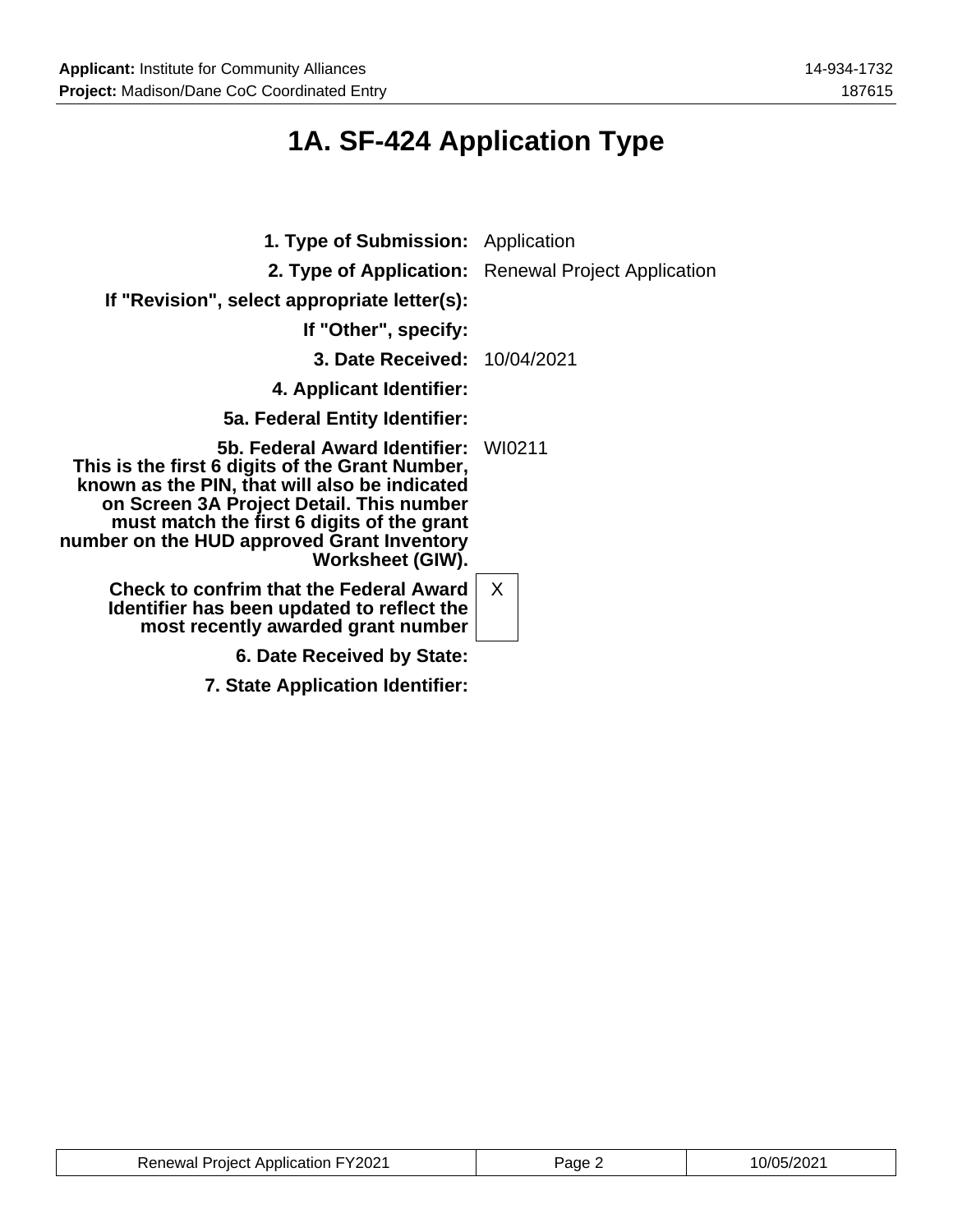# **1B. SF-424 Legal Applicant**

# **8. Applicant**

**a. Legal Name:** Institute for Community Alliances

**b. Employer/Taxpayer Identification Number** 42-1352902 **(EIN/TIN):**

| c. Organizational DUNS:                                              |                  | 149341732                                  | <b>PLUS4</b> |  |
|----------------------------------------------------------------------|------------------|--------------------------------------------|--------------|--|
|                                                                      |                  |                                            |              |  |
| d. Address                                                           |                  |                                            |              |  |
| Street 1: 1111 9th Street                                            |                  |                                            |              |  |
| <b>Street 2: Suite 380</b>                                           |                  |                                            |              |  |
|                                                                      | City: Des Moines |                                            |              |  |
| <b>County: Polk</b>                                                  |                  |                                            |              |  |
| State: lowa                                                          |                  |                                            |              |  |
| <b>Country: United States</b>                                        |                  |                                            |              |  |
| Zip / Postal Code: 50314                                             |                  |                                            |              |  |
|                                                                      |                  |                                            |              |  |
| e. Organizational Unit (optional)                                    |                  |                                            |              |  |
| <b>Department Name:</b>                                              |                  |                                            |              |  |
| <b>Division Name:</b>                                                |                  |                                            |              |  |
|                                                                      |                  |                                            |              |  |
| f. Name and contact information of person to                         |                  |                                            |              |  |
| be<br>contacted on matters involving this                            |                  |                                            |              |  |
| application                                                          |                  |                                            |              |  |
| Prefix: Ms.                                                          |                  |                                            |              |  |
| <b>First Name:</b>                                                   | Julie            |                                            |              |  |
| Middle Name: Ann                                                     |                  |                                            |              |  |
| Last Name: Eberbach                                                  |                  |                                            |              |  |
| Suffix:                                                              |                  |                                            |              |  |
|                                                                      |                  | <b>Title:</b> Associate Executive Director |              |  |
| <b>Organizational Affiliation:</b> Institute for Community Alliances |                  |                                            |              |  |
| Telephone Number: (515) 246-6643                                     |                  |                                            |              |  |

| <b>Renewal Project Application FY2021</b> | Page 3 | 10/05/2021 |
|-------------------------------------------|--------|------------|
|-------------------------------------------|--------|------------|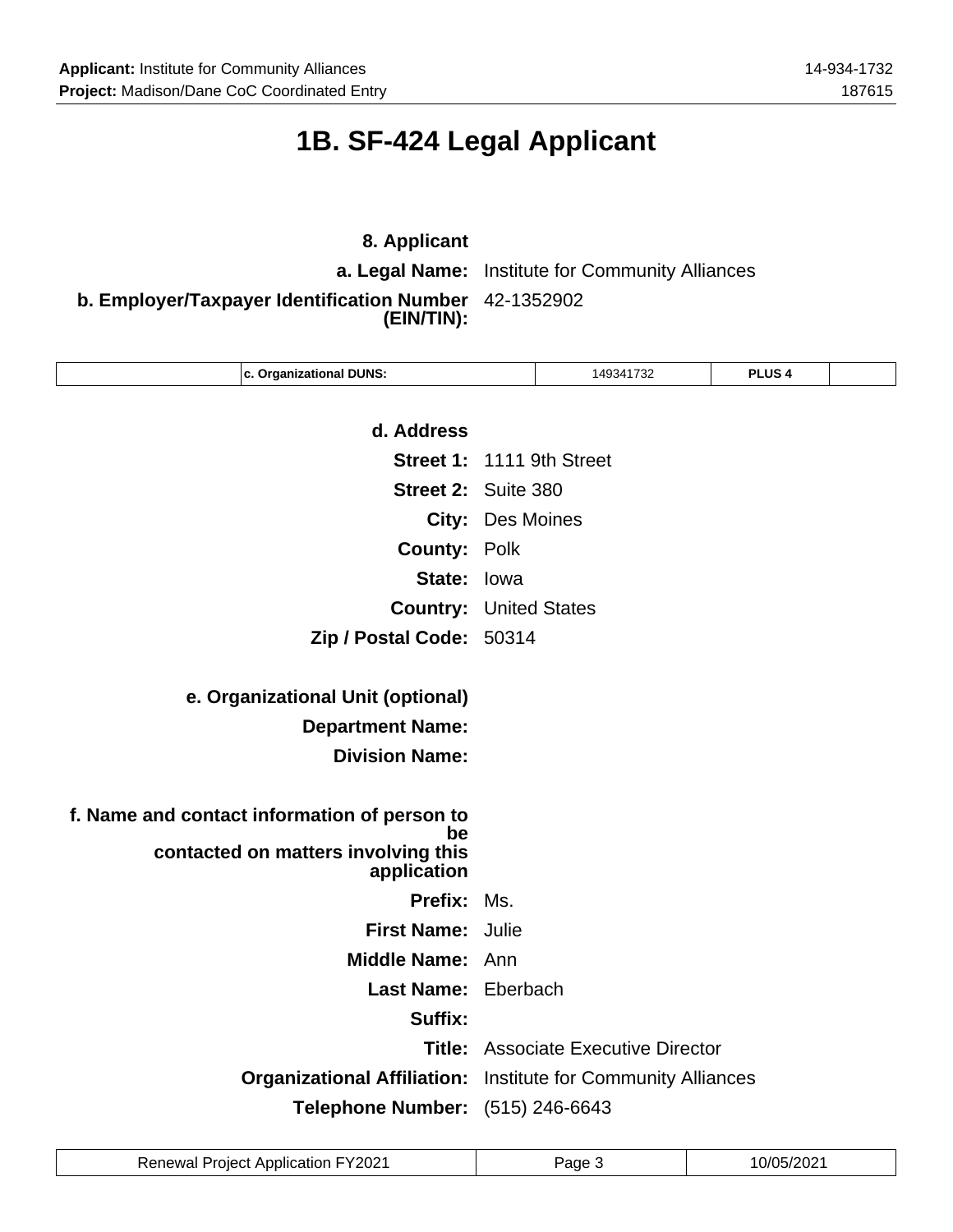### **Extension:**

**Fax Number:** (515) 246-6637 **Email:** julie.eberbach@icalliances.org

| <b>Renewal Project Application FY2021</b> | 'age | 10/05/2021 |
|-------------------------------------------|------|------------|
|-------------------------------------------|------|------------|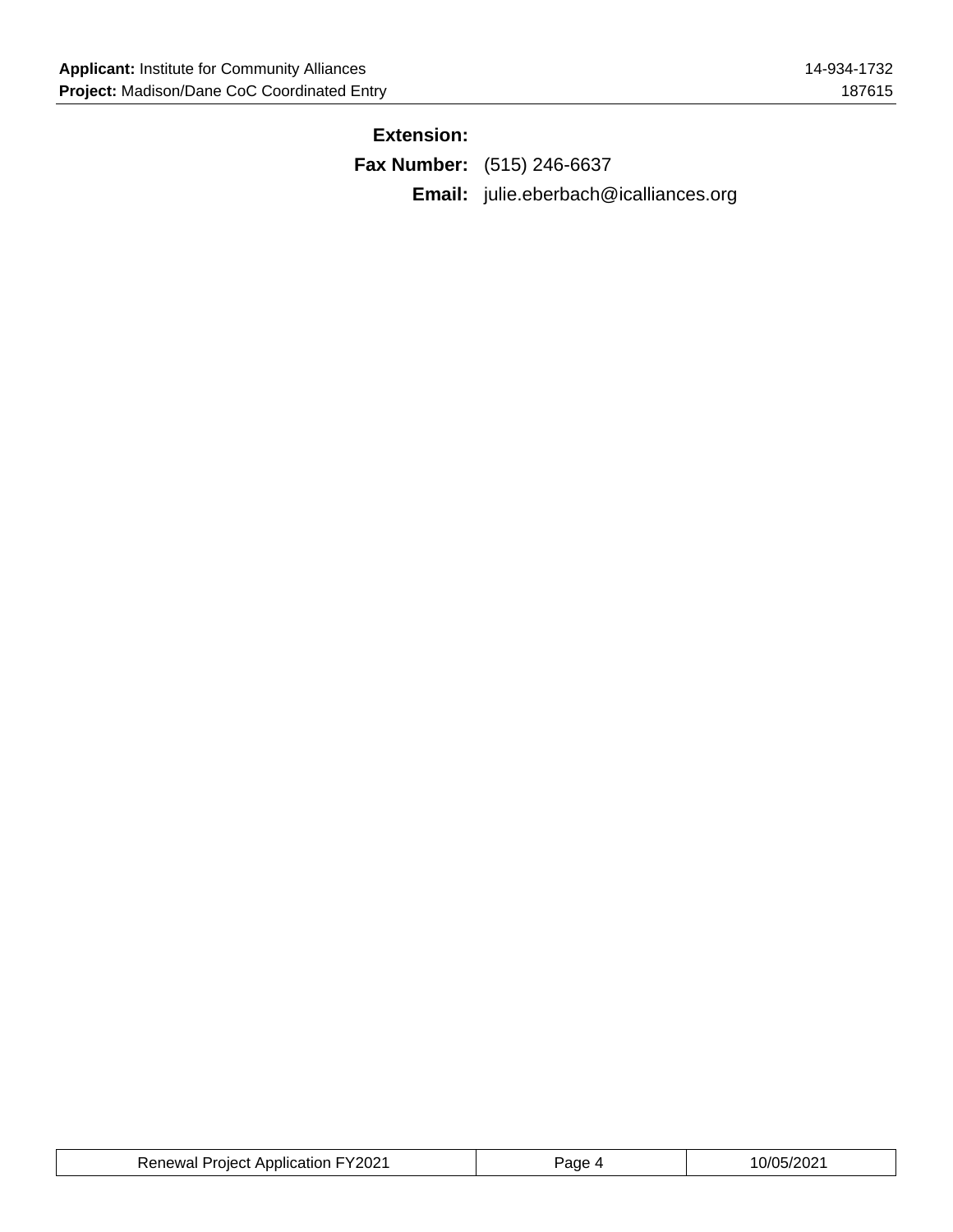# **1C. SF-424 Application Details**

|                                                                  | <b>9. Type of Applicant:</b> M. Nonprofit with 501C3 IRS Status         |  |
|------------------------------------------------------------------|-------------------------------------------------------------------------|--|
|                                                                  | 10. Name of Federal Agency: Department of Housing and Urban Development |  |
| 11. Catalog of Federal Domestic Assistance CoC Program<br>Title: |                                                                         |  |
| CFDA Number: 14.267                                              |                                                                         |  |
| 12. Funding Opportunity Number: FR-6500-N25                      |                                                                         |  |
|                                                                  | <b>Title: Continuum of Care Homeless Assistance</b><br>Competition      |  |
| <b>13. Competition Identification Number:</b>                    |                                                                         |  |

**Title:**

| auon FY2021 بان<br>Proiect Annlication.<br>Renewal |  |  |
|----------------------------------------------------|--|--|
|----------------------------------------------------|--|--|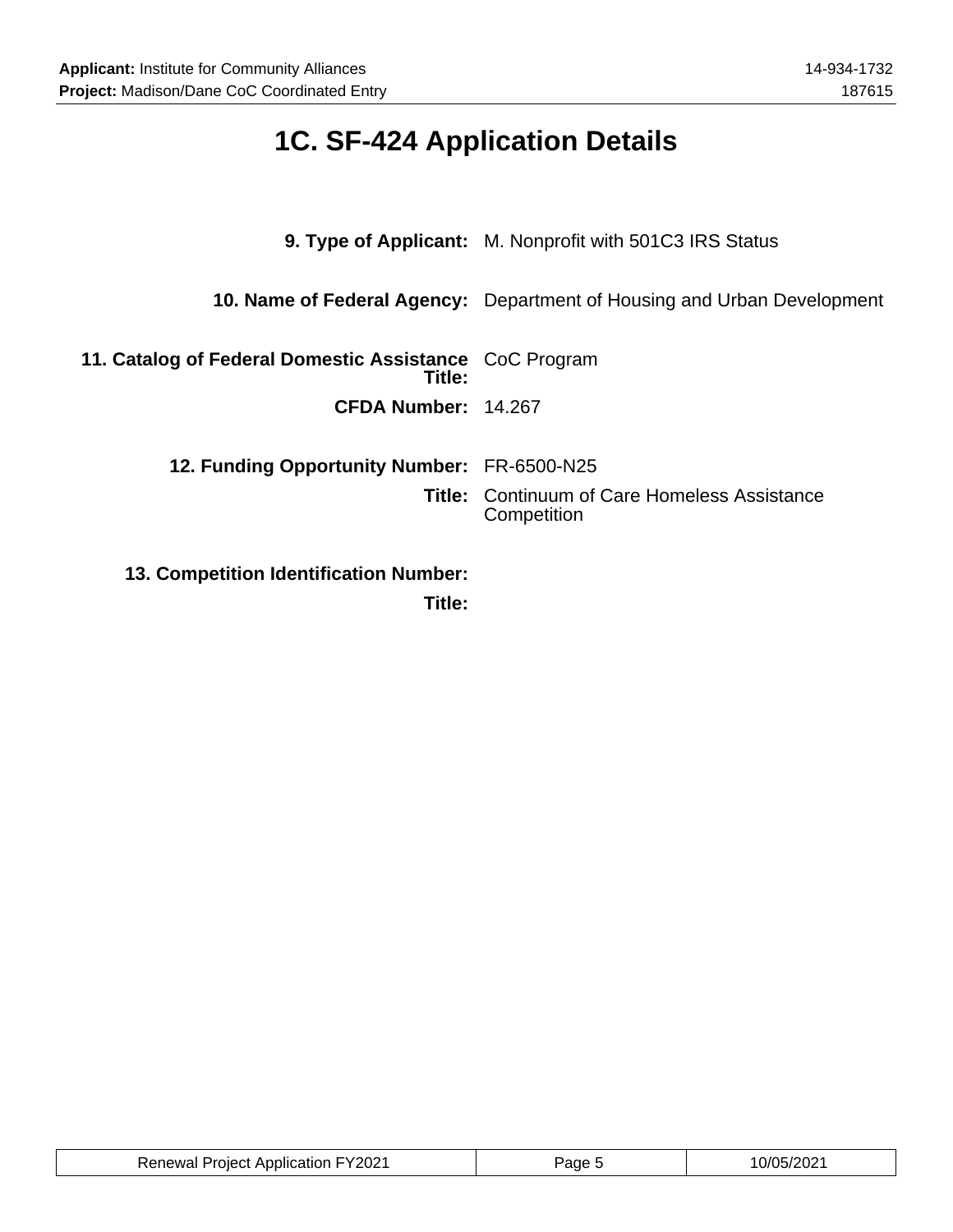# **1D. SF-424 Congressional District(s)**

| 14. Area(s) affected by the project (State(s) Wisconsin<br>only):<br>(for multiple selections hold CTRL key) |                                                                                                                                                                                                                                                                        |
|--------------------------------------------------------------------------------------------------------------|------------------------------------------------------------------------------------------------------------------------------------------------------------------------------------------------------------------------------------------------------------------------|
| 15. Descriptive Title of Applicant's Project: Madison/Dane CoC Coordinated Entry                             |                                                                                                                                                                                                                                                                        |
| 16. Congressional District(s):                                                                               |                                                                                                                                                                                                                                                                        |
| a. Applicant:<br>(for multiple selections hold CTRL key)                                                     | MO-001, MN-008, MN-007, MN-006, MN-005,<br>MN-004, MN-003, MN-002, AK-000, MN-001,<br>VT-000, MO-008, MO-006, MO-007, WI-004,<br>MO-004, WI-003, MO-005, WI-002, MO-003, WI-<br>001, WI-005, WI-006, WI-007, WI-008, WY-000,<br>IL-016, IA-003, IA-004, IA-001, IA-002 |
| b. Project: WI-002<br>(for multiple selections hold CTRL key)                                                |                                                                                                                                                                                                                                                                        |
| 17. Proposed Project                                                                                         |                                                                                                                                                                                                                                                                        |
| <b>a. Start Date: 05/01/2022</b>                                                                             |                                                                                                                                                                                                                                                                        |
| <b>b. End Date: 04/30/2023</b>                                                                               |                                                                                                                                                                                                                                                                        |
| 18. Estimated Funding (\$)                                                                                   |                                                                                                                                                                                                                                                                        |
| a. Federal:                                                                                                  |                                                                                                                                                                                                                                                                        |
| b. Applicant:                                                                                                |                                                                                                                                                                                                                                                                        |
| c. State:                                                                                                    |                                                                                                                                                                                                                                                                        |
| d. Local:                                                                                                    |                                                                                                                                                                                                                                                                        |
| e. Other:                                                                                                    |                                                                                                                                                                                                                                                                        |
| f. Program Income:                                                                                           |                                                                                                                                                                                                                                                                        |
| g. Total:                                                                                                    |                                                                                                                                                                                                                                                                        |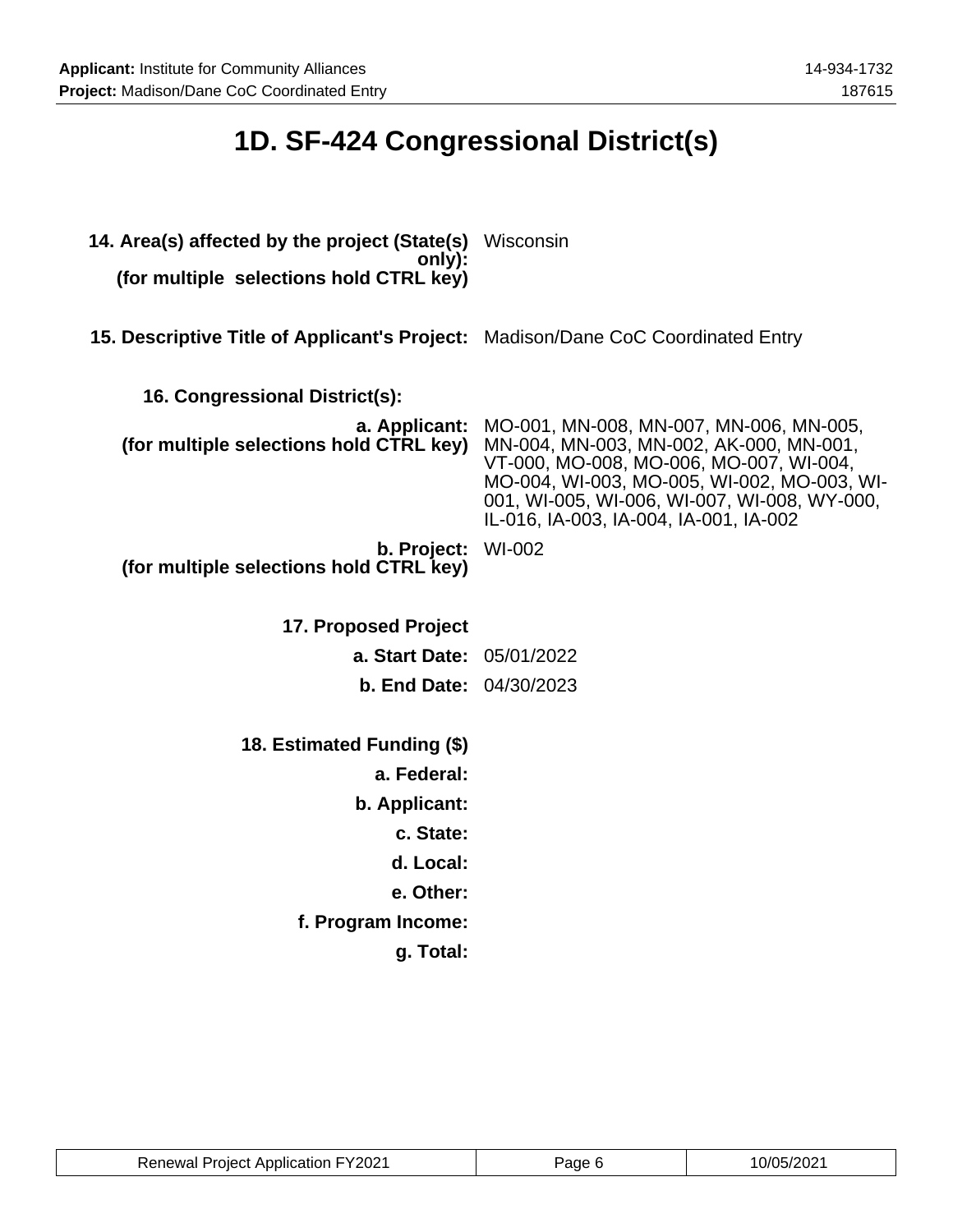# **1E. SF-424 Compliance**

**If "YES", enter the date this application was made available to the State for review:**

**20. Is the Applicant delinquent on any Federal** No **debt?**

**If "YES," provide an explanation:**

**19. Is the Application Subject to Review By** b. Program is subject to E.O. 12372 but has not **State Executive Order 12372 Process?** been selected by the State for review.

| <b>Renewal Project Application FY2021</b> | Page | /2021 |
|-------------------------------------------|------|-------|
|-------------------------------------------|------|-------|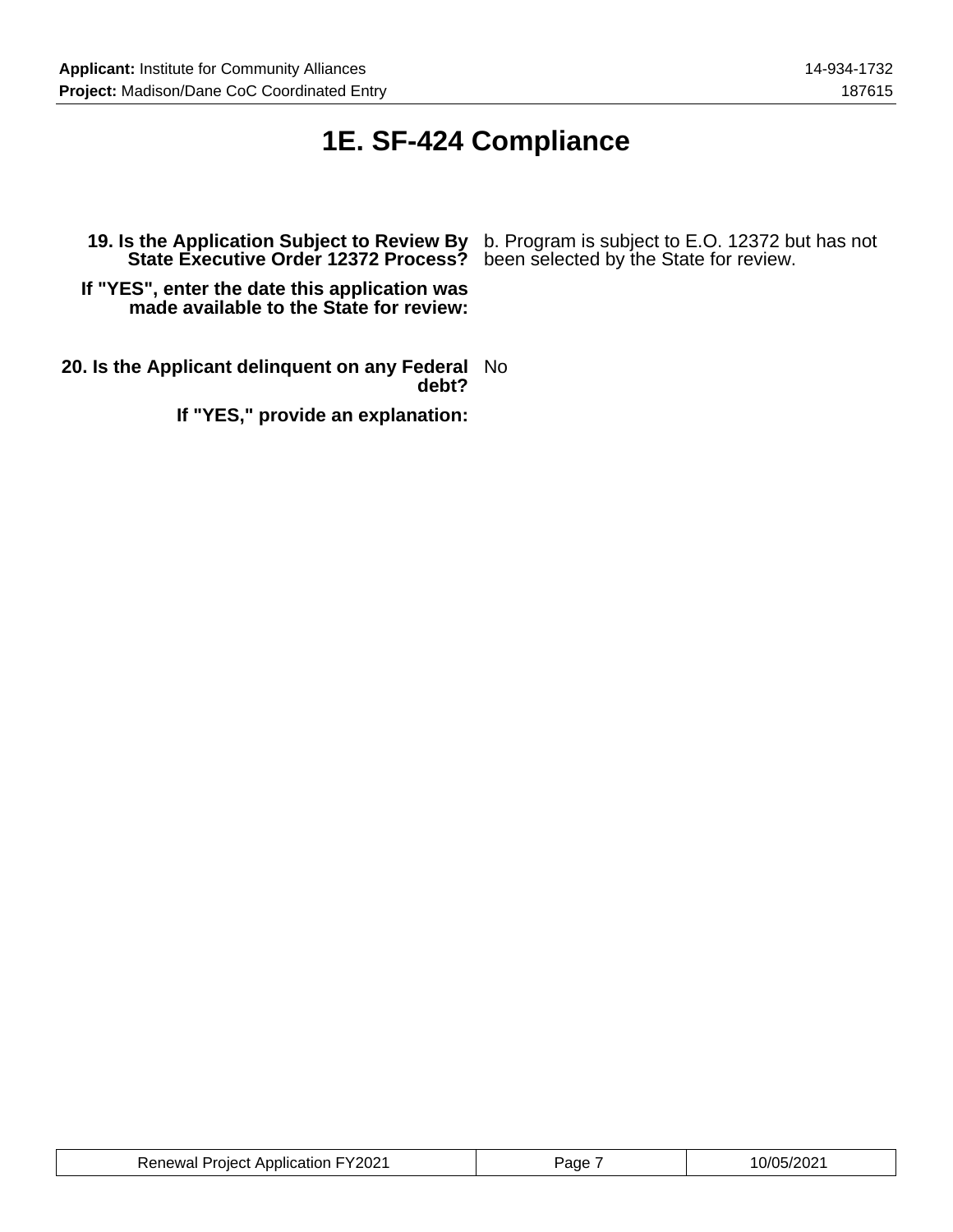# **1F. SF-424 Declaration**

**By signing and submitting this application, I certify (1) to the statements contained in the list of certifications\*\* and (2) that the statements herein are true, complete, and accurate to the best of my knowledge. I also provide the required assurances\*\* and agree to comply with any resulting terms if I accept an award. I am aware that any false, fictitious, or fraudulent statements or claims may subject me to criminal, civil, or administrative penalties. (U.S. Code, Title 218, Section 1001)**

**I AGREE:** X

**21. Authorized Representative**

| Prefix: Mr.                                                       |                                                                                       |
|-------------------------------------------------------------------|---------------------------------------------------------------------------------------|
| <b>First Name: David</b>                                          |                                                                                       |
| <b>Middle Name: Alan</b>                                          |                                                                                       |
| <b>Last Name: Discher</b>                                         |                                                                                       |
| Suffix:                                                           |                                                                                       |
|                                                                   | <b>Title:</b> Chief Executive Officer                                                 |
| <b>Telephone Number:</b> (515) 246-6643<br>(Format: 123-456-7890) |                                                                                       |
| (Format: 123-456-7890)                                            | <b>Fax Number:</b> (515) 246-6637                                                     |
|                                                                   | <b>Email:</b> julie.eberbach@icalliances.org                                          |
|                                                                   | Signature of Authorized Representative: Considered signed upon submission in e-snaps. |
| <b>Date Signed: 10/04/2021</b>                                    |                                                                                       |

| <b>Renewal Project Application FY2021</b> | Page P | 10/05/2021 |
|-------------------------------------------|--------|------------|
|-------------------------------------------|--------|------------|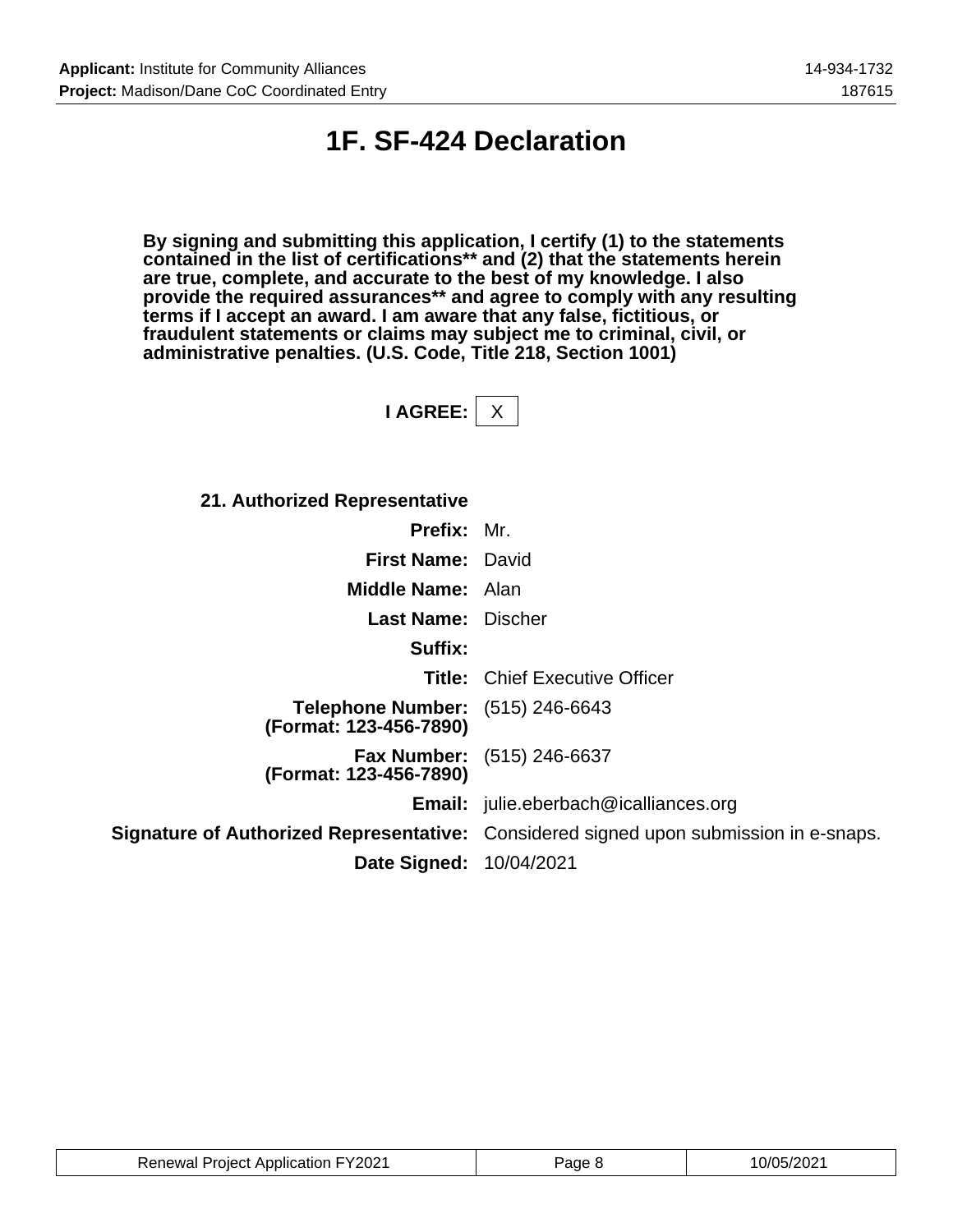# **1G. HUD 2880**

### **Applicant/Recipient Disclosure/Update Report - form HUD-2880 U.S. Department of Housing and Urban Development OMB Approval No. 2506-0214 (exp.02/28/2022)**

### **Applicant/Recipient Information**

### **1. Applicant/Recipient Name, Address, and Phone**

|                                     | <b>Agency Legal Name:</b> Institute for Community Alliances          |
|-------------------------------------|----------------------------------------------------------------------|
| Prefix: Mr.                         |                                                                      |
| <b>First Name: David</b>            |                                                                      |
| <b>Middle Name: Alan</b>            |                                                                      |
| <b>Last Name: Discher</b>           |                                                                      |
| Suffix:                             |                                                                      |
|                                     | <b>Title: Chief Executive Officer</b>                                |
|                                     | <b>Organizational Affiliation:</b> Institute for Community Alliances |
| Telephone Number: (515) 246-6643    |                                                                      |
| <b>Extension:</b>                   |                                                                      |
|                                     | <b>Email:</b> julie.eberbach@icalliances.org                         |
|                                     | <b>City: Des Moines</b>                                              |
| <b>County: Polk</b>                 |                                                                      |
| <b>State: lowa</b>                  |                                                                      |
|                                     | <b>Country: United States</b>                                        |
| Zip/Postal Code: 50314              |                                                                      |
|                                     |                                                                      |
| mnlover ID Number (FIN): 42-1352902 |                                                                      |

**2. Employer ID Number (EIN):** 42-1352902 **3. HUD Program:** Continuum of Care Program

### **4. Amount of HUD Assistance Requested/Received**

| <b>Renewal Project Application FY2021</b> | Page 9 | 10/05/2021 |
|-------------------------------------------|--------|------------|
|-------------------------------------------|--------|------------|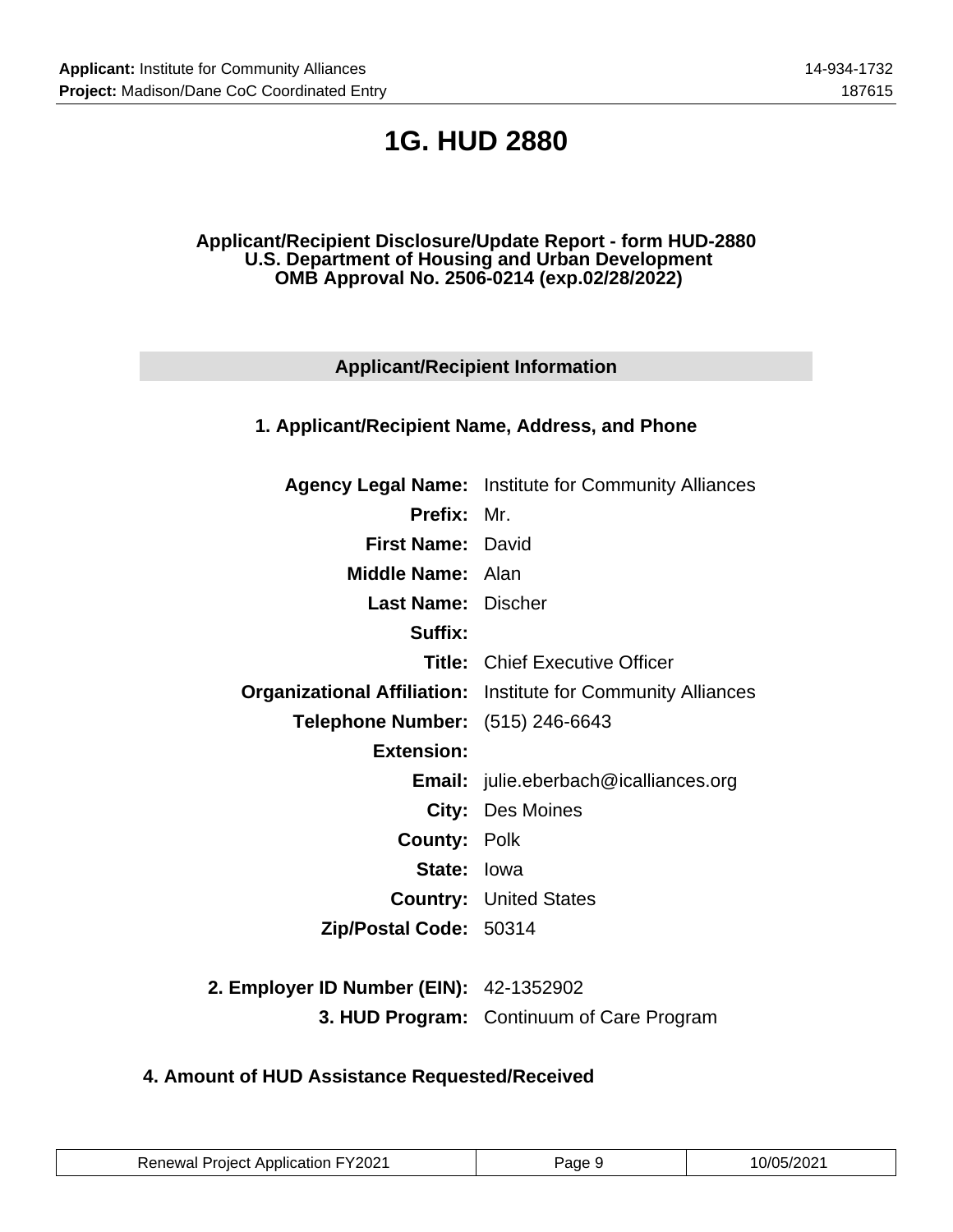### **4a. Total Amount Requested for this project:** \$267,611

#### **5. State the name and location (street** Madison/Dane CoC Coordinated Entry 1111 9th **address, city and state) of the project or** Street Des Moines Iowa **activity:**

Refer to project name, addresses and CoC Project Identifying Number (PIN) entered into the attached project application.

#### **Part I Threshold Determinations**

**1. Are you applying for assistance for a** Yes **specific project or activity? (For further information, see 24 CFR Sec. 4.3).**

**2. Have you received or do you expect to** Yes **receive assistance within the jurisdiction of the Department (HUD), involving the project or activity in this application, in excess of \$200,000 during this fiscal year (Oct. 1 - Sep. 30)? For further information, see 24 CFR Sec. 4.9.**

#### **Part II Other Government Assistance Provided or Requested/Expected Sources and Use of Funds**

Such assistance includes, but is not limited to, any grant, loan, subsidy, guarantee, insurance, payment, credit, or tax benefit.

| Department/Local Agency Name and Address                                         | <b>Type of Assistance</b> | Amount<br><b>Requested /<br/>Provided</b> | <b>Expected Uses of the Funds</b> |
|----------------------------------------------------------------------------------|---------------------------|-------------------------------------------|-----------------------------------|
| See the list of other Government Assistance under<br>part 5 - Other Attachements |                           |                                           |                                   |
|                                                                                  |                           |                                           |                                   |
|                                                                                  |                           |                                           |                                   |
|                                                                                  |                           |                                           |                                   |
|                                                                                  |                           |                                           |                                   |

### **Part III Interested Parties**

You must disclose:

1. All developers, contractors, or consultants involved in the application for the assistance or in

| <b>Renewal Project Application FY2021</b> | Page 10 | 10/05/2021 |
|-------------------------------------------|---------|------------|
|-------------------------------------------|---------|------------|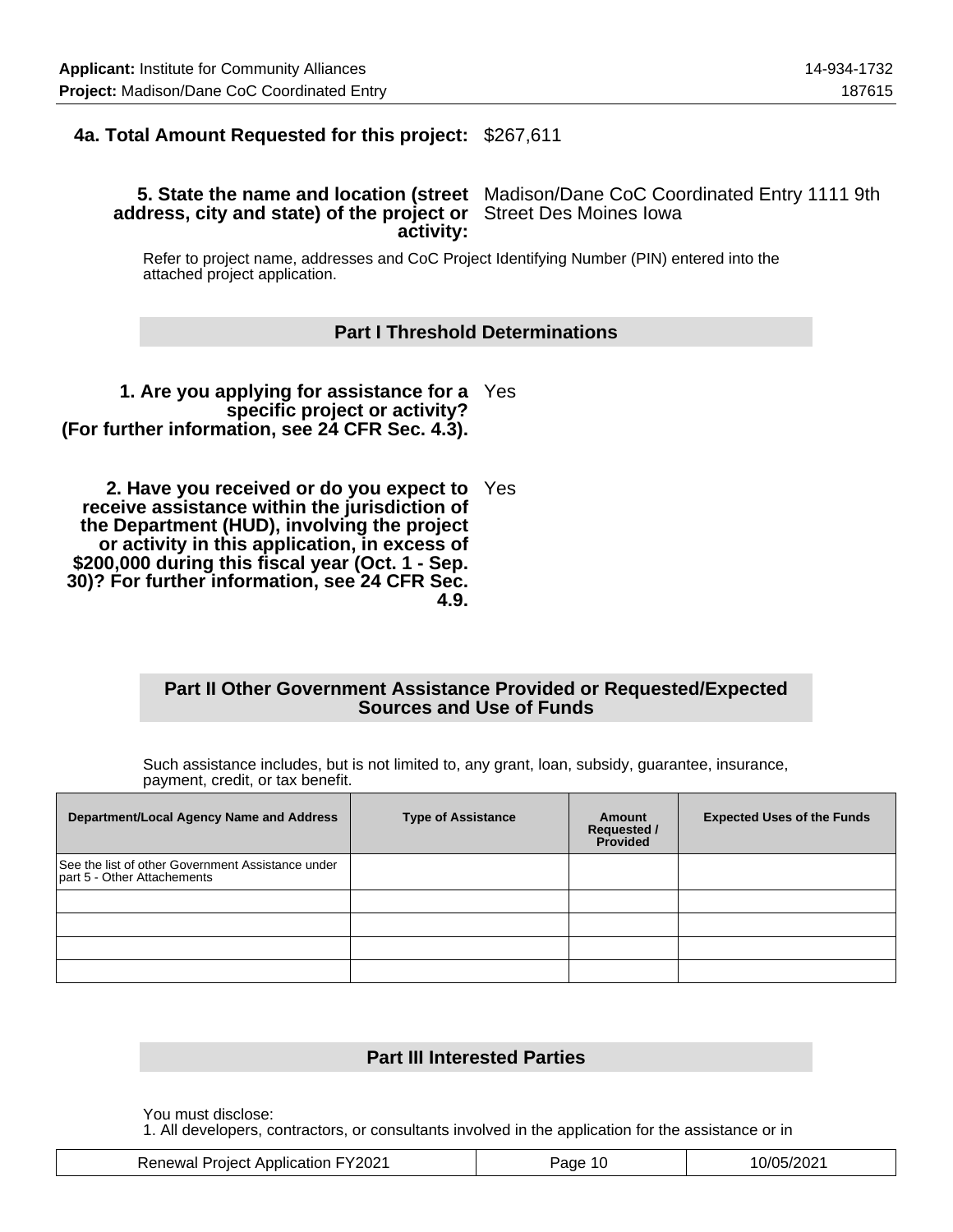the planning, development, or implementation of the project or activity and 2. any other person who has a financial interest in the project or activity for which the assistance is sought that exceeds \$50,000 or 10 percent of the assistance (whichever is lower).

| Alphabetical list of all persons with a<br>reportable financial interest in the<br>project or activity<br>(For individuals, give the last name<br>first) | <b>Social Security No.</b><br>or Employee ID No. | Type of<br>Participation | <b>Financial Interest</b><br>in Project/Activity<br>$($ \$) | <b>Financial Interest</b><br>in Project/Activity<br>(%) |
|----------------------------------------------------------------------------------------------------------------------------------------------------------|--------------------------------------------------|--------------------------|-------------------------------------------------------------|---------------------------------------------------------|
| l NA                                                                                                                                                     | <b>NA</b>                                        | <b>NA</b>                | \$0.00                                                      | 0%                                                      |
|                                                                                                                                                          |                                                  |                          |                                                             |                                                         |
|                                                                                                                                                          |                                                  |                          |                                                             |                                                         |
|                                                                                                                                                          |                                                  |                          |                                                             |                                                         |
|                                                                                                                                                          |                                                  |                          |                                                             |                                                         |

#### **Certification**

Warning: If you knowingly make a false statement on this form, you may be subject to civil or criminal penalties under Section 1001 of Title 18 of the United States Code. In addition, any person who knowingly and materially violates any required disclosures of information, including intentional nondisclosure, is subject to civil money penalty not to exceed \$10,000 for each violation.

I certify that the information provided on this form and in any accompanying documentation is true and accurate. I acknowledge that making, presenting, submitting, or causing to be submitted a false, fictitious, or fraudulent statement, representation, or certification may result in criminal, civil, and/or administrative sanctions, including fines, penalties, and imprisonment.

| <b>AGRE</b> |
|-------------|
|-------------|

**Name / Title of Authorized Official:** David Discher, Chief Executive Officer

**Signature of Authorized Official:** Considered signed upon submission in e-snaps.

**Date Signed:** 10/01/2021

| <b>Renewal Project Application FY2021</b> | Page 11 | 10/05/2021 |
|-------------------------------------------|---------|------------|
|-------------------------------------------|---------|------------|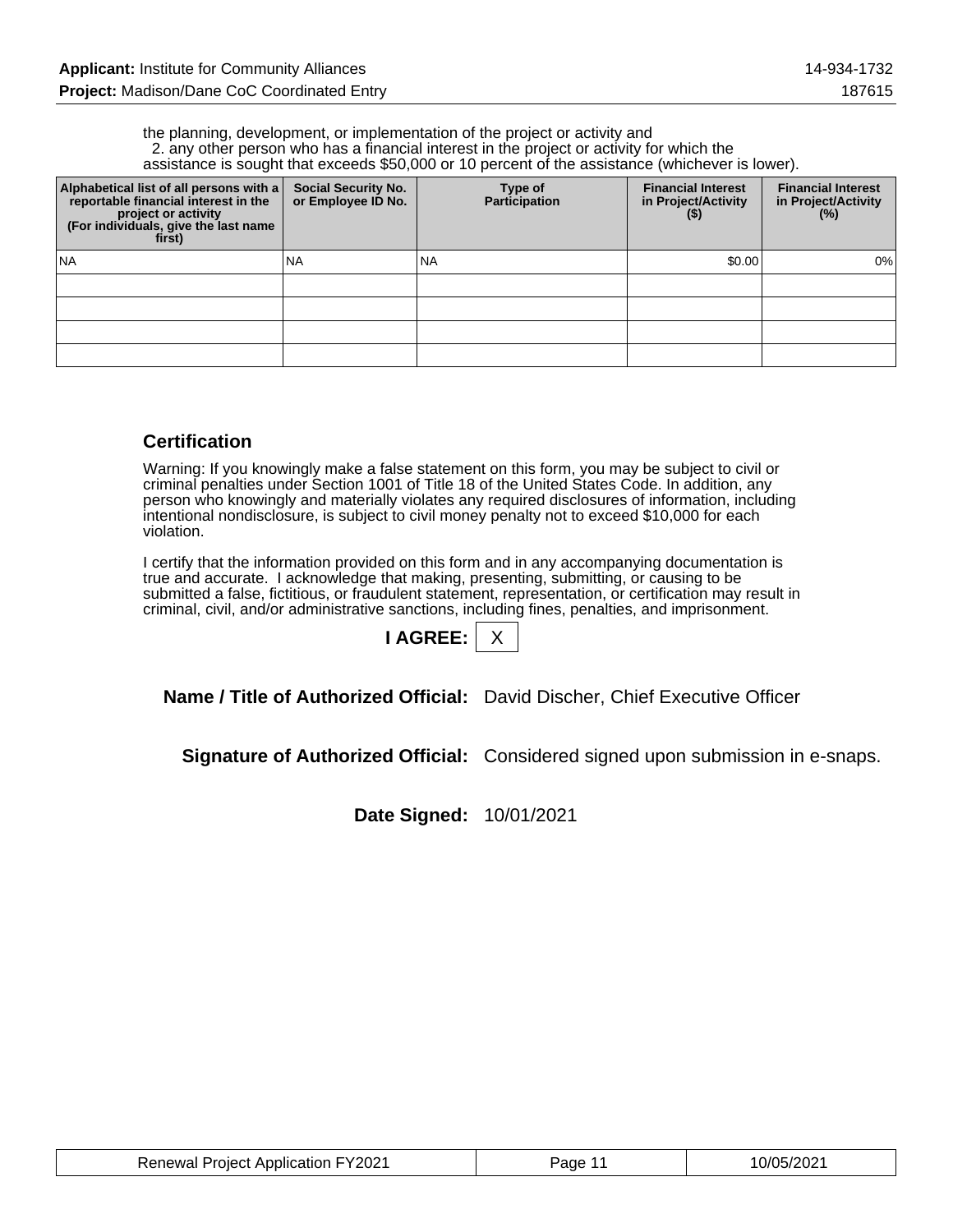# **1H. HUD 50070**

# **HUD 50070 Certification for a Drug Free Workplace**

**Applicant Name:** Institute for Community Alliances

**Program/Activity Receiving Federal Grant** CoC Program **Funding:**

**Acting on behalf of the above named Applicant as its Authorized Official, I make the following certifications and agreements to the Department of Housing and Urban Development (HUD) regarding the sites listed below:**

|     | I certify that the above named Applicant will or will continue to<br>provide a drug-free workplace by:                                                                                                                                                                                                                                                                                                                |    |                                                                                                                                                                                                                                                                                                                                                                                                                                                                                                                                                                                                                |
|-----|-----------------------------------------------------------------------------------------------------------------------------------------------------------------------------------------------------------------------------------------------------------------------------------------------------------------------------------------------------------------------------------------------------------------------|----|----------------------------------------------------------------------------------------------------------------------------------------------------------------------------------------------------------------------------------------------------------------------------------------------------------------------------------------------------------------------------------------------------------------------------------------------------------------------------------------------------------------------------------------------------------------------------------------------------------------|
| la. | Publishing a statement notifying employees that the unlawful<br>manufacture, distribution, dispensing, possession, or use of a<br>controlled substance is prohibited in the Applicant's workplace<br>and specifying the actions that will be taken against employees<br>for violation of such prohibition.                                                                                                            | е. | Notifying the agency in writing, within ten calendar days after<br>receiving notice under subparagraph d.(2) from an employee or<br>otherwise receiving actual notice of such conviction. Employers<br>of convicted employees must provide notice, including position<br>title, to every grant officer or other designee on whose grant<br>activity the convicted employee was working, unless the<br>Federalagency has designated a central point for the receipt of<br>such notices. Notice shall include the identification number(s)<br>of each affected grant;                                            |
| b.  | Establishing an on-going drug-free awareness program to<br>inform employees ---<br>(1) The dangers of drug abuse in the workplace<br>(2) The Applicant's policy of maintaining a drug-free workplace;<br>(3) Any available drug counseling, rehabilitation, and employee<br>assistance programs; and<br>(4) The penalties that may be imposed upon employees for drug<br>abuse violations occurring in the workplace. | f. | Taking one of the following actions, within 30 calendar days of<br>receiving notice under subparagraph d.(2), with respect to any<br>employee who is so convicted ---<br>(1) Taking appropriate personnel action against such an<br>employee, up to and including termination, consistent with the<br>requirements of the Rehabilitation Act of 1973, as amended; or<br>(2) Requiring such employee to participate satisfactorily in a<br>drug abuse assistance or rehabilitation program approved for<br>such purposes by a Federal, State, or local health, law<br>enforcement, or other appropriate agency; |
| ۱c. | Making it a requirement that each employee to be engaged in<br>the performance of the grant be given a copy of the statement<br>required by paragraph a.;                                                                                                                                                                                                                                                             | g. | Making a good faith effort to continue to maintain a drugfree<br>workplace through implementation of paragraphs a. thru f.                                                                                                                                                                                                                                                                                                                                                                                                                                                                                     |
| d.  | Notifying the employee in the statement required by paragraph<br>a. that, as a condition of employment under the grant, the<br>employee will ---<br>(1) Abide by the terms of the statement; and<br>(2) Notify the employer in writing of his or her conviction for a<br>violation of a criminal drug statute occurring in the workplace<br>no later than five calendar days after such conviction;                   |    |                                                                                                                                                                                                                                                                                                                                                                                                                                                                                                                                                                                                                |

### **Sites for Work Performance.**

The Applicant shall list (on separate pages) the site(s) for the performance of work done in connection with the HUD funding of the program/activity shown above: Place of Performance shall include the street address, city, county, State, and zip code. Identify each sheet with the Applicant name and address and the program/activity receiving grant funding.) Workplaces, including addresses, entered in the attached project application. Refer to addresses entered into the attached project application.

| I certify that the information provided on this $ $<br>form and in any accompanying<br>documentation is true and accurate. I |         |            |
|------------------------------------------------------------------------------------------------------------------------------|---------|------------|
| <b>Renewal Project Application FY2021</b>                                                                                    | Page 12 | 10/05/2021 |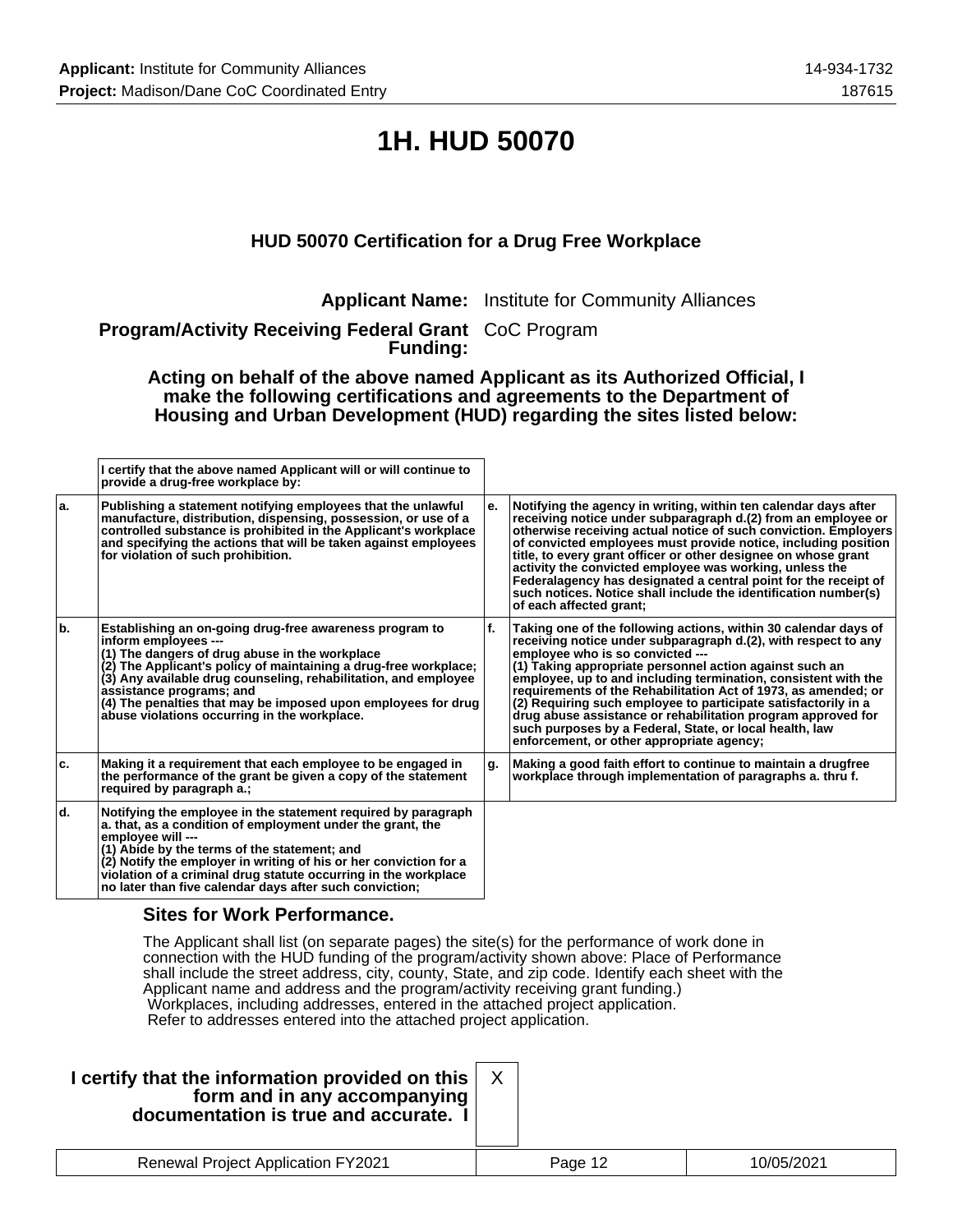**acknowledge that making, presenting, submitting, or causing to be submitted a false, fictitious, or fraudulent statement, representation, or certification may result in criminal, civil, and/or administrative sanctions, including fines, penalties, and imprisonment.**

> WARNING: Anyone who knowingly submits a false claim or makes a false statement is subject to criminal and/or civil penalties, including confinement for up to 5 years, fines, and civil and administrative penalties. (18 U.S.C. §§ 287, 1001, 1010, 1012; 31 U.S.C. §3729, 3802)

# **Authorized Representative**

| <b>Prefix: Mr.</b>                                         |                                                                                              |
|------------------------------------------------------------|----------------------------------------------------------------------------------------------|
| <b>First Name: David</b>                                   |                                                                                              |
| <b>Middle Name</b> Alan                                    |                                                                                              |
| <b>Last Name: Discher</b>                                  |                                                                                              |
| Suffix:                                                    |                                                                                              |
|                                                            | <b>Title:</b> Chief Executive Officer                                                        |
| Telephone Number: (515) 246-6643<br>(Format: 123-456-7890) |                                                                                              |
| (Format: 123-456-7890)                                     | <b>Fax Number:</b> (515) 246-6637                                                            |
|                                                            | <b>Email:</b> julie.eberbach@icalliances.org                                                 |
|                                                            | <b>Signature of Authorized Representative:</b> Considered signed upon submission in e-snaps. |
| <b>Date Signed: 10/04/2021</b>                             |                                                                                              |

| <b>Renewal Project Application FY2021</b> | age | 0/05/2021 |
|-------------------------------------------|-----|-----------|
|-------------------------------------------|-----|-----------|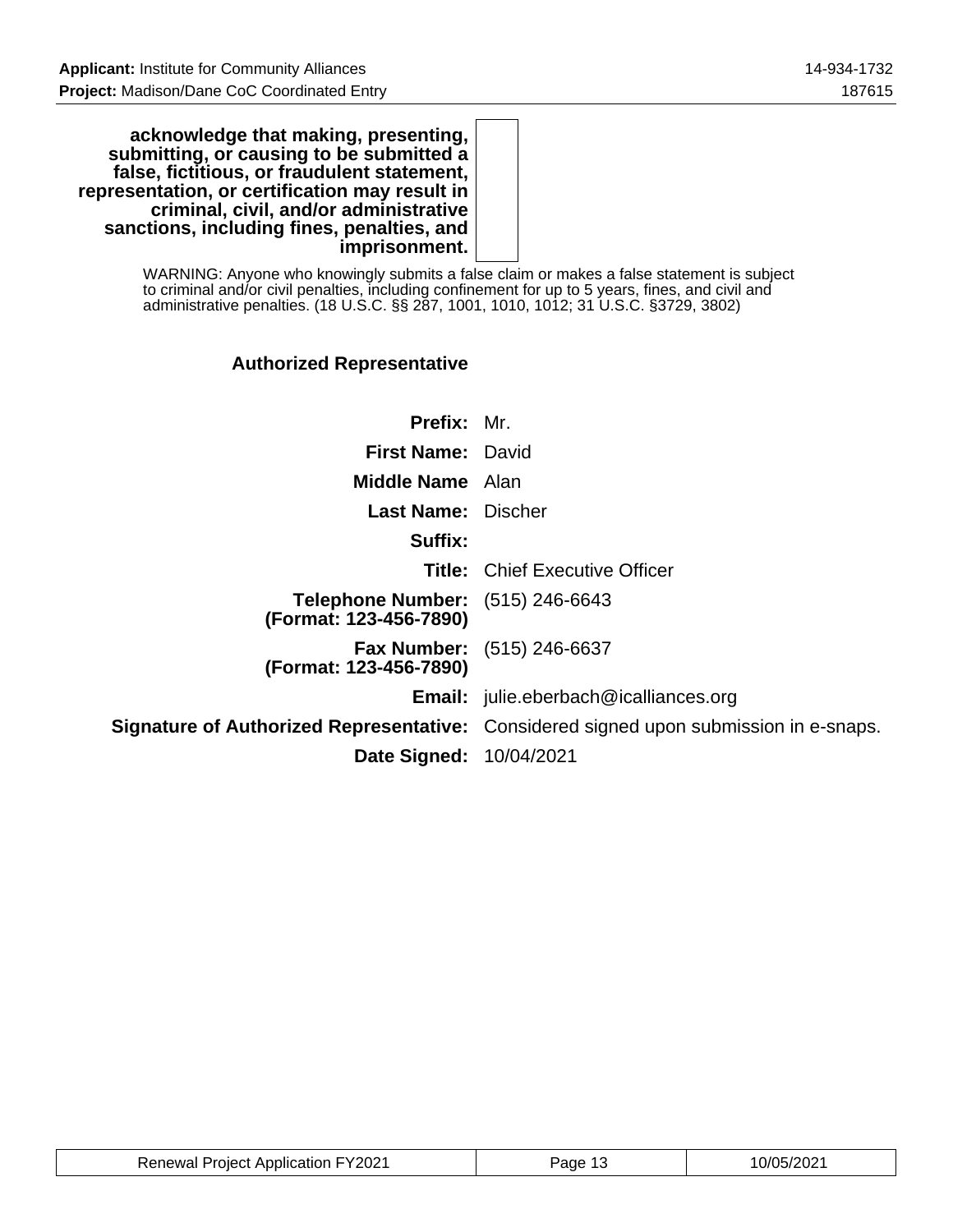# **CERTIFICATION REGARDING LOBBYING**

**Certification for Contracts, Grants, Loans, and Cooperative Agreements**

 **The undersigned certifies, to the best of his or her knowledge and belief, that:**

 **(1) No Federal appropriated funds have been paid or will be paid, by or on behalf of the undersigned, to any person for influencing or attempting to influence an officer or employee of an agency, a Member of Congress, an officer or employee of Congress, or an employee of a Member of Congress in connection with the awarding of any Federal contract, the making of any Federal grant, the making of any Federal loan, the entering into of any cooperative agreement, and the extension, continuation, renewal, amendment, or modification of any Federal contract, grant, loan, or cooperative agreement.**

 **2) If any funds other than Federal appropriated funds have been paid or will be paid to any person for influencing or attempting to influence an officer or employee of any agency, a Member of Congress, an officer or employee of Congress, or an employee of a Member of Congress in connection with this Federal contract, grant, loan, or cooperative agreement, the undersigned shall complete and submit Standard Form-LLL, ''Disclosure of Lobbying Activities,'' in accordance with its instructions.**

 **(3) The undersigned shall require that the language of this certification be included in the award documents for all subawards at all tiers (including subcontracts, subgrants, and contracts under grants, loans, and cooperative agreements) and that all subrecipients shall certify and disclose accordingly. This certification is a material representation of fact upon which reliance was placed when this transaction was made or entered into. Submission of this certification is a prerequisite for making or entering into this transaction imposed by section 1352, title 31, U.S. Code. Any person who fails to file the required certification shall be subject to a civil penalty of not less than \$10,000 and not more than \$100,000 for each such failure.**

 **Statement for Loan Guarantees and Loan Insurance**

 **The undersigned states, to the best of his or her knowledge and belief, that:**

 **If any funds have been paid or will be paid to any person for influencing or attempting to influence an officer or employee of any agency, a Member of Congress, an officer or employee of Congress, or an employee of a Member of Congress in connection with this commitment providing for the United States to insure or guarantee a loan, the undersigned shall complete and submit Standard Form-LLL, ''Disclosure of Lobbying Activities,'' in accordance with its instructions. Submission of this statement is a prerequisite for making or entering into this transaction imposed by section 1352, title 31, U.S. Code. Any person who fails to file**

| <b>Renewal Project Application FY2021</b> | Page 14 | 10/05/2021 |
|-------------------------------------------|---------|------------|
|-------------------------------------------|---------|------------|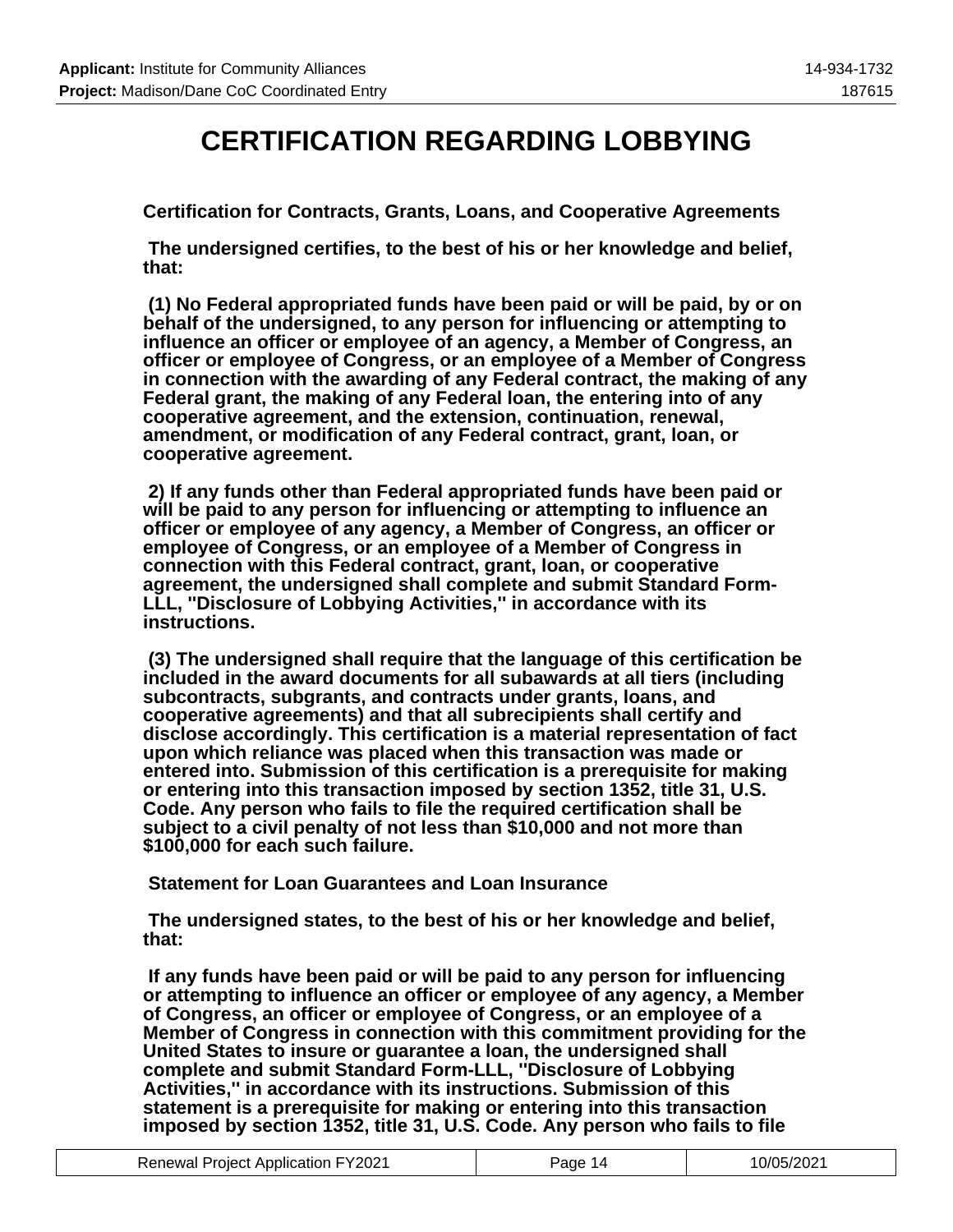### **the required statement shall be subject to a civil penalty of not less than \$10,000 and not more than \$100,000 for each such failure.**

**I hereby certify that all the information stated herein, as well as any information provided in the accompaniment herewith, is true and accurate:** X

> **Warning: HUD will prosecute false claims and statements. Conviction may result in criminal and/or civil penalties. (18 U.S.C. 1001, 1010, 1012; 31 U.S.C. 3729, 3802)**

> > **Applicant's Organization:** Institute for Community Alliances

**Name / Title of Authorized Official:** David Discher, Chief Executive Officer

**Signature of Authorized Official:** Considered signed upon submission in e-snaps.

**Date Signed:** 10/04/2021

| <b>Renewal Project Application FY2021</b> | Page 15 | 10/05/2021 |
|-------------------------------------------|---------|------------|
|-------------------------------------------|---------|------------|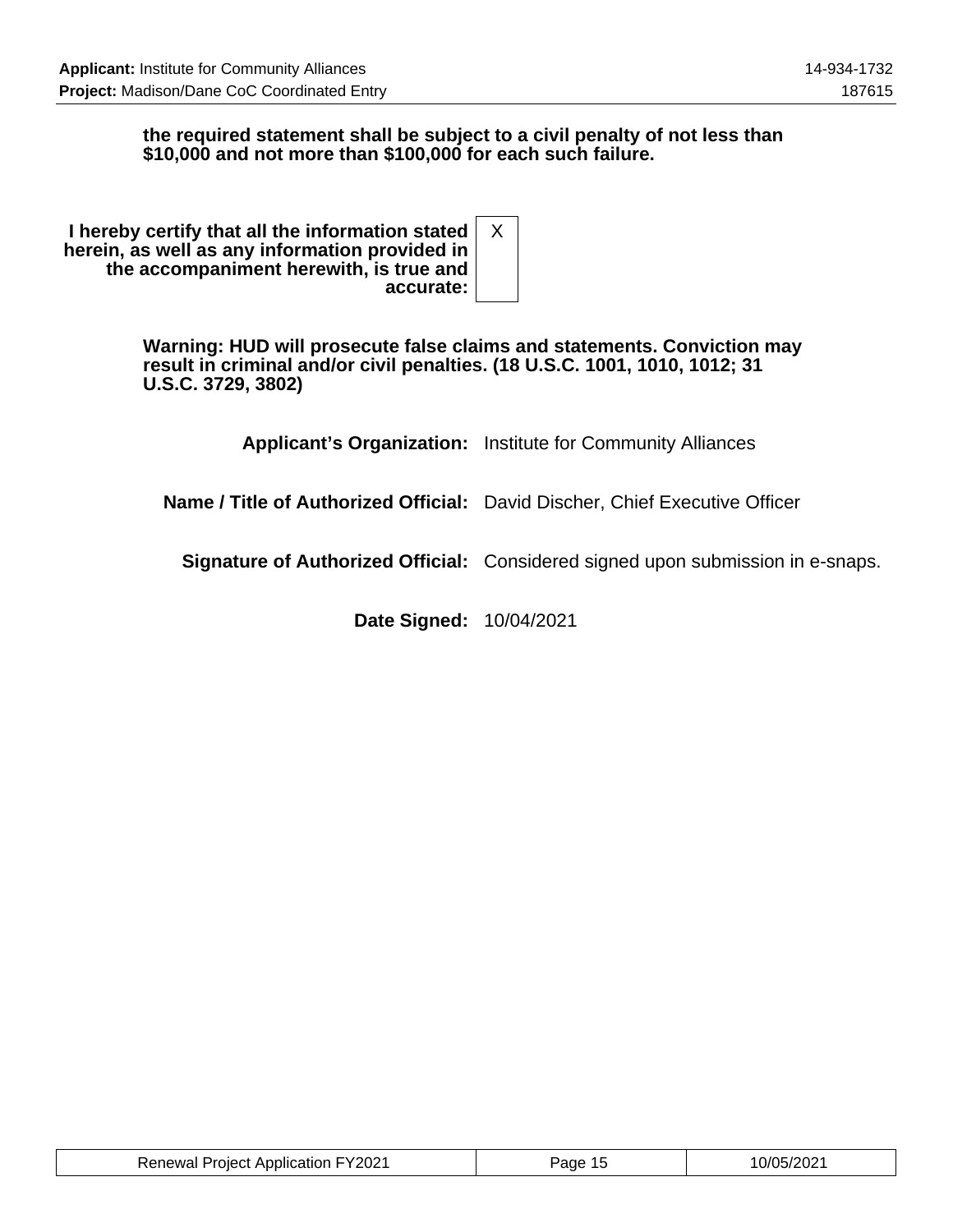# **1J. SF-LLL**

#### **DISCLOSURE OF LOBBYING ACTIVITIES Complete this form to disclose lobbying activities pursuant to 31 U.S.C. 1352. Approved by OMB0348-0046**

HUD requires a new SF-LLL submitted with each annual CoC competition and completing this screen fulfills this requirement.

Answer "Yes" if your organization is engaged in lobbying associated with the CoC Program and answer the questions as they appear next on this screen. The requirement related to lobbying as explained in the SF-LLL instructions states: "The filing of a form is required for each payment or agreement to make payment to any lobbying entity for influencing or attempting to influence an officer or employee of any agency, a Member of Congress, an officer or employee of Congress, or an employee of a Member of Congress in connection with a covered Federal action."

Answer "No" if your organization is NOT engaged in lobbying.

| Does the recipient or subrecipient of this CoC No<br>grant participate in federal lobbying activities<br>(lobbying a federal administration or<br>congress) in connection with the CoC<br>Program? |                                                      |
|----------------------------------------------------------------------------------------------------------------------------------------------------------------------------------------------------|------------------------------------------------------|
|                                                                                                                                                                                                    | <b>Legal Name:</b> Institute for Community Alliances |
|                                                                                                                                                                                                    | Street 1: 1111 9th Street                            |
|                                                                                                                                                                                                    | <b>Street 2: Suite 380</b>                           |
|                                                                                                                                                                                                    | <b>City: Des Moines</b>                              |
| <b>County: Polk</b>                                                                                                                                                                                |                                                      |
| <b>State: lowa</b>                                                                                                                                                                                 |                                                      |
|                                                                                                                                                                                                    | <b>Country: United States</b>                        |
| Zip / Postal Code: 50314                                                                                                                                                                           |                                                      |
|                                                                                                                                                                                                    |                                                      |

**11. Information requested through this form is authorized by title 31 U.S.C. section 1352. This disclosure of lobbying activities is a material representation of fact upon which reliance was placed by the tier above when this transaction was made or entered into. This disclosure is required pursuant to 31 U.S.C. 1352. This information will be available for public inspection. Any person who fails to file the required disclosure shall be subject to a civil penalty of not less than \$10,000 and not more than \$100,000 for each such failure.**

| I certify that this information is true and $\vert$ |  |
|-----------------------------------------------------|--|
| complete. $ $                                       |  |

| ۰. |  |
|----|--|

 $\overline{X}$ 

| <b>Renewal Project Application FY2021</b> | Page | ∽/ລ∪ພ<br>10/05/2<br><br>wz |
|-------------------------------------------|------|----------------------------|
|-------------------------------------------|------|----------------------------|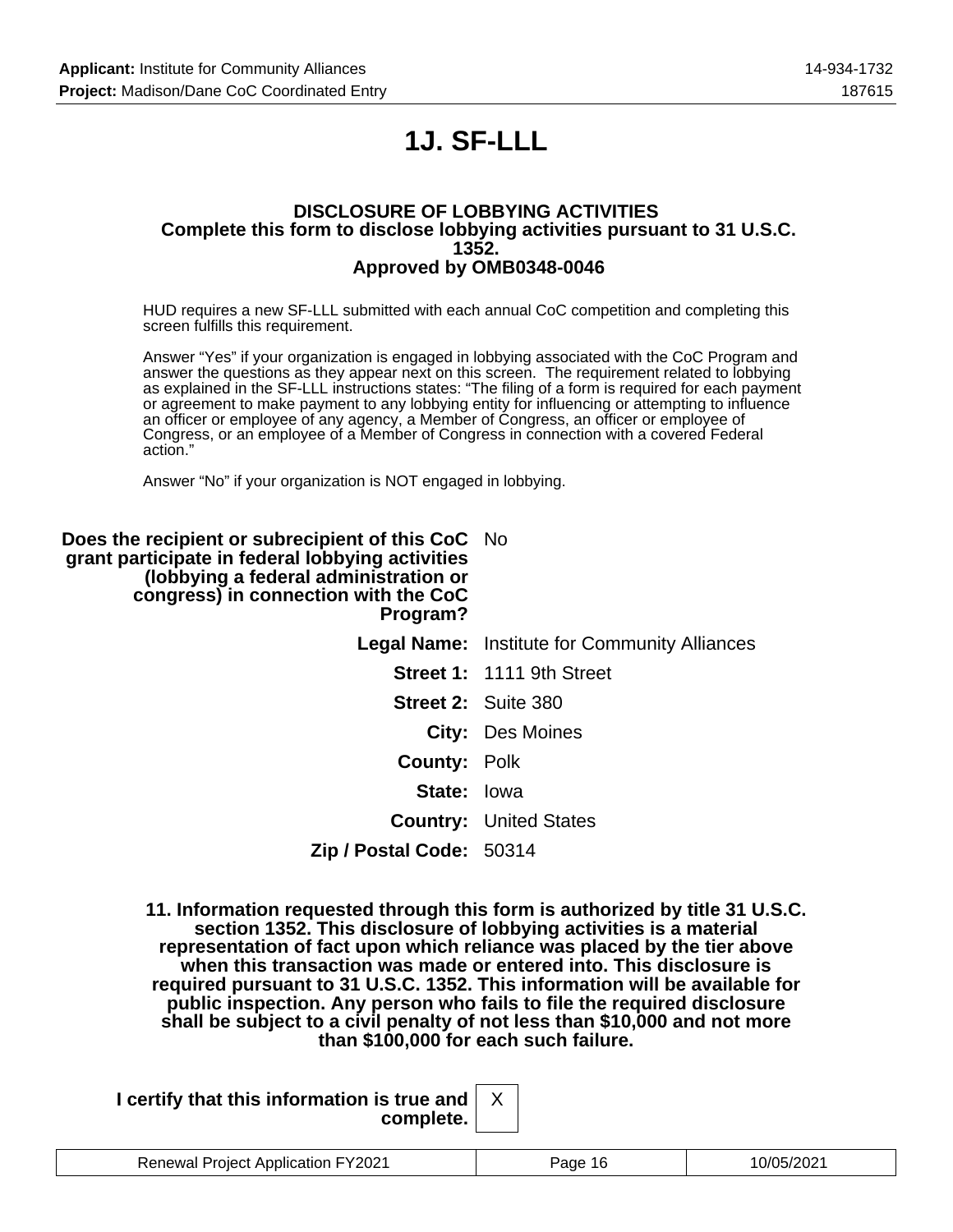| <b>Authorized Representative</b>                                  |                                                                                 |
|-------------------------------------------------------------------|---------------------------------------------------------------------------------|
| <b>Prefix: Mr.</b>                                                |                                                                                 |
| <b>First Name: David</b>                                          |                                                                                 |
| <b>Middle Name:</b> Alan                                          |                                                                                 |
| <b>Last Name: Discher</b>                                         |                                                                                 |
| Suffix:                                                           |                                                                                 |
|                                                                   | <b>Title: Chief Executive Officer</b>                                           |
| <b>Telephone Number:</b> (515) 246-6643<br>(Format: 123-456-7890) |                                                                                 |
| (Format: 123-456-7890)                                            | <b>Fax Number:</b> (515) 246-6637                                               |
|                                                                   | <b>Email:</b> julie.eberbach@icalliances.org                                    |
|                                                                   | Signature of Authorized Official: Considered signed upon submission in e-snaps. |
| <b>Date Signed: 10/04/2021</b>                                    |                                                                                 |

| <b>Renewal Project Application FY2021</b> | Page | 0/05/2021 |
|-------------------------------------------|------|-----------|
|-------------------------------------------|------|-----------|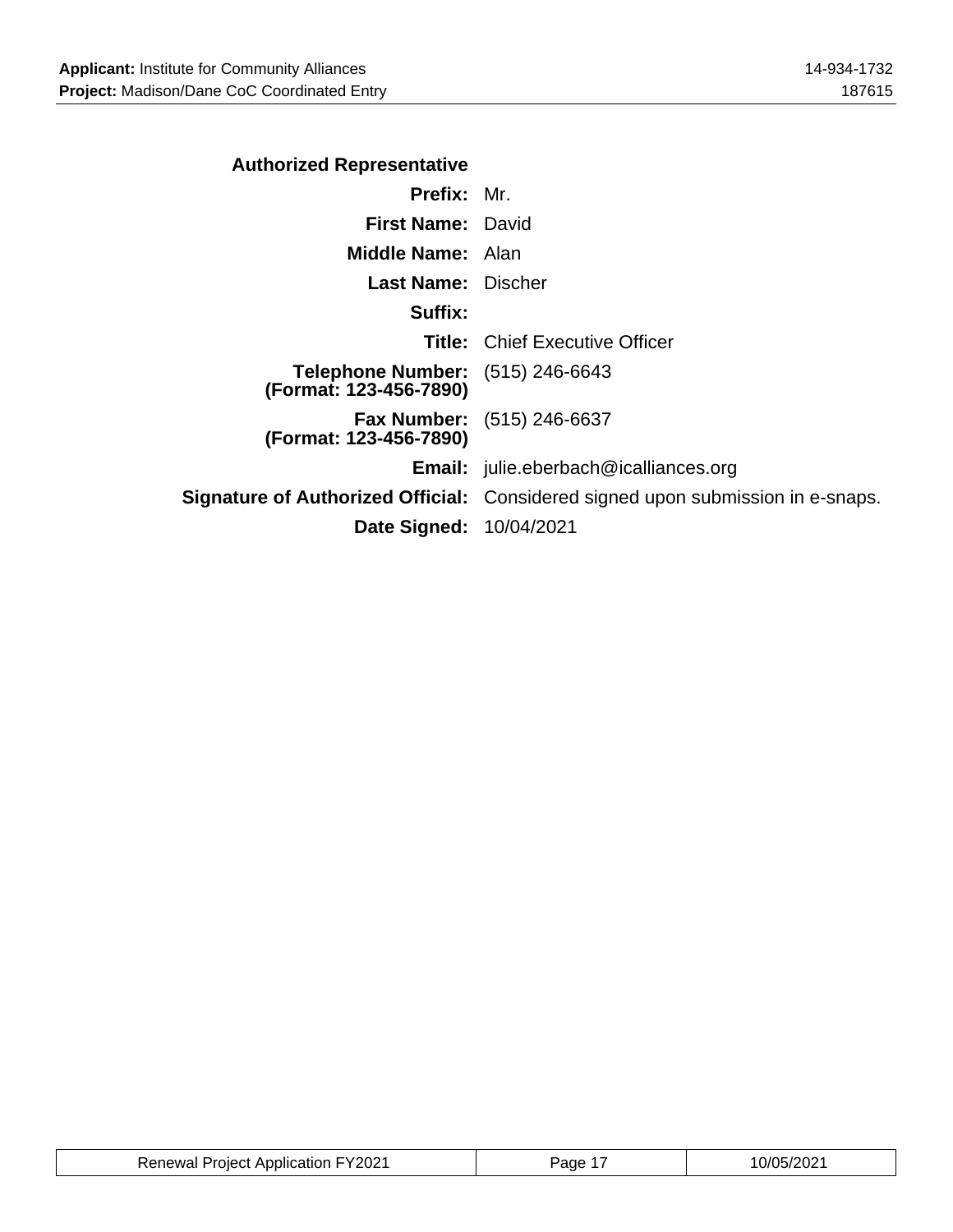# **IK. SF-424B**

### **(SF-424B) ASSURANCES - NON-CONSTRUCTION PROGRAMS**

#### **OMB Number: 4040-0007 Expiration Date: 02/28/2022**

NOTE: Certain of these assurances may not be applicable to your project or program. If you have questions, please contact the awarding agency. Further, certain Federal awarding agencies may require applicants to certify to additional assurances. If such is the case, you will be notified.

As the duly authorized representative of the applicant, I certify that the applicant:

**1. Has the legal authority to apply for Federal assistance and the institutional, managerial and financial capability (including funds sufficient to pay the non-Federal share of project cost) to ensure proper planning, management and completion of the project described in this application. 2. Will give the awarding agency, the Comptroller General of the United States and, if appropriate, the State, through any authorized representative, access to and the right to examine all records, books, papers, or documents related to the award; and will establish a proper accounting system in accordance with generally accepted accounting standards or agency directives. 3. Will establish safeguards to prohibit employees from using their positions for a purpose that constitutes or presents the appearance of personal or organizational conflict of interest, or personal gain.**

**4. Will initiate and complete the work within the applicable time frame after receipt of approval of the awarding agency.**

**5. Will comply with the Intergovernmental Personnel Act of 1970 (42 U.S.C. §§4728-4763) relating to prescribed standards for merit systems for programs funded under one of the 19 statutes or regulations specified in Appendix A of OPM's Standards for a Merit System of Personnel Administration (5 C.F.R. 900, Subpart F).**

**6. Will comply with all Federal statutes relating to nondiscrimination. These include but are not limited to: (a) Title VI of the Civil Rights Act of 1964 (P.L. 88-352) which prohibits discrimination on the basis of race, color or national origin; (b) Title IX of the Education Amendments of 1972, as amended (20 U.S.C.§§1681-1683, and 1685-1686), which prohibits discrimination on the basis of sex; (c) Section 504 of the Rehabilitation Act of 1973, as amended (29 U.S.C. §794), which prohibits discrimination on the basis of handicaps; (d) the Age Discrimination Act of 1975, as amended (42 U.S.C. §§6101-6107), which prohibits discrimination on the basis of age; (e) the Drug Abuse Office and Treatment Act of 1972 (P.L. 92-255), as amended, relating to nondiscrimination on the basis of drug abuse; (f) the Comprehensive Alcohol Abuse and Alcoholism Prevention, Treatment and Rehabilitation Act of 1970 (P.L. 91-616), as amended, relating to nondiscrimination**

**on the basis of alcohol abuse or alcoholism, (g) §§523 and 527 of the Public Health Service Act of 1912 (42 U.S.C. §§290 dd-3 and 290 ee-3), as amended, relating to confidentiality of alcohol and drug abuse patient records; (h) Title VIII of the Civil Rights Act of 1968 (42 U.S.C. §§3601 et seq.), as amended, relating to nondiscrimination in the sale, rental or financing of housing; (i) any other nondiscrimination provisions in the specific statute(s) under which application for Federal assistance is being made; and, (j) the requirements of any other nondiscrimination statute(s) which may apply to the application.**

**7. Will comply, or has already complied, with the requirements of Titles II and III of the Uniform Relocation Assistance and Real Property Acquisition Policies Act of 1970 (P.L. 91-646) which provide for fair and equitable treatment of persons displaced or whose property is acquired as a result of Federal or federally-assisted programs. These requirements apply to all interests in real property acquired for project purposes regardless of Federal participation in purchases.**

| <b>Renewal Project Application FY2021</b> | Page 18 | 10/05/2021 |
|-------------------------------------------|---------|------------|
|-------------------------------------------|---------|------------|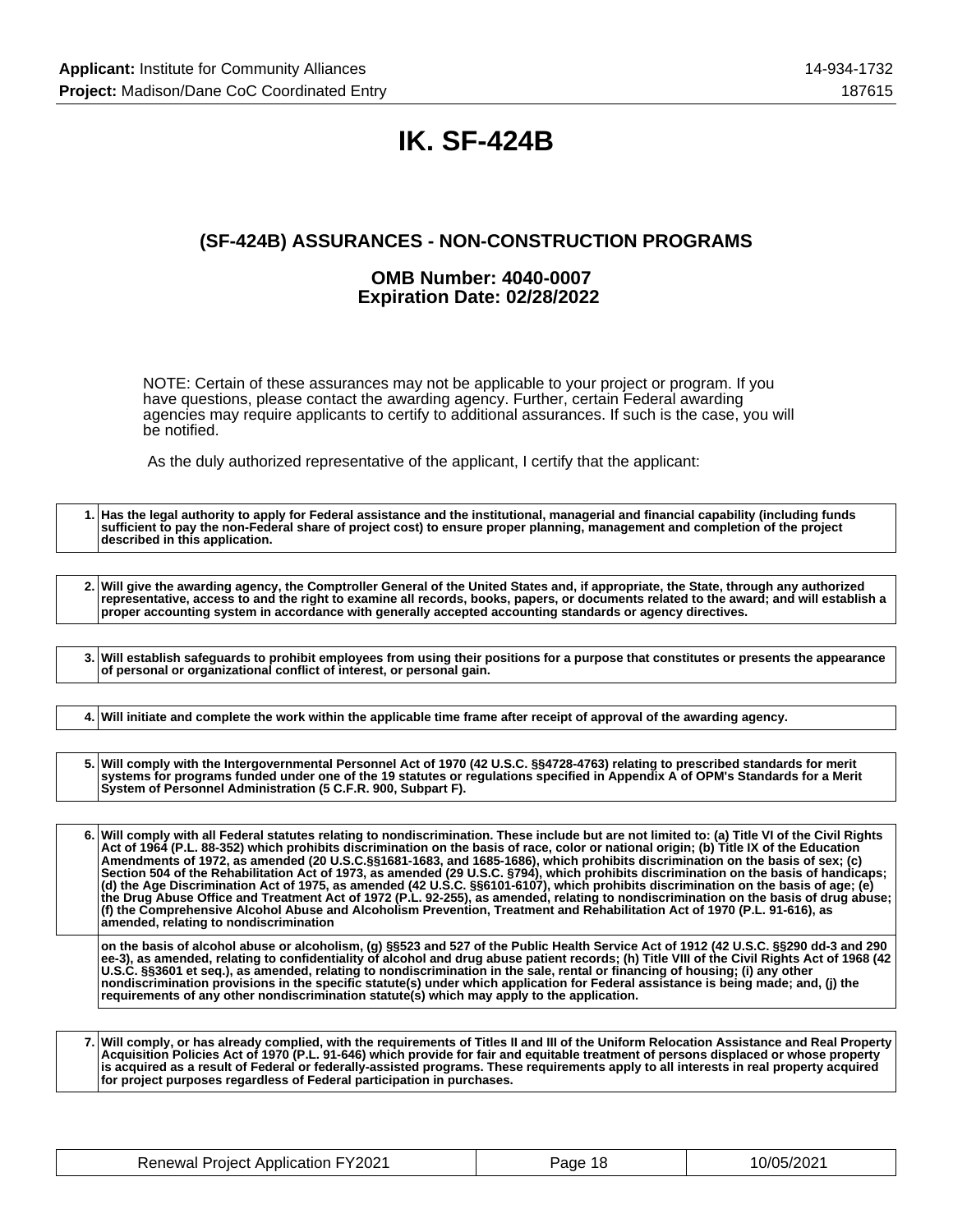**8. Will comply, as applicable, with provisions of the Hatch Act (5 U.S.C. §§1501-1508 and 7324-7328) which limit the political activities of employees whose principal employment activities are funded in whole or in part with Federal funds.**

**9. Will comply, as applicable, with the provisions of the Davis-Bacon Act (40 U.S.C. §§276a to 276a-7), the Copeland Act (40 U.S.C. §276c and 18 U.S.C. §874), and the Contract Work Hours and Safety Standards Act (40 U.S.C. §§327¬333), regarding labor standards for federally-assisted construction subagreements.**

**10. Will comply, if applicable, with flood insurance purchase requirements of Section 102(a) of the Flood Disaster Protection Act of 1973 (P.L. 93-234) which requires recipients in a special flood hazard area to participate in the program and to purchase flood insurance if the total cost of insurable construction and acquisition is \$10,000 or more.**

**11. Will comply with environmental standards which may be prescribed pursuant to the following: (a) institution of environmental quality control measures under the National Environmental Policy Act of 1969 (P.L. 91-190) and Executive Order (EO) 11514; (b) notification of violating facilities pursuant to EO 11738; (c) protection of wetlands pursuant to EO 11990; (d) evaluation of flood hazards in floodplains in accordance with EO 11988; (e) assurance of project consistency with the approved State management program developed under the Coastal Zone Management Act of 1972 (16 U.S.C. §§1451 et seq.); (f) conformity of Federal actions to State (Clean Air) Implementation Plans under Section 176(c) of the Clean Air Act of 1955, as amended (42 U.S.C. §§7401 et seq.); (g) protection of underground sources of drinking water under the Safe Drinking Water Act of 1974, as amended (P.L. 93-523); and, (h) protection of endangered species under the Endangered Species Act of 1973, as amended (P.L. 93¬205).**

**12. Will comply with the Wild and Scenic Rivers Act of 1968 (16 U.S.C. §§1271 et seq.) related to protecting components or potential components of the national wild and scenic rivers system.**

**13. Will assist the awarding agency in assuring compliance with Section 106 of the National Historic Preservation Act of 1966, as amended (16 U.S.C. §470), EO 11593 (identification and protection of historic properties), and the Archaeological and Historic Preservation Act of 1974 (16 U.S.C. §§469a-1 et seq.).**

**14. Will comply with P.L. 93-348 regarding the protection of human subjects involved in research, development, and related activities supported by this award of assistance.**

**15. Will comply with the Laboratory Animal Welfare Act of 1966 (P.L. 89-544, as amended, 7 U.S.C. §§2131 et seq.) pertaining to the care, handling, and treatment of warm blooded animals held for research, teaching, or other activities supported by this award of assistance.**

**16. Will comply with the Lead-Based Paint Poisoning Prevention Act (42 U.S.C. §§4801 et seq.) which prohibits the use of lead-based paint in construction or rehabilitation of residence structures.**

**17. Will cause to be performed the required financial and compliance audits in accordance with the Single Audit Act Amendments of 1996 and OMB Circular No. A-133, "Audits of States, Local Governments, and Non-Profit Organizations."**

**18. Will comply with all applicable requirements of all other Federal laws, executive orders, regulations, and policies governing this program.**

**19. Will comply with the requirements of Section 106(g) of the Trafficking Victims Protection Act (TVPA) of 2000, as amended (22 U.S.C. 7104) which prohibits grant award recipients or a sub-recipient from (1) Engaging in severe forms of trafficking in persons during the period of time that the award is in effect (2) Procuring a commercial sex act during the period of time that the award is in effect or (3) Using forced labor in the performance of the award or subawards under the award.**

### **As the duly authorized representative of the applicant, I certify:**



**Authorized Representative for:** Institute for Community Alliances

**Prefix:** Mr.

| <b>Renewal Project Application FY2021</b> | Page 19 | 10/05/2021 |
|-------------------------------------------|---------|------------|
|-------------------------------------------|---------|------------|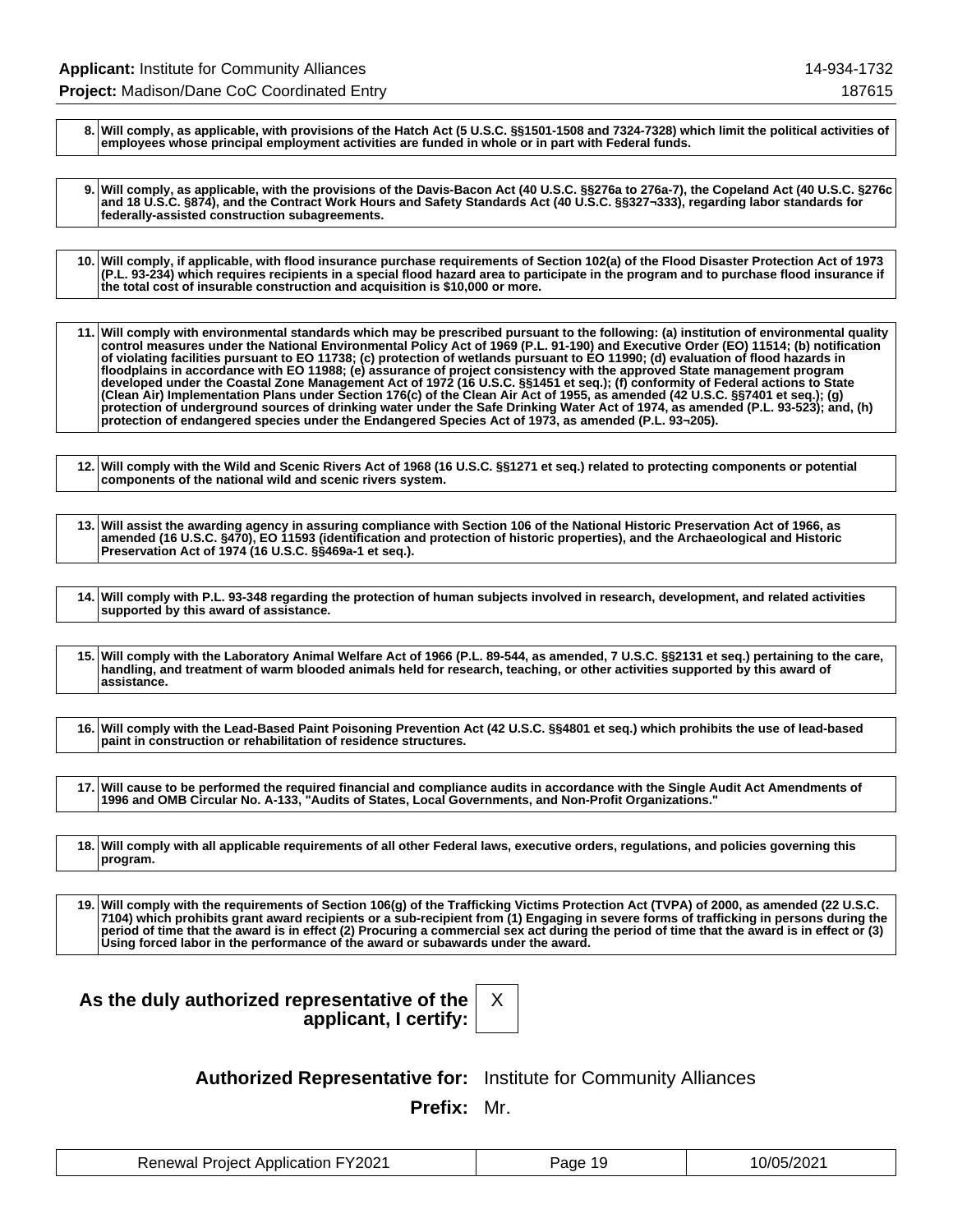| <b>First Name: David</b>  |                                                                                                   |
|---------------------------|---------------------------------------------------------------------------------------------------|
| Middle Name: Alan         |                                                                                                   |
| <b>Last Name: Discher</b> |                                                                                                   |
| Suffix:                   |                                                                                                   |
|                           | <b>Title: Chief Executive Officer</b>                                                             |
|                           | <b>Signature of Authorized Certifying Official:</b> Considered signed upon submission in e-snaps. |
| Date Signed: 10/04/2021   |                                                                                                   |

| <b>Renewal Project Application FY2021</b> | ane, | 0/05/2021 |
|-------------------------------------------|------|-----------|
|-------------------------------------------|------|-----------|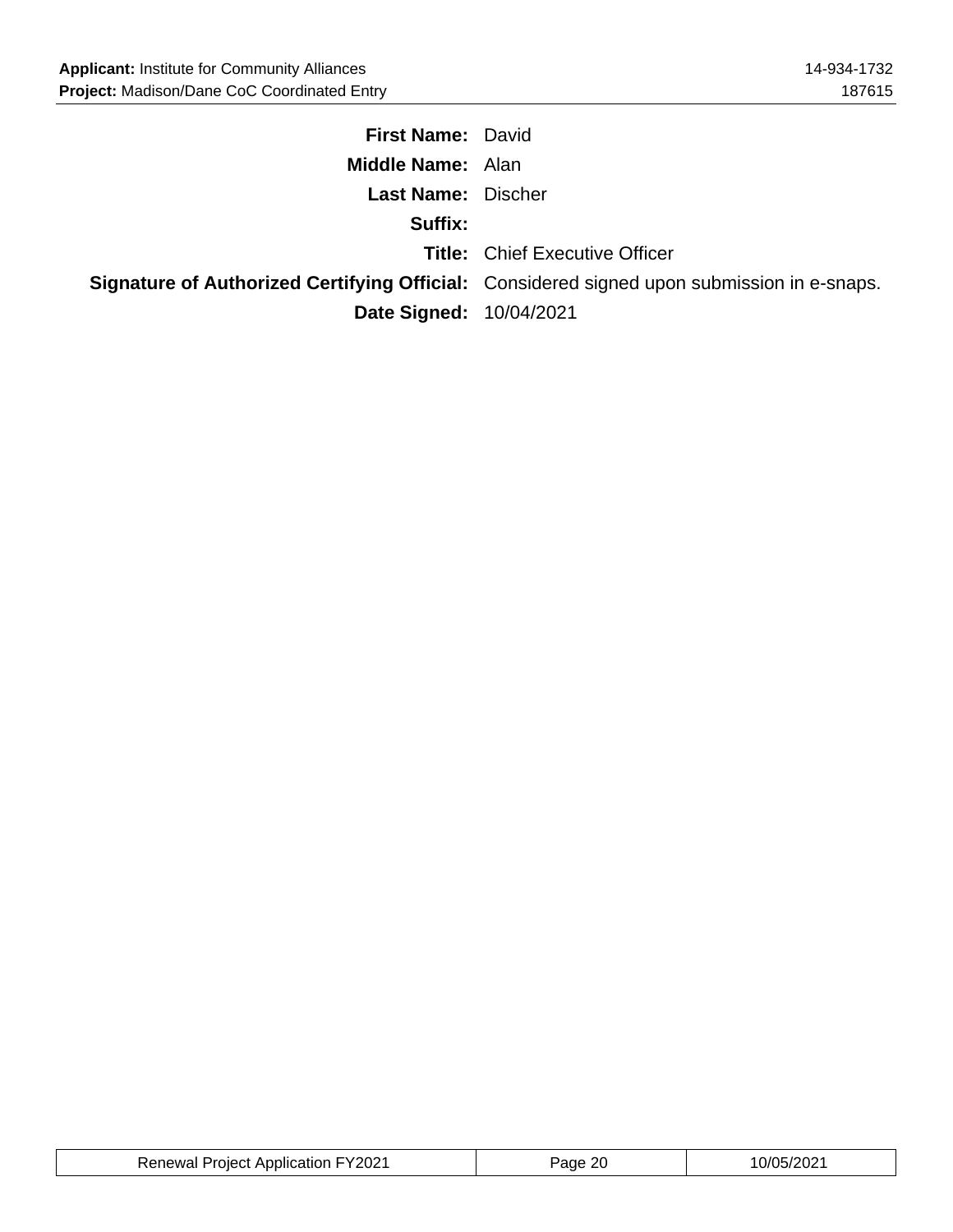# **Information About Submission without Changes**

Follow the instructions below making note of the exceptions and limitations to the "Submit Without Changes" process.

 In general, HUD expects a project's proposed project application information will remain the same from year-to-year unless changes are directed by HUD or approved through the grant agreement amendment process. However, HUD expects applicants to carefully review their information to determine if submitting without changes accurately reflects the expiring grant requesting renewal.

 Due to e-snaps limitations, only previously submitted renewal applications can import data into the FY 2021 renewal project application. The data from previously submitted new and renewal project applications can be imported into a FY 2021 renewal project application. The "Submit without Changes" process is not applicable for:

- first time renewing project applications
- a project application that did not import last FY 2019 information

 - a project that had Issues or Conditions that were addressed in FY 2019 Post-Award and updates need to be reflected in the FY 2021 project application

 - a project that had amendments approved in FY 2019 or FY 2020 that need to be reflected in the FY 2021 project application

 e-snaps will automatically be set to "Make Changes" and all questions on each screen must be updated.

 Renewal projects that brought forward data from FY 2019 and have either a Leasing budget, Operating budget or use HUD PAID RENTS (Actual Rents) instead of FMR MAY NOT use the "Submit Without Changes" process and e-snaps will automatically be set to "Make Changes". All Leasing and Operating budgets, along with Rental Assistance budgets that use HUD PAID Rent will need to be updated in the application. Refer to the GIW posted on the HUD Exchange for accurate budget information on leasing and operating budgets and refer to the HUD PAID RENT document sent by your field office from HUD HQ to accurately set your rental assistance budgets that use HUD PAID rents. This will only impact the FY 2021 competition.

 The e-snaps screens that remain "open" for required annual updates and do not affect applicants' ability to select "Submit without Changes" are:

- Recipient Performance Screen
- Consolidation and Expansion
- Screen 3A. Project Detail
- Screen 6D. Sources of Match
- All of Part 7: Attachments and Certification; and
- All of Part 8: Submission Summary.

 All other screens in Part 2 through Part 6 begin in "Read-Only" format and should be reviewed for accuracy; including any updates that were made to the 2019 or 2020 project during the CoC Post Award Issues and Conditions process or as amended. If all the imported data is accurate and no edits or updates are needed to any screens other than the mandatory screens and questions noted above, project applicants should select "Submit Without Changes" in Part 8. If project applicants imported data and do need to make updates to the information on one or more screens, they must navigate to Part 8: "Submission Without Changes" Screen, select "Make Changes", and check the box next to each relevant screen title to unlock screens for editing. After project applicants select the screens they intend to edit via checkboxes, click ""Save"" and those screens will be available for edit. Once a project applicant selects a checkbox and clicks ""Save"", the project applicant cannot uncheck the box.

 Please refer to the Detailed Instructions found on the left side menu of e-snaps or hud.gov to find more in depth information about applying under the FY 2021 CoC Competition.

| <b>Renewal Project Application FY2021</b> | Page 21 | 10/05/2021 |
|-------------------------------------------|---------|------------|
|-------------------------------------------|---------|------------|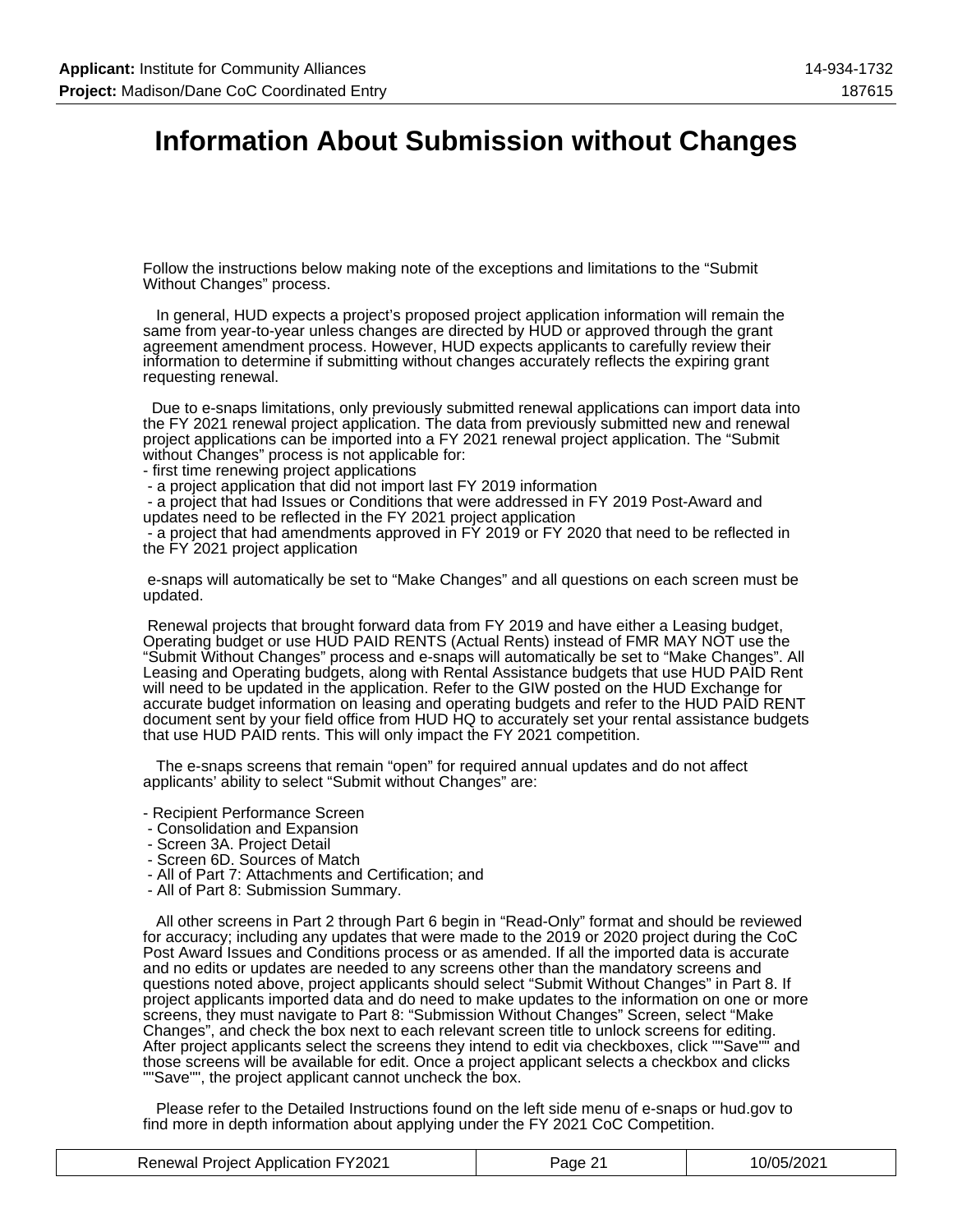# **Submission Without Changes**

#### **1. Are the requested renewal funds reduced** No **from the previous award due to reallocation?**

**2. Do you wish to submit this application** Make changes **without making changes? Please refer to the guidelines below to inform you of the requirements.**

### **3. Specify which screens require changes by clicking the checkbox next to the name and then clicking the Save button.**

| Part 2 - Subrecipient Information              |          |
|------------------------------------------------|----------|
| 2A. Subrecipients                              | $\times$ |
| Part 3 - Project Information                   |          |
| 3A. Project Detail                             | X        |
| 3B. Description                                | X        |
| Part 4 - Housing Services and HMIS             |          |
| Part 5 - Participants and Outreach Information |          |
| Part 6 - Budget Information                    |          |
| 6A. Funding Request                            |          |
| 6D. Match                                      | X        |
| 6E. Summary Budget                             |          |
| Part 7 - Attachment(s) & Certification         |          |
| 7A. Attachment(s)                              | $\times$ |
| <b>7B. Certification</b>                       | X        |

#### **You have selected "Make Changes" to question #2 above. Provide a brief description of the changes that will be made to the project information screens (bullets are appropriate):**

Updates to project description and services and households and subpopulations

### **You have selected "Make Changes." Once this screen is saved, you will**

| <b>Renewal Project Application FY2021</b> | Page 22 | 10/05/2021 |
|-------------------------------------------|---------|------------|
|-------------------------------------------|---------|------------|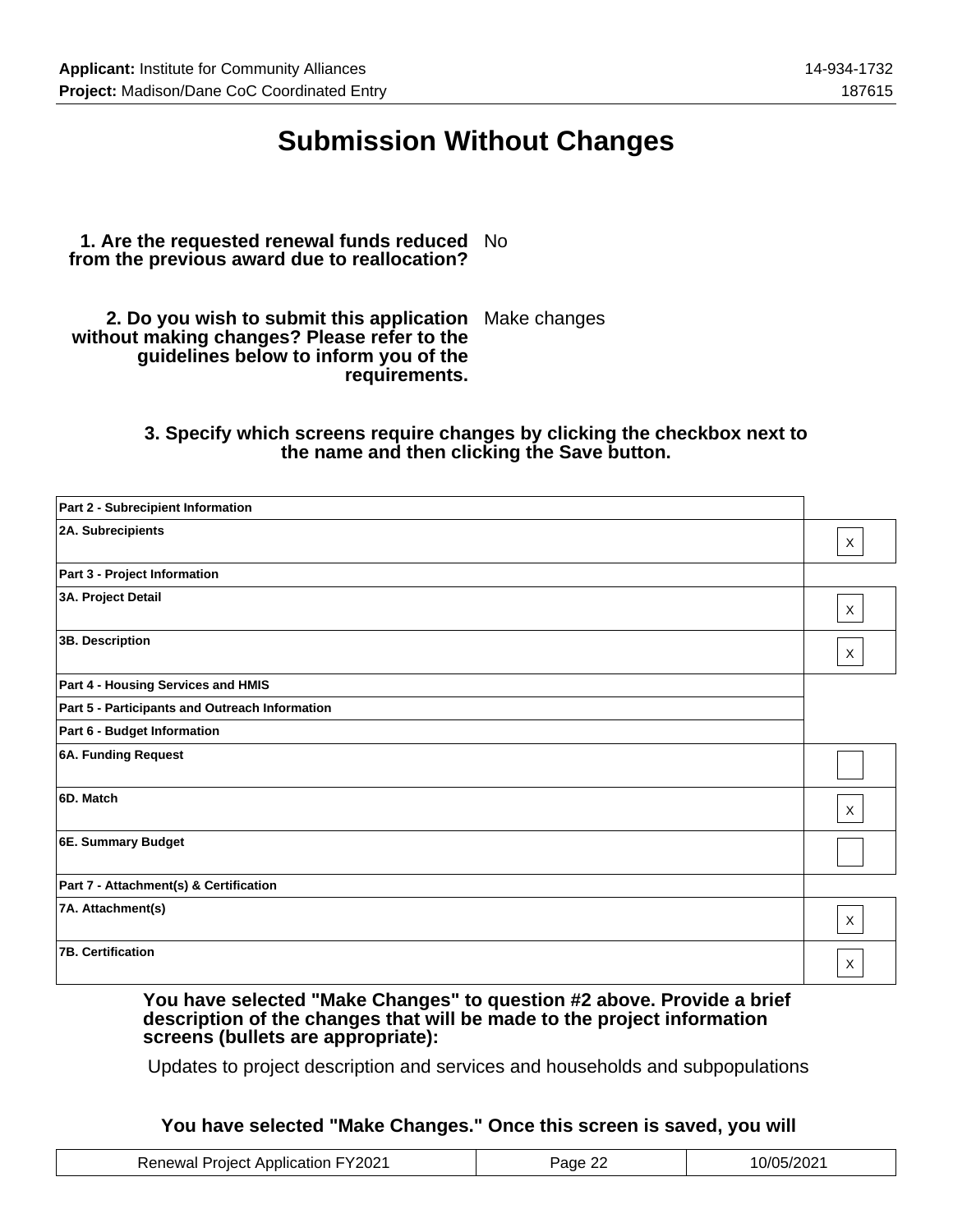#### **be prohibited from "unchecking" any box that has been checked regardless of whether a change to data on the corresponding screen will be made.**

| <b>Renewal Project Application FY2021</b> | Page 23 | 10/05/2021 |
|-------------------------------------------|---------|------------|
|-------------------------------------------|---------|------------|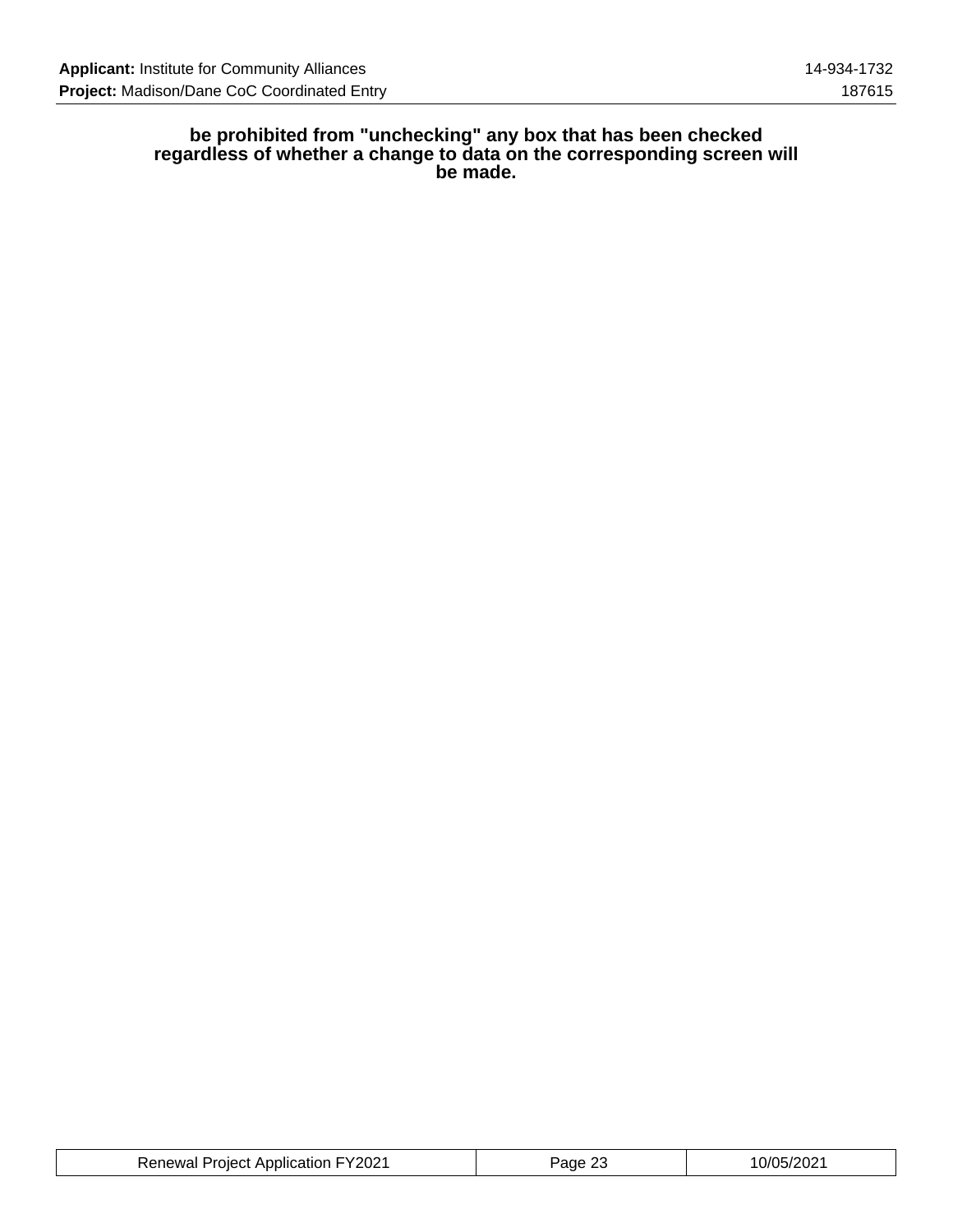# **Recipient Performance**

- **1. Did you submit your previous year's** Yes **Annual Performance Report (APR) on time?**
- **2. Do you have any unresolved HUD** No **Monitoring or OIG Audit finding(s) concerning any previous grant term related to this renewal project request?**
	- **3. Do you draw funds quarterly for your** Yes **current renewal project?**
	- **4. Have any funds remained available for** No **recapture by HUD for the most recently expired grant term related to this renewal project request?**

| <b>Renewal Project Application FY2021</b> | Page 24 | 10/05/2021 |
|-------------------------------------------|---------|------------|
|-------------------------------------------|---------|------------|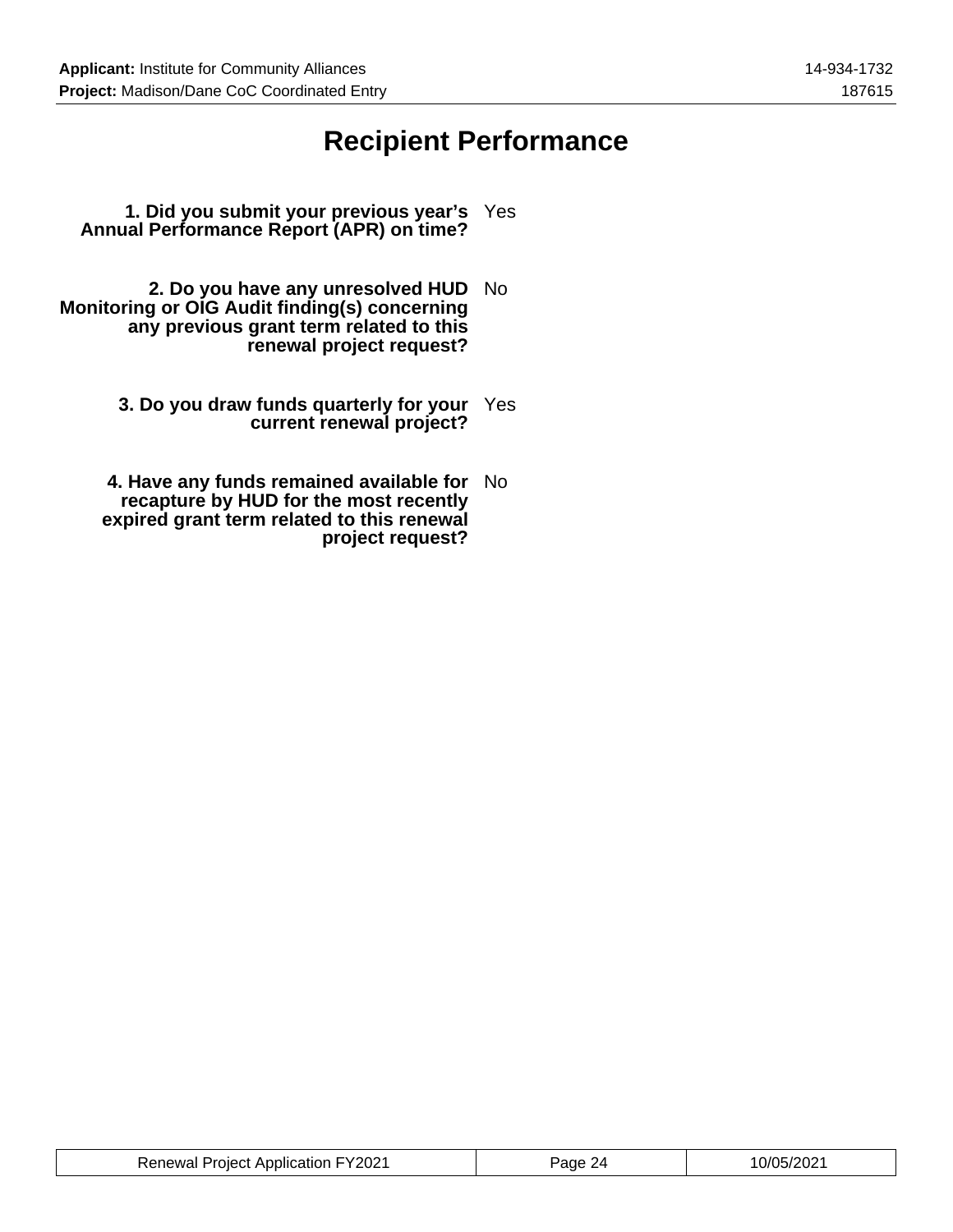# **Renewal Grant Consolidation or Renewal Grant Expansion**

The FY2021 CoC Competition will continue offering opportunities to expand or consolidate CoC projects. A few changes have occurred that differentiate the process from FY 2019.

1. Expansions and Consolidations will submit individual applications.

 a. Expansions will ONLY submit a Stand-Alone Renewal application and a Stand-Alone New application.

 b. Consolidations will ONLY submit individual renewal project applications, identifying the renewal application that will survive, and the renewal applications that will terminate. Up to 10 grants may be included in a consolidation.

 2. HUD HQ will combine the data (e.g., units, budgets) for Expansion or Consolidation requests from the individual project applications selected for conditional award and provide a data report with further instructions for the field office and conditional recipient.

**1. Is this renewal project application** Yes - Stand-Alone Renewal Application in a New **requesting to consolidate or expand?** Grant Expansion

If "No" click on "Next" or "Save & Next" below to move to the next screen.

**As part of the FY 2021 CoC Program project application process, project applicants can request their eligible renewal projects to be part of a Expansion. This process can combine up to 1 renewal project application and 2 new expansion project applications. Renewal projects that are part of an expansion must expire in Calendar Year (CY) 2021, as confirmed on the FY 2021 GIW or eLOCCS, must be to the same recipient, and must be for the same component and project type (i.e., PH-PSH, PH-RRH, Joint TH/PH-RRH, TH, SSO, SSO-CE or HMIS).**

2. In the fields below, enter the Project Name, PIN and Total Amount Requested of the Stand-Alone Renewal project application and the Project Name and Total Amount requested for the Stand-Alone New project application as entered in e-snaps for the FY 2021 CoC Competition. There is no PIN for the Stand-Alone New, which is why the field will automatically fill as "NA". The Total Requested Amount for the Stand-Alone Renewal will automatically pull from the summary budget.

| <b>Stand-Alone Renewal</b><br>or Stand-Alone New | <b>Project Name</b>                                         | <b>Total Requested Amount</b> | <b>PIN Number</b> |
|--------------------------------------------------|-------------------------------------------------------------|-------------------------------|-------------------|
| Stand-Alone Renewal                              | Madison/Dane CoC Coordinated<br>Entry                       | \$267,611 WI0211              |                   |
| <b>Stand-Alone New</b>                           | Madison/Dane CoC Coordinated<br><b>Entry Expansion 2021</b> | \$276,400 NA                  |                   |
|                                                  |                                                             |                               |                   |

#### **Renewal Grant Expansion Table**

### **Renewal Expansion Summary**

| Total Number of Grants in the Expansion |       |
|-----------------------------------------|-------|
| Total Requested Amount in the Expansion | \$544 |
|                                         |       |

| <b>Renewal Project Application FY2021</b> | Page 25 | 10/05/2021 |
|-------------------------------------------|---------|------------|
|-------------------------------------------|---------|------------|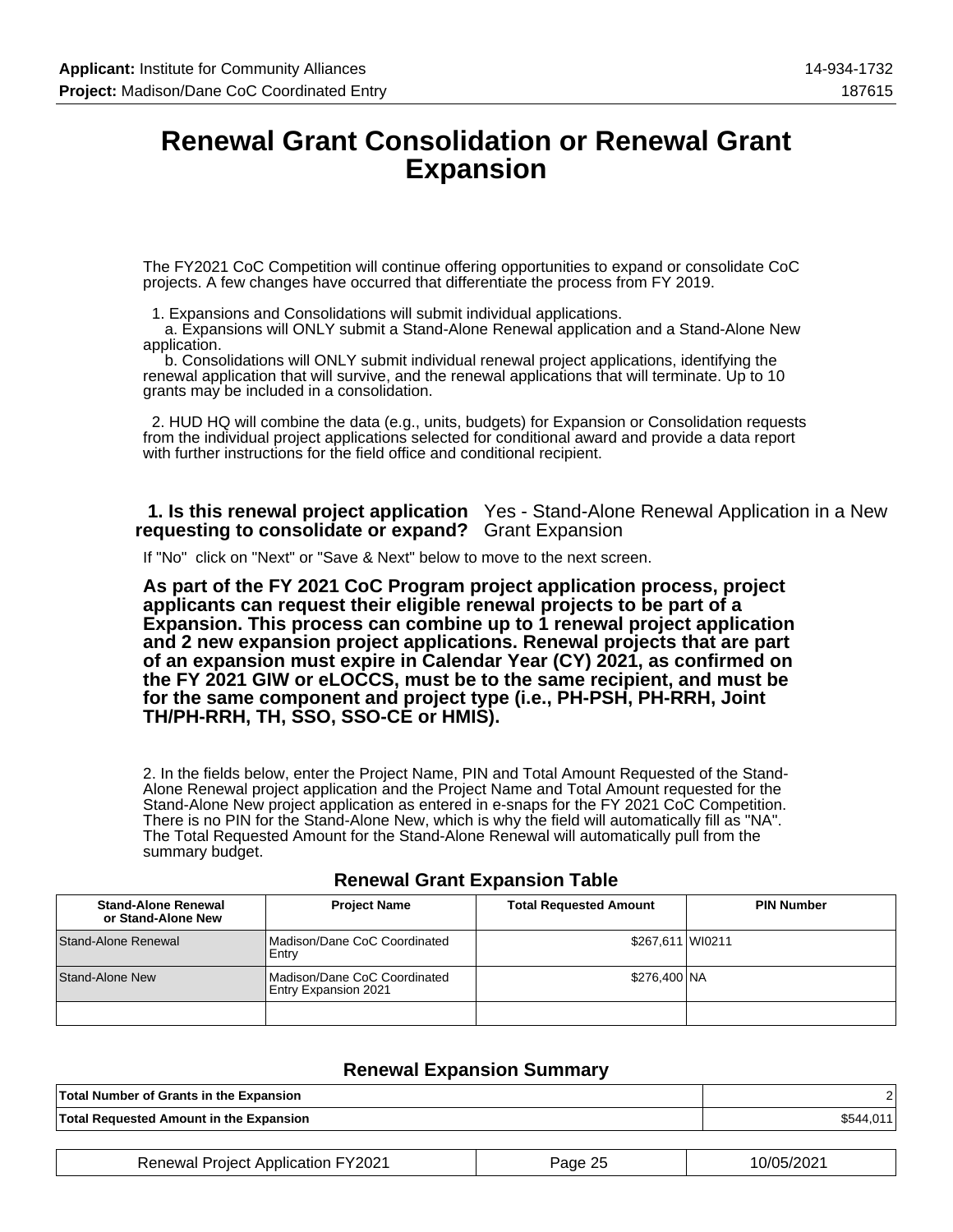**I acknowledge that I have informed my Collaborative Applicant of this expansion request to be included in the CoCs Project Listing and listed on a special attachment identifying this expansion request.** X

**I acknowledge that I have reviewed the accuracy and submitted all new expansion project applications related to this expansion request into esnaps. NOTE: DO NOT SUMBIT A FULLY COMBINED NEW OR RENEWAL PROJECT APPLICATION IN E-SNAPS AS PART OF THE FY 2021 COC COMPETITION.** X

> **Click on "Save & Next" to continue completing the remainder of this stand-alone renewal project application**

| <b>Renewal Project Application FY2021</b> | Page 26 | 10/05/2021 |
|-------------------------------------------|---------|------------|
|-------------------------------------------|---------|------------|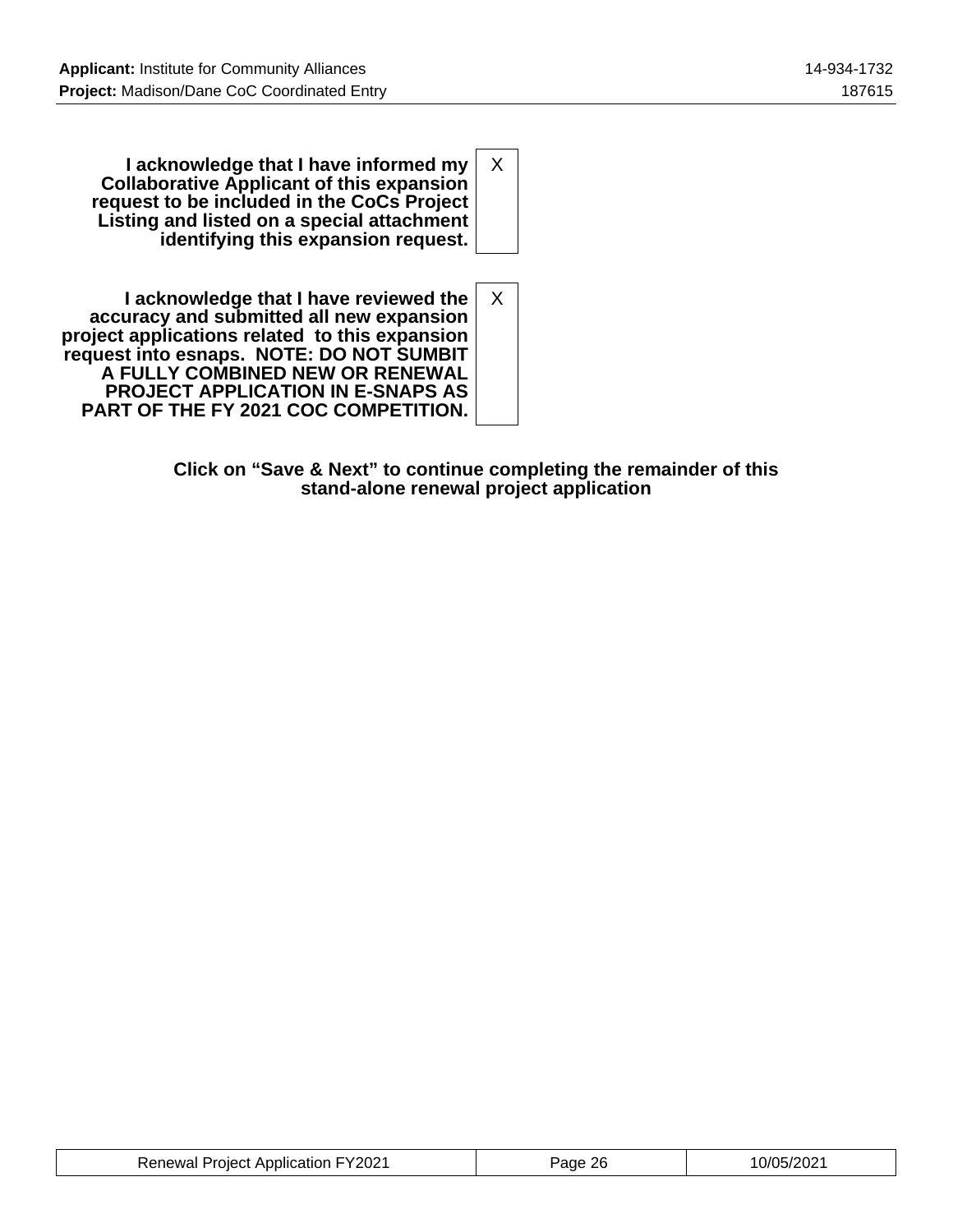# **2A. Project Subrecipients**

### **This form lists the subrecipient organization(s) for the project. To add a subrecipient, select the icon. To view or update subrecipient information already listed, select the view option.**

| Organization                  | Type                               | Sub-<br>Award<br><b>Amount</b> |
|-------------------------------|------------------------------------|--------------------------------|
| Porchlight, Inc.              | M. Nonprofit with 501C3 IRS Status | \$67,020                       |
| <b>Tenant Resource Center</b> | M. Nonprofit with 501C3 IRS Status | \$67,020                       |
| The Salvation Army            | M. Nonprofit with 501C3 IRS Status | \$67,200                       |

### **Total Expected Sub-Awards:** \$201,240

| <b>Coulon FY2021</b><br><b>Project Application</b><br>Renewal | י ∩מ? | $\sim$ $\sim$ $\sim$ |
|---------------------------------------------------------------|-------|----------------------|
|---------------------------------------------------------------|-------|----------------------|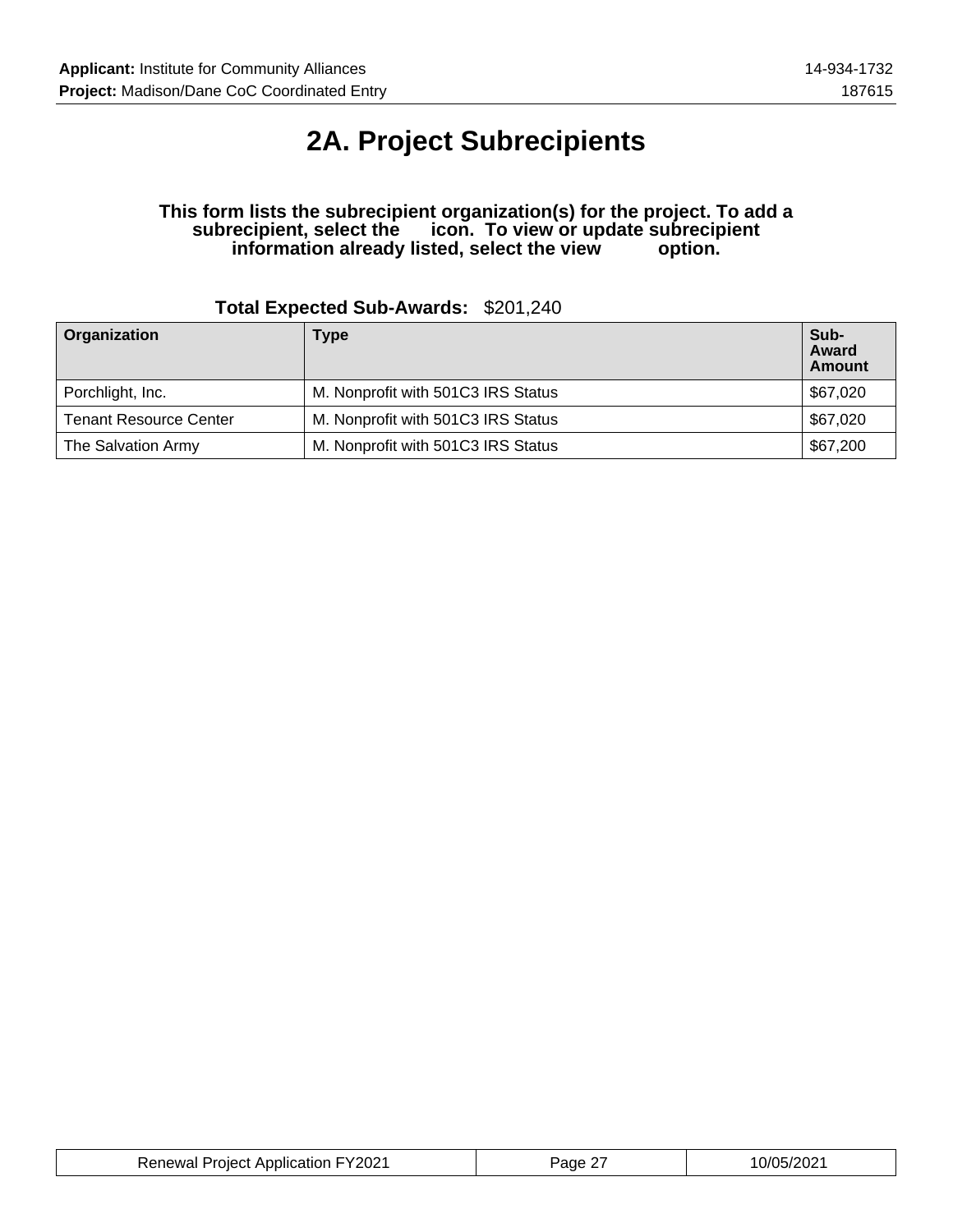# **2A. Project Subrecipients Detail**

**a. Organization Name:** Porchlight, Inc.

**b. Organization Type:** M. Nonprofit with 501C3 IRS Status

**c. Employer or Tax Identification Number:** 39-1579521

| * d. Organizational DUNS:                                                                                                               |           | 608303822                            | <b>PLUS4</b> |  |
|-----------------------------------------------------------------------------------------------------------------------------------------|-----------|--------------------------------------|--------------|--|
|                                                                                                                                         |           |                                      |              |  |
| e. Physical Address                                                                                                                     |           |                                      |              |  |
|                                                                                                                                         |           | <b>Street 1: 306 N Brooks Street</b> |              |  |
| <b>Street 2:</b>                                                                                                                        |           |                                      |              |  |
| City:                                                                                                                                   | Madison   |                                      |              |  |
| State:                                                                                                                                  | Wisconsin |                                      |              |  |
| <b>Zip Code: 53715</b>                                                                                                                  |           |                                      |              |  |
| f. Congressional District(s):<br>(for multiple selections hold CTRL key)                                                                | WI-002    |                                      |              |  |
| g. Is the subrecipient a Faith-Based                                                                                                    | No.       |                                      |              |  |
| Organization?                                                                                                                           |           |                                      |              |  |
| h. Has the subrecipient ever received a Yes<br>federal grant, either directly from a federal<br>agency or through a State/local agency? |           |                                      |              |  |
| i. Expected Sub-Award Amount: \$67,020                                                                                                  |           |                                      |              |  |
|                                                                                                                                         |           |                                      |              |  |
| j. Contact Person                                                                                                                       |           |                                      |              |  |
| <b>Prefix: Ms.</b>                                                                                                                      |           |                                      |              |  |
| First Name: Kim                                                                                                                         |           |                                      |              |  |
| <b>Middle Name:</b>                                                                                                                     |           |                                      |              |  |
| <b>Last Name: Sutter</b>                                                                                                                |           |                                      |              |  |
|                                                                                                                                         |           |                                      |              |  |

Renewal Project Application FY2021 | Page 28 | 10/05/2021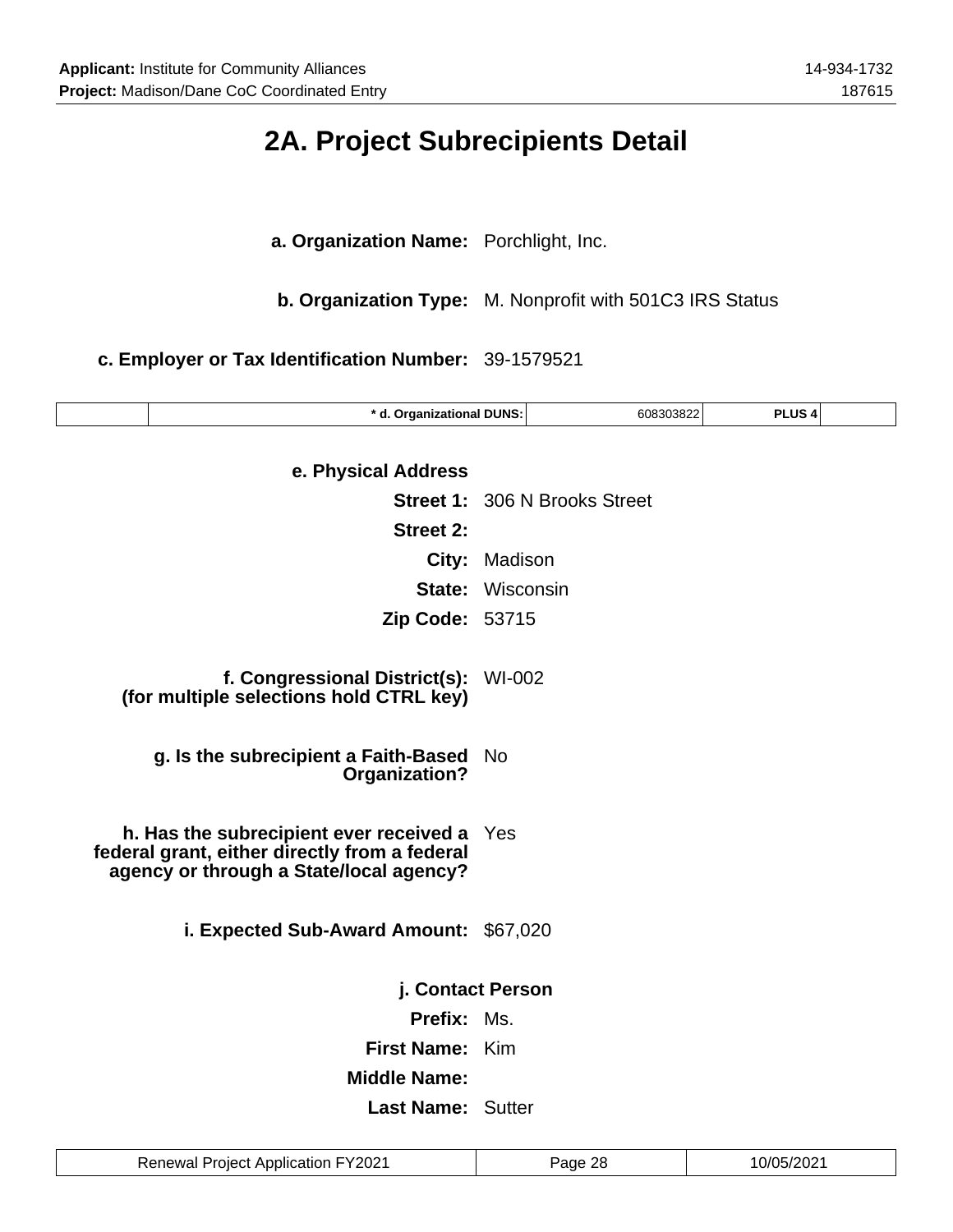| Suffix:                                                  |                                                  |
|----------------------------------------------------------|--------------------------------------------------|
|                                                          | <b>Title:</b> Director of Services               |
|                                                          | <b>E-mail Address:</b> ksutter@porchlightinc.org |
| <b>Confirm E-mail Address:</b> ksutter@porchlightinc.org |                                                  |
| <b>Phone Number: 608-257-2534</b>                        |                                                  |
| <b>Extension:</b>                                        |                                                  |
| <b>Fax Number:</b>                                       |                                                  |

Documentation of the subrecipient's nonprofit status is required with the submission of this application.

# **2A. Project Subrecipients Detail**

**a. Organization Name:** Tenant Resource Center

**b. Organization Type:** M. Nonprofit with 501C3 IRS Status

### **c. Employer or Tax Identification Number:** 39-1360105

| * d. Organizational DUNS:                                                       | 102264210                               | <b>PLUS4</b> |  |
|---------------------------------------------------------------------------------|-----------------------------------------|--------------|--|
| e. Physical Address                                                             |                                         |              |  |
|                                                                                 | <b>Street 1: 1202 Williamson Street</b> |              |  |
|                                                                                 | <b>Street 2: Suite 102</b>              |              |  |
|                                                                                 | City: Madison                           |              |  |
|                                                                                 | <b>State: Wisconsin</b>                 |              |  |
| <b>Zip Code: 53703</b>                                                          |                                         |              |  |
| f. Congressional District(s): WI-002<br>(for multiple selections hold CTRL key) |                                         |              |  |
| g. Is the subrecipient a Faith-Based No<br>Organization?                        |                                         |              |  |
| <b>Renewal Project Application FY2021</b>                                       | Page 29                                 | 10/05/2021   |  |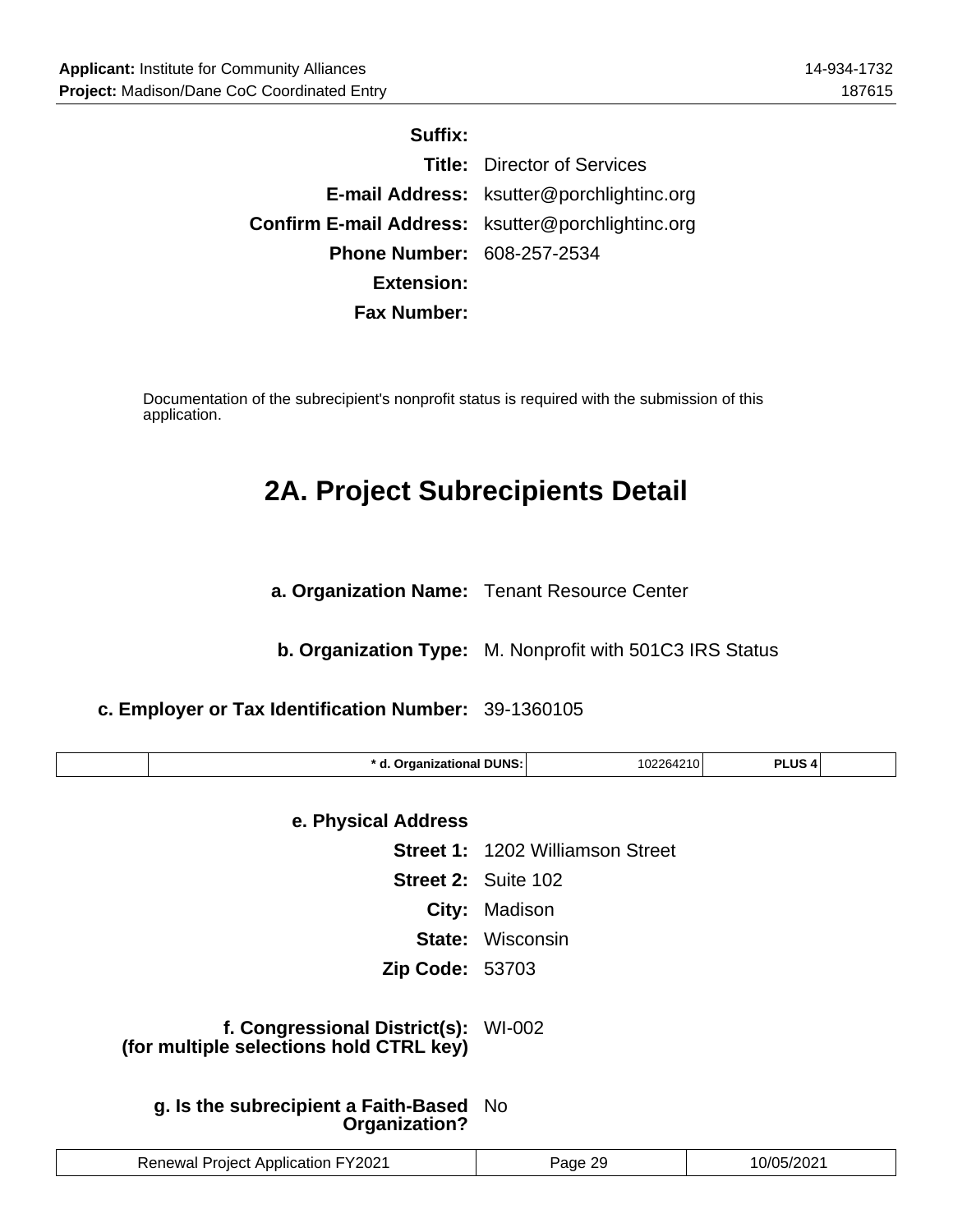| h. Has the subrecipient ever received a Yes<br>federal grant, either directly from a federal<br>agency or through a State/local agency? |                                                        |
|-----------------------------------------------------------------------------------------------------------------------------------------|--------------------------------------------------------|
| i. Expected Sub-Award Amount: \$67,020                                                                                                  |                                                        |
|                                                                                                                                         | j. Contact Person                                      |
| <b>Prefix: Ms.</b>                                                                                                                      |                                                        |
| <b>First Name: Robin</b>                                                                                                                |                                                        |
| <b>Middle Name:</b>                                                                                                                     |                                                        |
| <b>Last Name: Sereno</b>                                                                                                                |                                                        |
| Suffix:                                                                                                                                 |                                                        |
|                                                                                                                                         | <b>Title: Executive Director</b>                       |
|                                                                                                                                         | E-mail Address: robin@tenantresourcecenter.org         |
|                                                                                                                                         | Confirm E-mail Address: robin@tenantresourcecenter.org |
| <b>Phone Number: 608-257-0006</b>                                                                                                       |                                                        |
| <b>Extension: 5</b>                                                                                                                     |                                                        |
|                                                                                                                                         | <b>Fax Number: 608-229-1317</b>                        |

Documentation of the subrecipient's nonprofit status is required with the submission of this application.

# **2A. Project Subrecipients Detail**

**a. Organization Name:** The Salvation Army

**b. Organization Type:** M. Nonprofit with 501C3 IRS Status

**c. Employer or Tax Identification Number:** 36-2167910

| י<br>____<br>$\sim$ $\sim$ |  |
|----------------------------|--|

| <b>Renewal Project Application FY2021</b> | Page 30 | 0/05/2021 |
|-------------------------------------------|---------|-----------|
|-------------------------------------------|---------|-----------|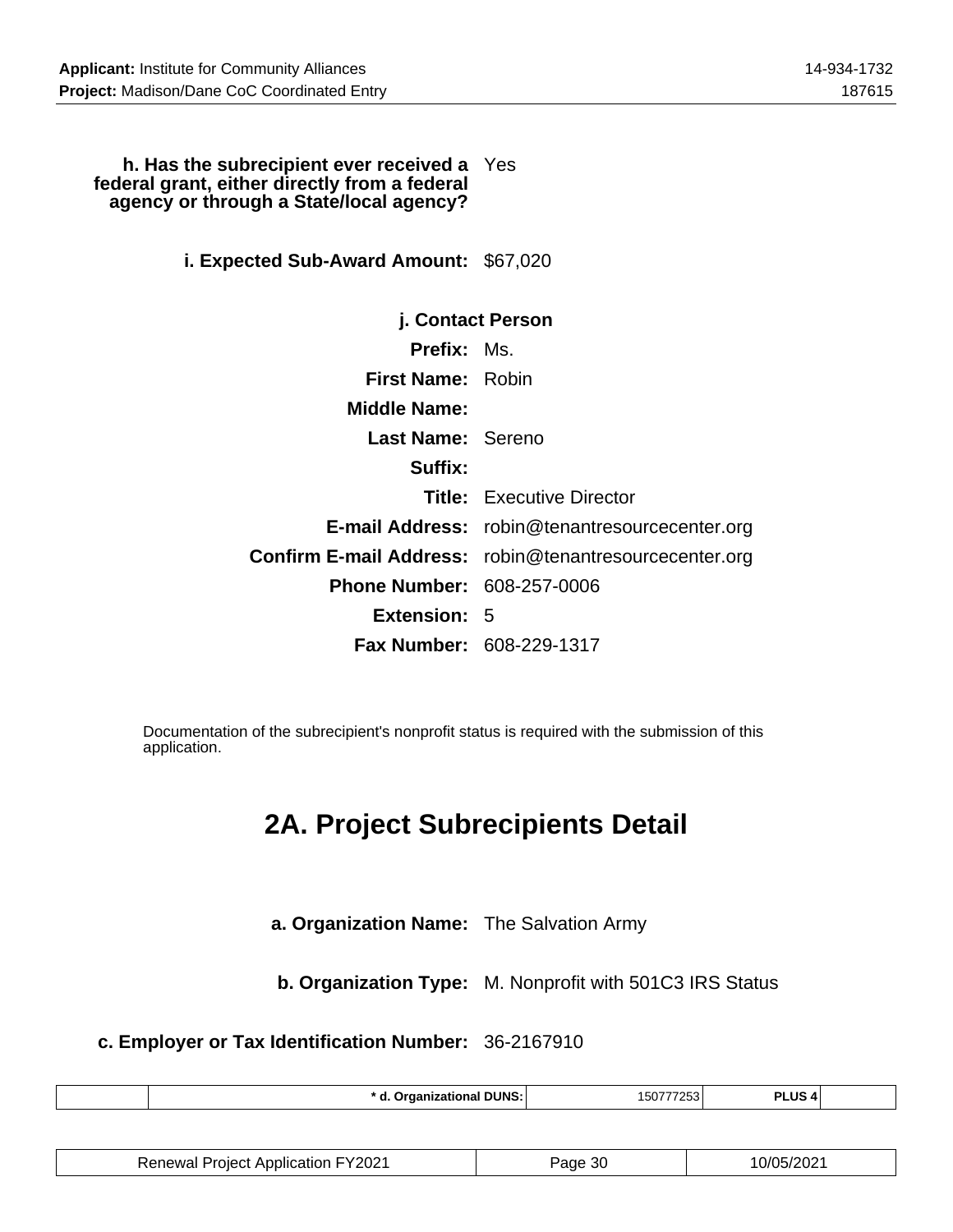| e. Physical Address                                                                                                                             |                                          |
|-------------------------------------------------------------------------------------------------------------------------------------------------|------------------------------------------|
|                                                                                                                                                 | <b>Street 1: 630 E Washington Avenue</b> |
| <b>Street 2:</b>                                                                                                                                |                                          |
|                                                                                                                                                 | <b>City: Madison</b>                     |
|                                                                                                                                                 | <b>State: Wisconsin</b>                  |
| <b>Zip Code: 53703</b>                                                                                                                          |                                          |
| f. Congressional District(s): WI-002<br>(for multiple selections hold CTRL key)                                                                 |                                          |
| g. Is the subrecipient a Faith-Based<br>Organization?                                                                                           | - No                                     |
| h. Has the subrecipient ever received a $\gamma$ es<br>federal grant, either directly from a federal<br>agency or through a State/local agency? |                                          |
| i. Expected Sub-Award Amount: \$67,200                                                                                                          |                                          |
|                                                                                                                                                 | j. Contact Person                        |
| <b>Prefix: Ms.</b>                                                                                                                              |                                          |
| <b>First Name: Melissa</b>                                                                                                                      |                                          |
| <b>Middle Name:</b>                                                                                                                             |                                          |
| Last Name: Sorensen                                                                                                                             |                                          |
| Suffix:                                                                                                                                         |                                          |
| Title:                                                                                                                                          | <b>Director of Social Services</b>       |
| <b>E-mail Address:</b>                                                                                                                          | melissa_sorensen@usc.salvationarmy.org   |
| <b>Confirm E-mail Address:</b>                                                                                                                  | melissa_sorensen@usc.salvationarmy.org   |
| <b>Phone Number:</b>                                                                                                                            | 608-250-2237                             |
| <b>Extension:</b>                                                                                                                               |                                          |
| <b>Fax Number:</b>                                                                                                                              |                                          |

Documentation of the subrecipient's nonprofit status is required with the submission of this application.

| <b>Renewal Project Application FY2021</b> | <sup>9</sup> aɑe 31 | 10/05/2021 |
|-------------------------------------------|---------------------|------------|
|-------------------------------------------|---------------------|------------|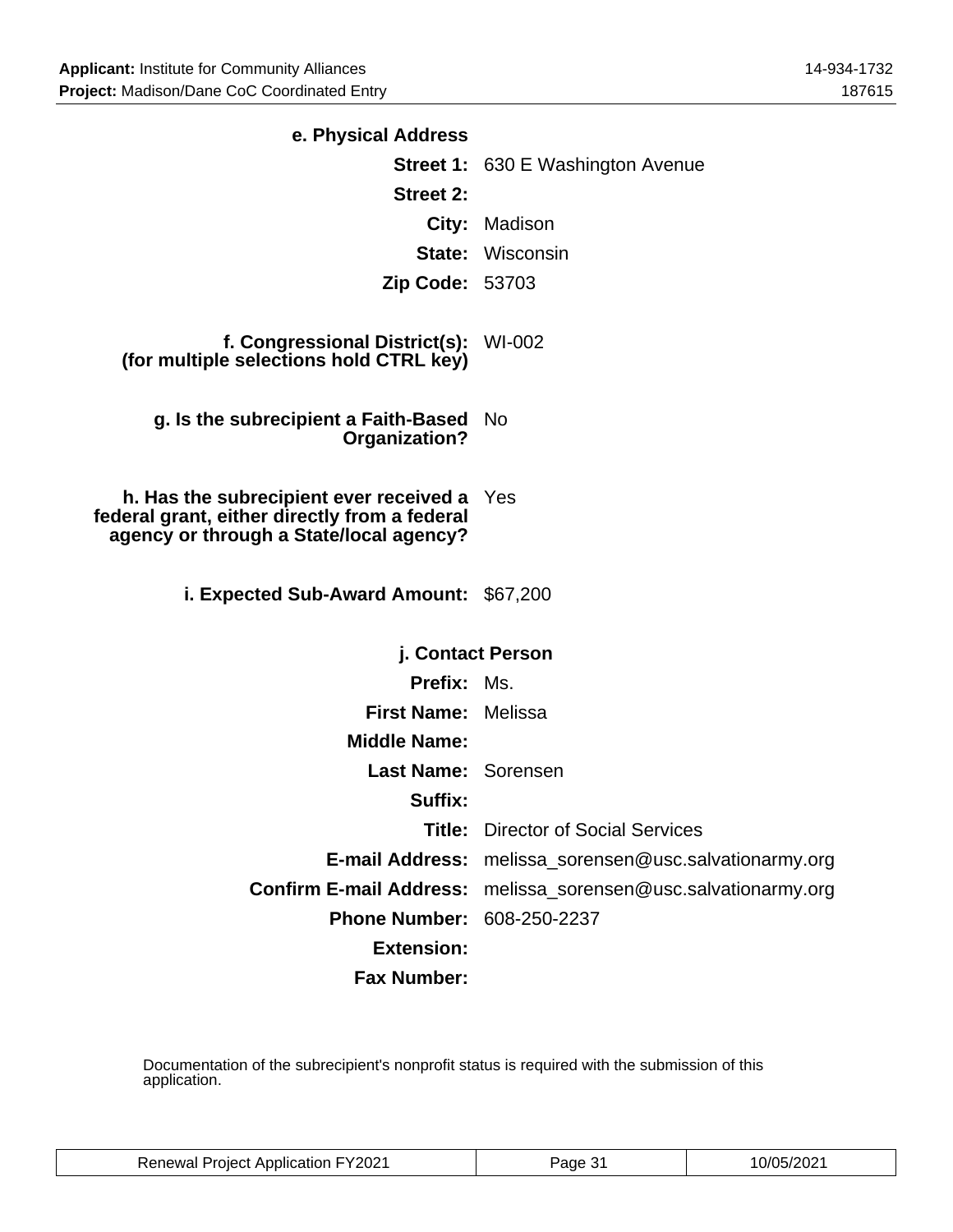# **3A. Project Detail**

### **1. Expiring Grant Project Identification** WI0211 **Number (PIN):**

(e.g., the "Federal Award Identifier" indicated on form 1A. Application Type)

**2. CoC Number and Name:** WI-503 - Madison/Dane County CoC

**3. CoC Collaborative Applicant Name:** City of Madison

**4. Project Name:** Madison/Dane CoC Coordinated Entry

**5. Project Status:** Standard

**6. Component Type:** SSO

**6a. Please select the type of SSO project:** Coordinated Entry

**7. Is your organization, or subrecipient, a** No **victim service provider defined in 24 CFR 578.3?**

| <b>Renewal Project Application FY2021</b> | Page 32 | 10/05/2021 |
|-------------------------------------------|---------|------------|
|-------------------------------------------|---------|------------|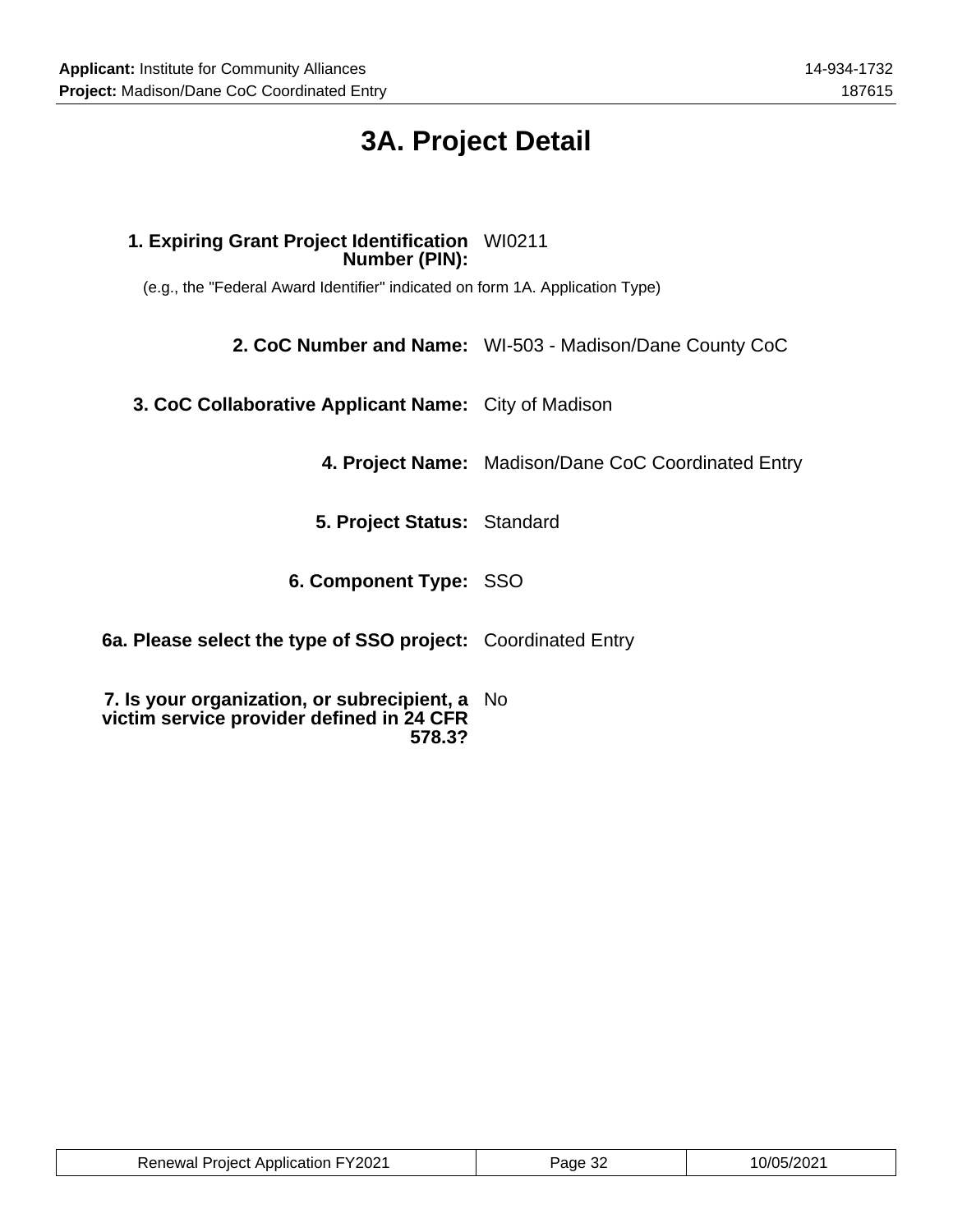# **3B. Project Description**

### **1. Provide a description that addresses the entire scope of the proposed project.**

This project will administer the Dane CoC Coordinated Entry System and will employ 5 full-time staff. One CE System Manager, three CE case managers (one for families and single adult women, one for single adult men and a third to work at The Beacon, the community day resource center) and one CE prevention case manager. The system will use multiple access points. At each point participants will receive the standardized screening and assessment approach. The family and single women's access point will be at The Salvation Army of Madison (TSA). TSA will prioritize family shelter beds for the two family shelters. The TSA CE single women and family case manager will meet with participants while they are using shelter or at The Beacon. The access point for single men will be at Porchlight's Men's Drop-in Shelter, where single men can present for emergency shelter services. Single men will meet with the single men's CE case manager at Porchlight or at a scheduled time at The Beacon. In addition all persons will be able to access CE at The Beacon. Participants sleeping on the streets will be connected to CE through street outreach workers. The point of access for all participants seeking prevention assistance will be the Tenant Resource Center. When persons fleeing domestic violence and youth ages 18-24 present at any access point, the participant will have the option of connecting with services specifically designed to meet the unique needs of the sub-population or using the general CE system.

The CE system will utilize a standard assessment approach. All participants in need of permanent housing will be assessed using the most recently released version of the VI-SPDAT, VI-F-SPDAT and TAY-VI-SPDAT. The assessment process will be client-centered and allow for participant autonomy. Assessments will take place at all access points. All staff conducting assessments will be trained so that all assessments are conducted in the same manner. Assessors will use culturally and linguistically competent practices, and will conduct trauma-informed assessment of participants.

The Dane CoC CE system will use standardized housing placement prioritization that will be determined primarily be through a report generated through HMIS. This report incorporates the CoC housing placement ranking criteria. The CE system will utilize housing placement meetings for singles and families in order to allow case workers an opportunity to provide additional information needed for housing prioritization.

The referral process will be conducted through the HMIS. Staff at each access point will make referrals to the housing priority list, and staff at permanent housing agencies will accept referrals from the priority list. The CE manager will oversee the referral process, and will direct the CE case managers to follow-up with participants on the priority list.

### **2. Check the appropriate box(s) if this project will have a specific subpopulation focus. (Select all that apply)**

| <b>Renewal Project Application FY2021</b> | Page 33 | 10/05/2021 |
|-------------------------------------------|---------|------------|
|-------------------------------------------|---------|------------|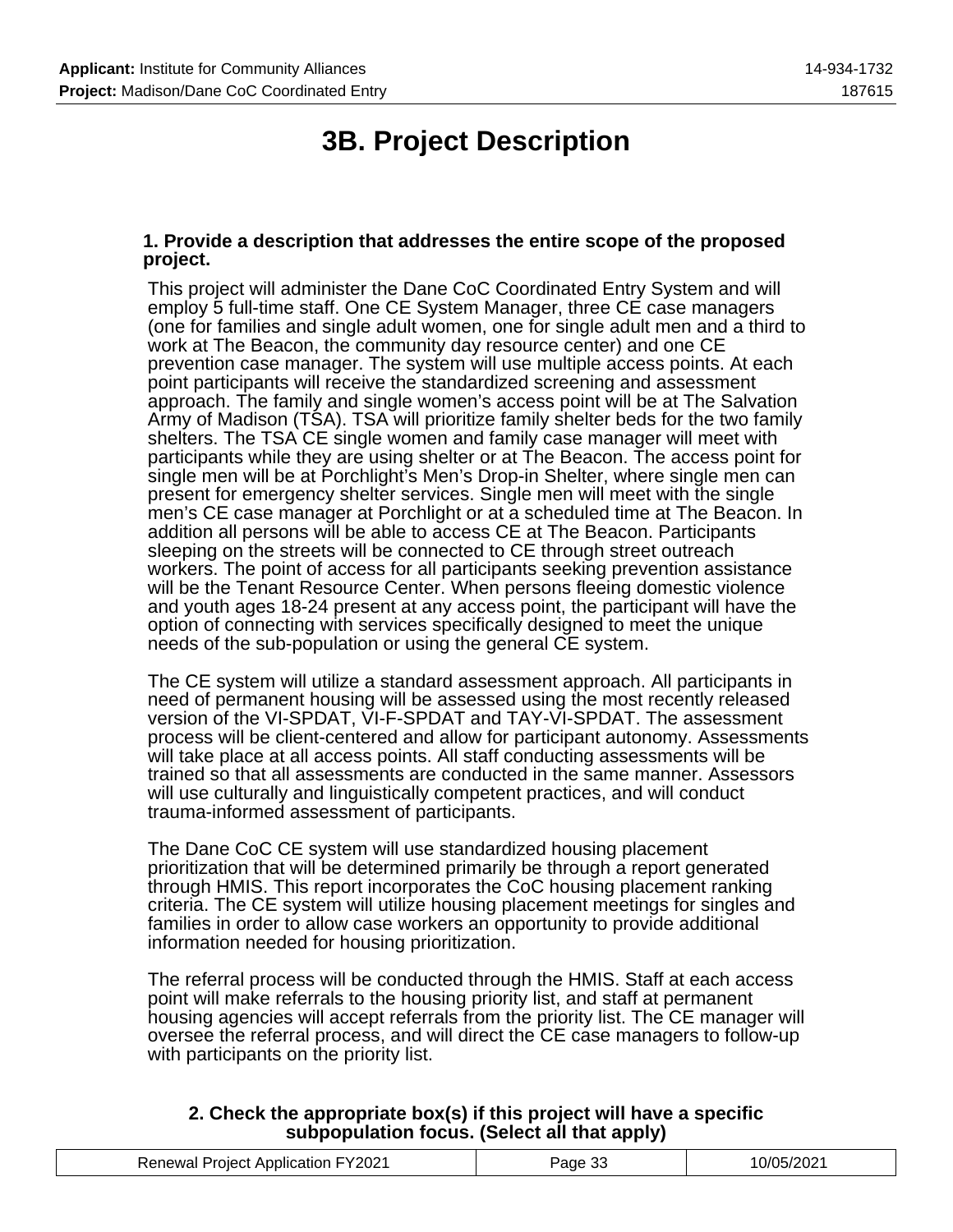| N/A - Project Serves All Subpopulations | <b>Domestic Violence</b>       |  |
|-----------------------------------------|--------------------------------|--|
| <b>Veterans</b>                         | <b>Substance Abuse</b>         |  |
| Youth (under 25)                        | Mental Illness                 |  |
| <b>Families with Children</b>           | <b>HIV/AIDS</b>                |  |
|                                         | <b>Chronic Homeless</b>        |  |
|                                         | Other (Click 'Save' to update) |  |

### **3. Housing First**

### **3a. Does the project quickly move** Yes **participants into permanent housing**

**3b. Does the project enroll program participants who have the following barriers? Select all that apply.**

| Having too little or little income                                                           | X |
|----------------------------------------------------------------------------------------------|---|
| Active or history of substance use                                                           | X |
| Having a criminal record with exceptions<br>for state-mandated restrictions                  | Χ |
| <b>History of victimization</b><br>(e.g. domestic violence, sexual assault, childhood abuse) | Χ |
| None of the above                                                                            |   |

#### **3c. Will the project prevent program participant termination for the following reasons? Select all that apply.**

| Failure to participate in supportive services                                                                               | х           |
|-----------------------------------------------------------------------------------------------------------------------------|-------------|
| Failure to make progress on a service plan                                                                                  | $\check{ }$ |
| Loss of income or failure to improve income                                                                                 |             |
| Any other activity not covered in a lease agreement typically found for unassisted persons in the project's geographic area | X           |
| None of the above                                                                                                           |             |

#### **3d. Does the project follow a "Housing First"** Yes **approach?**

### **4. As a renewal SSO-Coordinated Entry project update the following questions.**

#### **4a. Will the coordinated entry process cover** Yes **the CoC's entire geographic area?**

| <b>Renewal Project Application FY2021</b> | Page 34 | 10/05/2021 |
|-------------------------------------------|---------|------------|
|-------------------------------------------|---------|------------|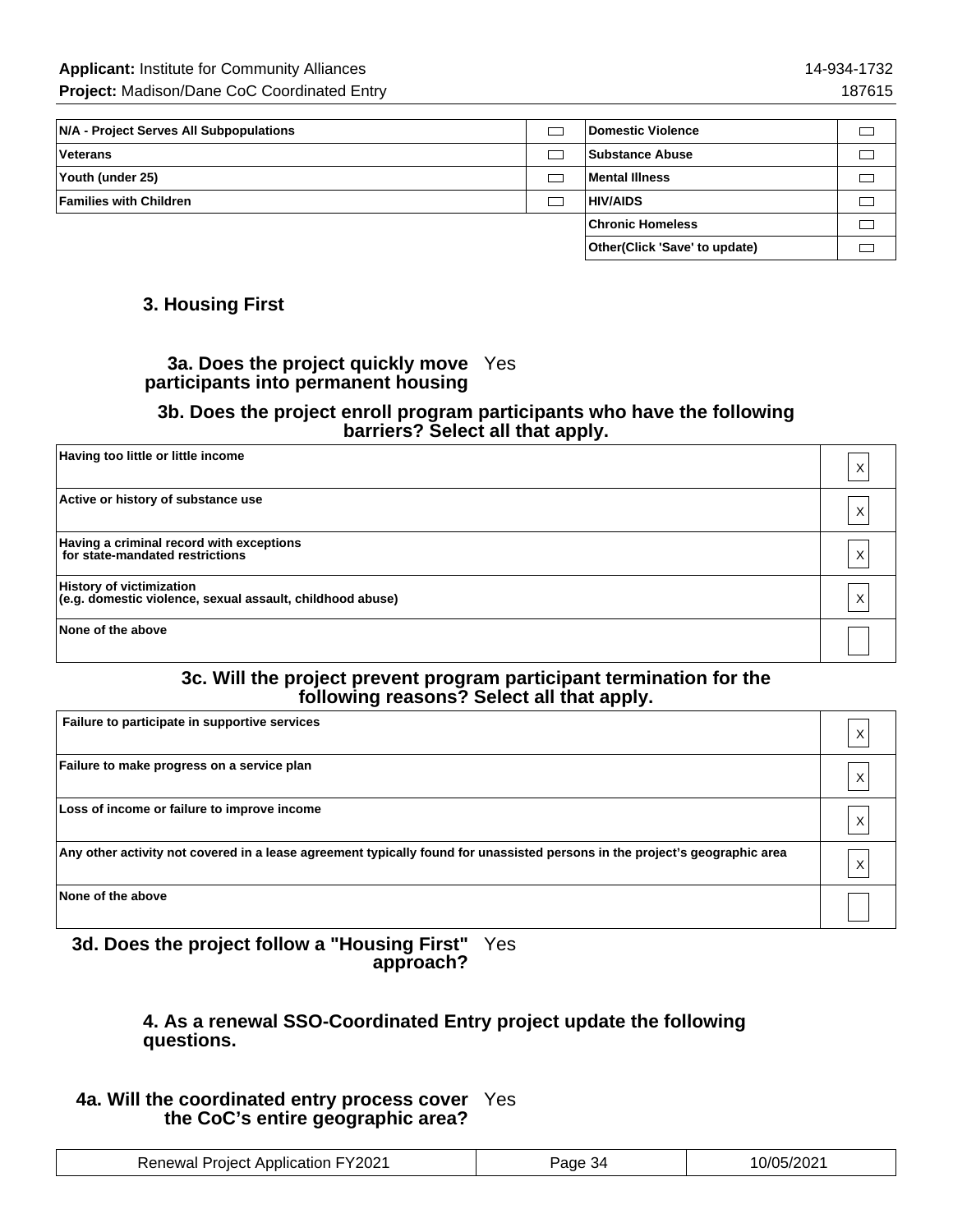#### **4b. Will the coordinated entry process be** Yes **affirmatively marketed and easily accessible by individuals and families seeking assistance?**

#### **4c. Describe the advertisement strategy for the coordinated entry process and how it is designed to reach those with the highest barriers to accessing assistance.**

The CE System will use multiple access points. Information about access points will be targeted to those who may be least likely to access services via food pantries, health clinics, mental health providers, schools, and law enforcement. Information will also be provided through the county job center and 2-1-1 and will also be available on the Dane CoC website. Outreach workers will act as Mobile Assessment Hubs and engage with those who traditionally don't access services. To identify potentially under-served groups, the CE project will use available community data, such as HMIS data and 2-1-1 data, and will target the marketing plan to these groups.

Marketing materials will indicate that assessment hubs are accessible to those with disabilities, and that accommodations will be made if requested. In addition, marketing materials will indicate that services are available to all people regardless of race, color, national origin/ancestry, religion, sex, age, family/familial status, disability/handicap, actual or perceives sexual orientation, lawful source of income, gender identity, marital status, domestic abuse/sexual assault/stalking victims, military discharge status, physical appearance, political beliefs, student status, domestic partnership, tenant union association, genetic identity, citizenship status, Section 8 housing voucher participant, nonreligion and homelessness. Marketing materials will be provided in English and Spanish. Posters will contain the words "Lus Hmoob" to indicate that Hmong speakers are available. Other language services will be provided as needed.

The CE project will develop and update marketing materials. Posters advertising the CE System will be provided to area agencies and businesses that may serve people experiencing homelessness to display in prominent areas. Business cards will be provided to agencies and businesses to distribute to customers. Marketing materials will be reviewed at least annually and updated if necessary. Updated materials will be distributed to agencies and businesses. Up to date materials and information regarding CE will be available on the Dane CoC website. Additionally, CE staff will present to housing and service providers on how the CE System operates.

### **4d. Does the coordinated entry process use a** Yes **comprehensive, standardized assessment process?**

**4e. Describe the referral process and how the coordinated entry process ensures program participants are directed to appropriate housing and services.**

| <b>Renewal Project Application FY2021</b> | Page 35 | 10/05/2021 |
|-------------------------------------------|---------|------------|
|-------------------------------------------|---------|------------|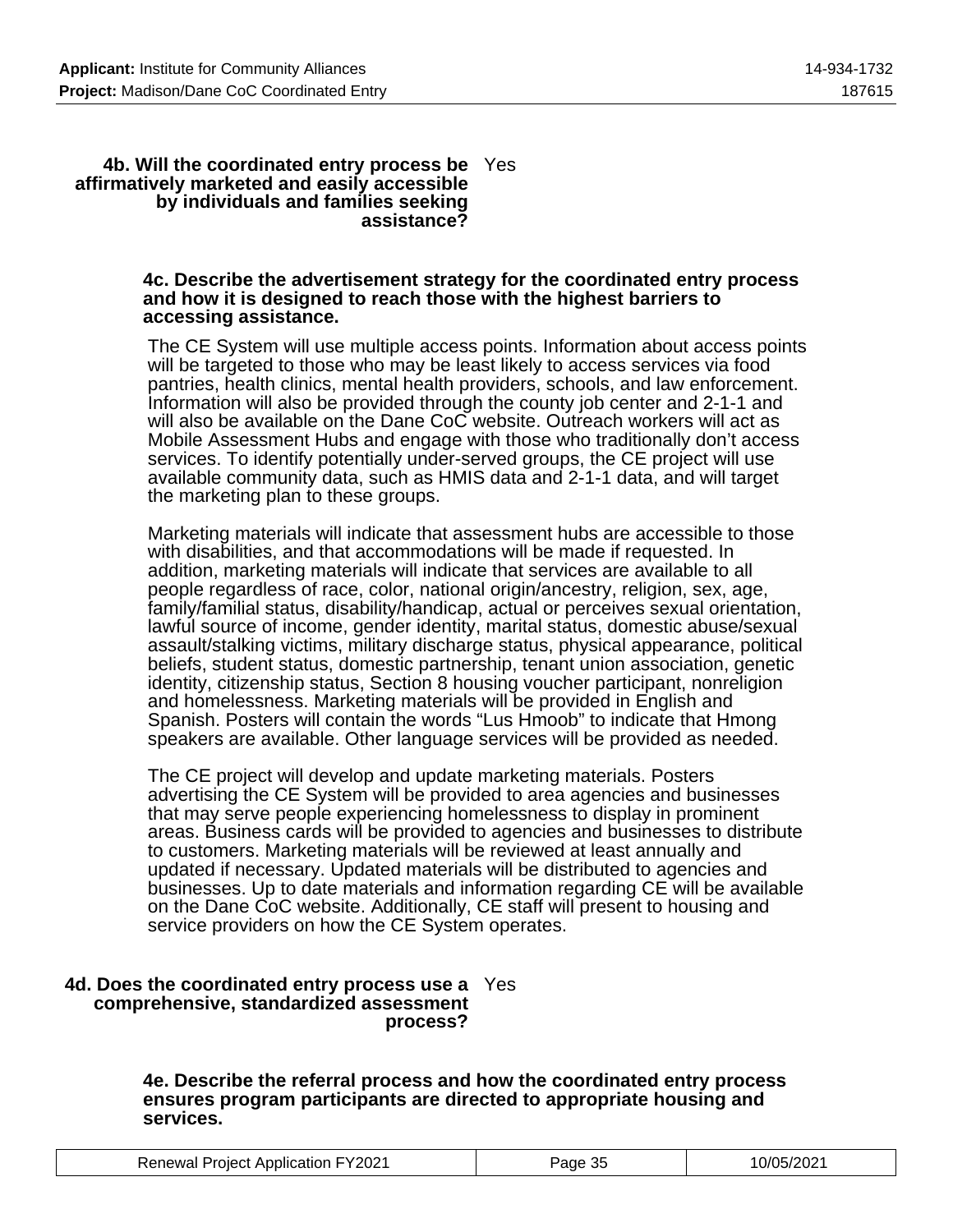When participants present to the CE System, they will receive referral to basic housing resources such as diversion services, housing location assistance, and/or case management. If the participant is currently staying in emergency shelter, a place not meant for human habitation and has not self-resolved their housing situation in 7-10 days, they will be assessed using the appropriate VI-SPDAT tool and placed on the Housing Priority List. Using HMIS, CE Staff will ensure that the participant does not already have an assessment in the system. If CE staff are aware of a participant who is staying in a place not meant for human habitation, they will inform the participant of services at The Beacon, emergency shelters, and offer connect the participant to an outreach worker.

When a household is referred to the Housing Priority List, the staff making the referral is responsible to follow-up with the household every 30-45 days. Households that do not use emergency shelter or outreach services within the HSC for two years, will be removed from the priority list. A household may refuse to complete the assessment. If a household refuses to complete the VI-SPDAT assessment, CE and outreach staff must continue to work to engage with them.

The CE System will also utilize monthly housing placement meetings to prioritize households with minor children. These meetings will be managed by the CE System Manager. Housing placement meetings will provide case workers an opportunity to provide additional information needed for housing prioritization.

The coordinated entry assessment process does not screen out people due to perceived barriers to housing or services, including, but not limited to, too little or no income, active or a history of substance use, domestic violence history, resistance to receiving services, the type or extent of a disability-related services or supports that are needed, history of evictions or poor credit, lease violations or history of not being a leaseholder, mental health issues, medical need, perceived ability to live independently or criminal record.

| 4f. If the coordinated entry process includes Yes<br>differences in access, entry, assessment, or<br>referral for certain subpopulations, are those<br>differences limited only to the following five<br>groups:<br>(1) adults without children,<br>(2) adults accompanied by children;<br>(3) unaccompanied youth;<br>(4) households fleeing domestic violence,<br>dating violence, sexual assault, stalking, or<br>other dangerous or life-threatening<br>conditions (including human trafficking); and<br>(5) persons at risk of homelessness. |  |
|---------------------------------------------------------------------------------------------------------------------------------------------------------------------------------------------------------------------------------------------------------------------------------------------------------------------------------------------------------------------------------------------------------------------------------------------------------------------------------------------------------------------------------------------------|--|
| 4g. This coordinated entry project will refer Yes<br>parcons experiencing hemologeness to                                                                                                                                                                                                                                                                                                                                                                                                                                                         |  |

**persons experiencing homelessness to projects that specifically coordinates and integrates mainstream health, social services, and employment programs**

| <b>Renewal Project Application FY2021</b> | Page 36 | 10/05/2021 |
|-------------------------------------------|---------|------------|
|-------------------------------------------|---------|------------|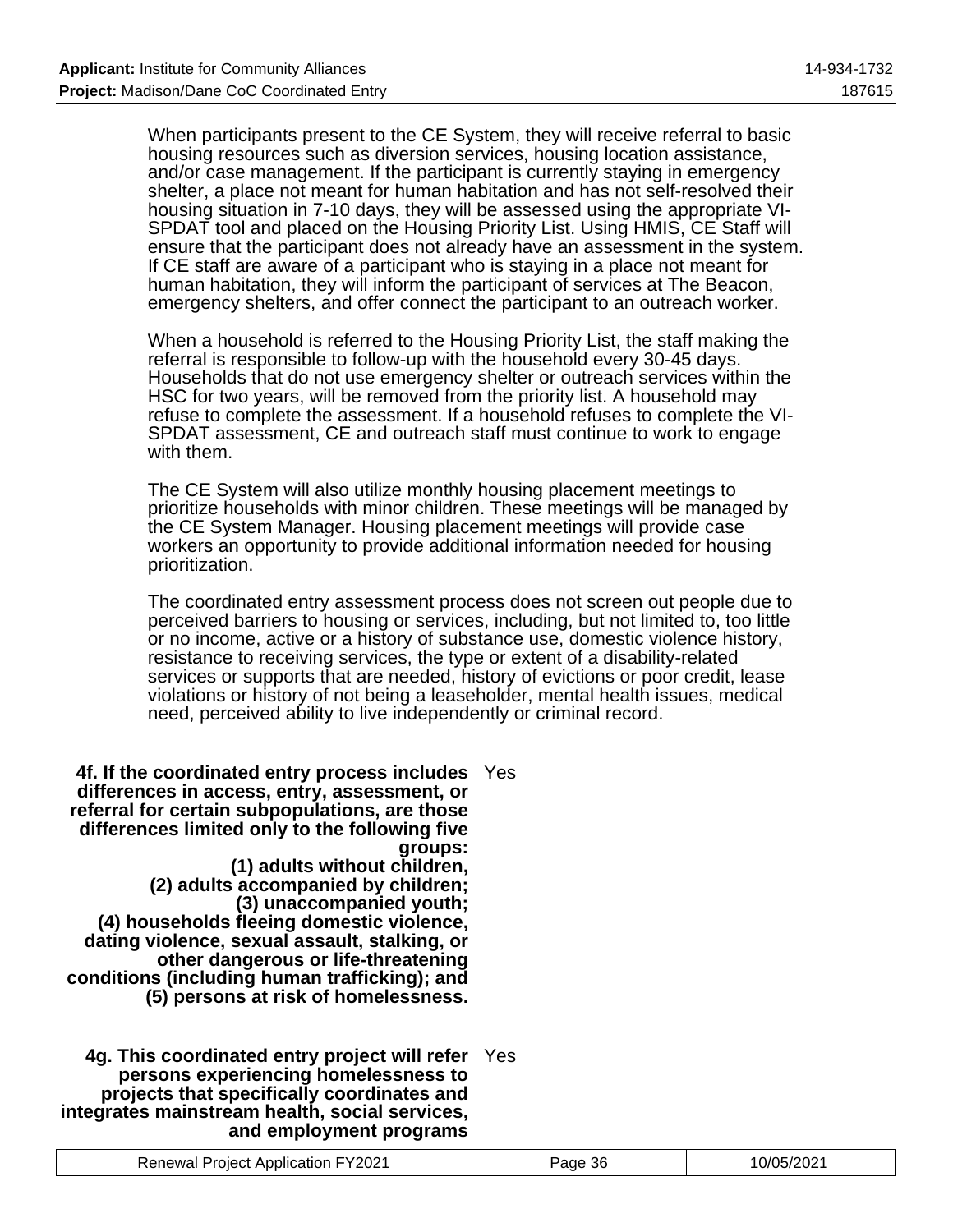### **to program participants for which they may be eligible?**

| <b>Renewal Project Application FY2021</b> | $P$ ade $2^-$ | 0/05/2021 |
|-------------------------------------------|---------------|-----------|
|-------------------------------------------|---------------|-----------|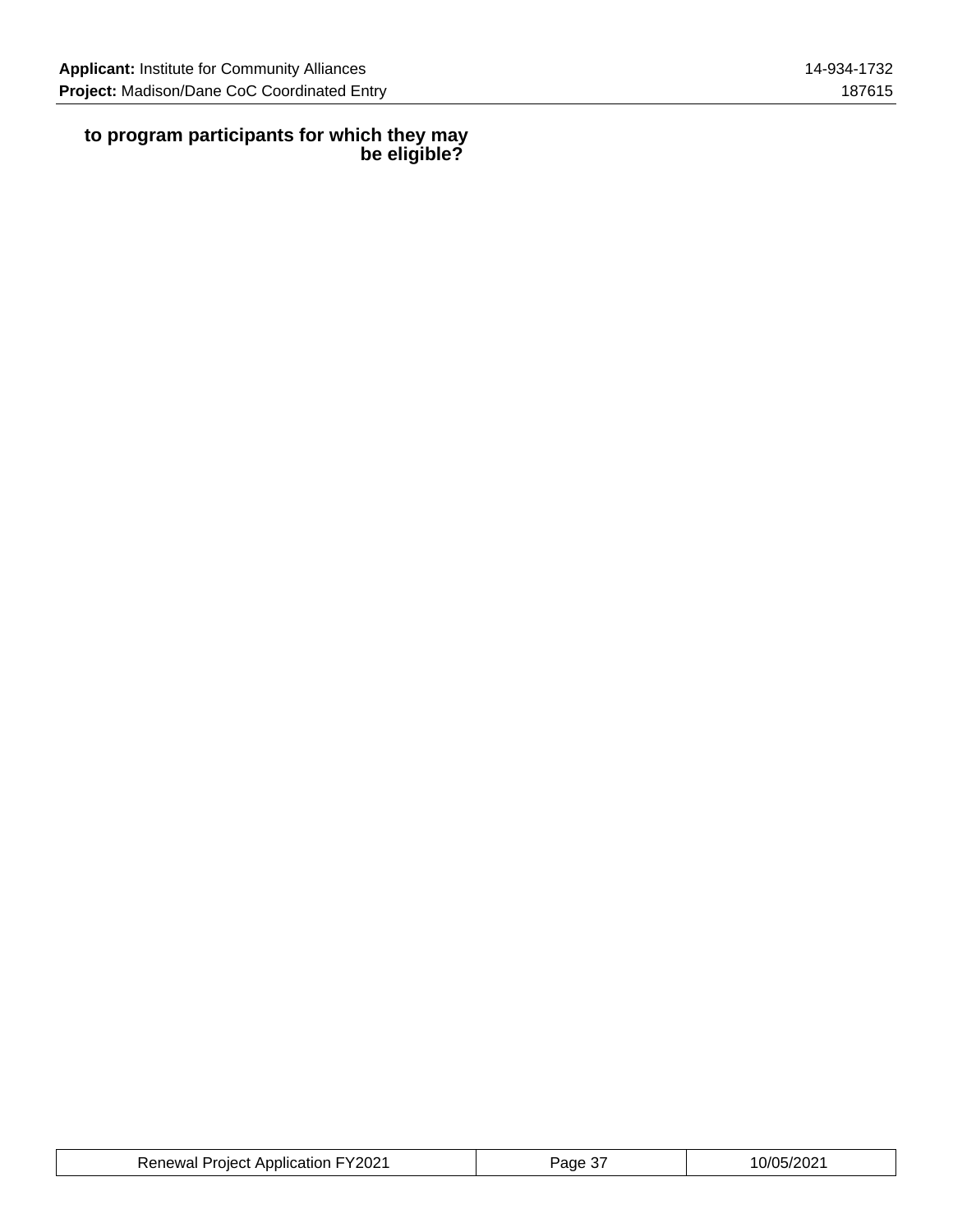# **6A. Funding Request**

**This screen is currently read only and only includes data from the previous grant. To make changes to this information, navigate to the Submission without Changes screen, select "Make Changes" in response to Question 2, and then check the box next each screen that requires a change to match the current grant agreement, as amended, or to account for a reallocation of funds. 1. Do any of the properties in this project** No **have an active restrictive covenant? 2. Was the original project awarded as either** No **a Samaritan Bonus or Permanent Housing Bonus project? 3. Does this project propose to allocate funds** No **according to an indirect cost rate? 4. Renewal Grant Term: This field is pre-**1 Year **populated with a one-year grant term and cannot be edited:**

**5. Select the costs for which funding is requested:**

> **Leased Structures Supportive Services** | X

> > **HMIS**

| <b>Renewal Project Application FY2021</b> | Page 38 | 10/05/2021 |
|-------------------------------------------|---------|------------|
|-------------------------------------------|---------|------------|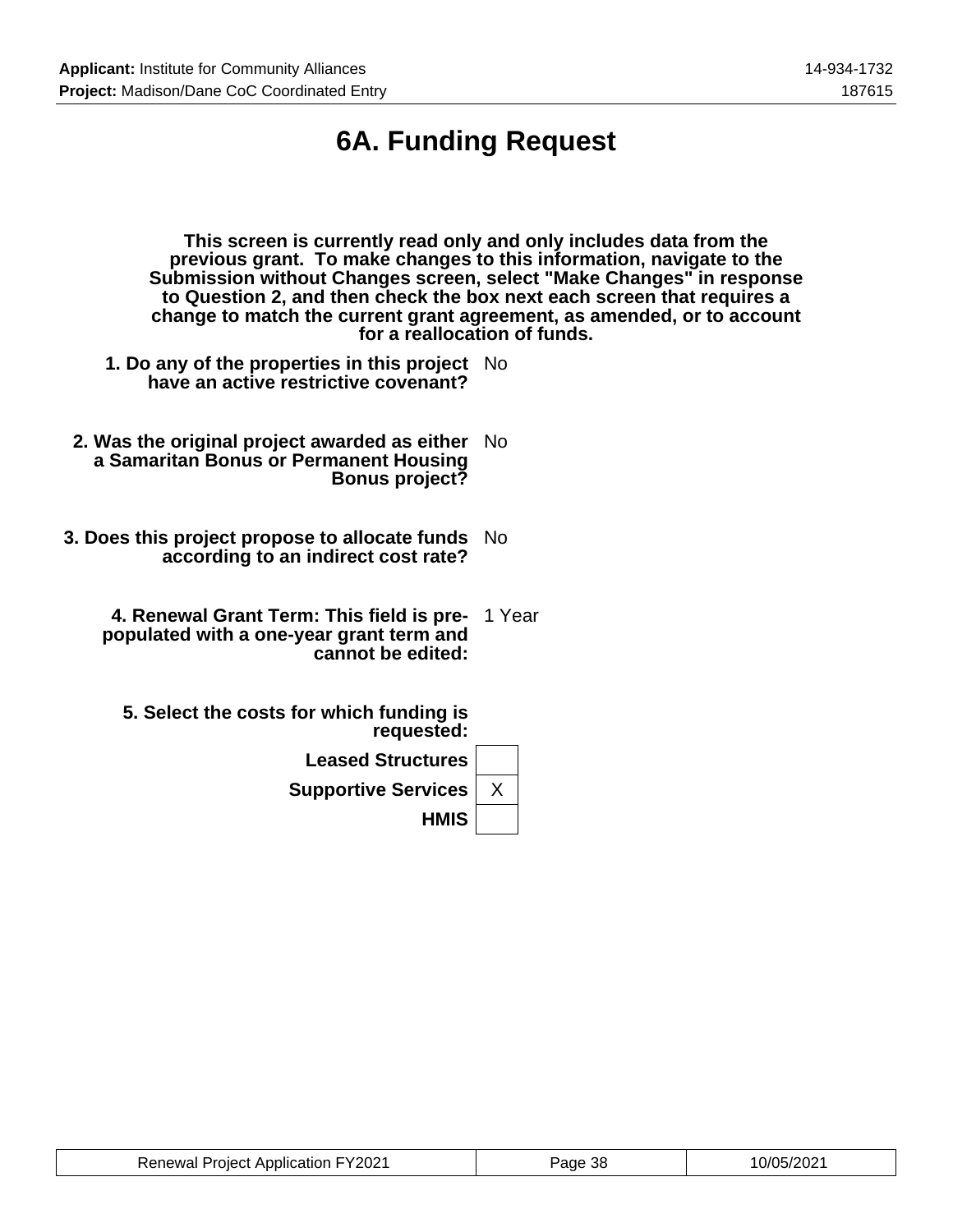# **6D. Sources of Match**

#### **The following list summarizes the funds that will be used as Match for this project. To add a Match source to the list, select the icon. To view or update a Match source already listed, select the icon.**

### **Summary for Match**

| <b>Total Value of Cash Commitments:</b>    | \$70,000 |
|--------------------------------------------|----------|
| <b>Total Value of In-Kind Commitments:</b> | \$0      |
| <b>Total Value of All Commitments:</b>     | \$70,000 |

#### **1. Will this project generate program income described in 24 CFR 578.97 to use as Match for this project?** No

| <b>Type</b> | <b>Source</b> | <b>Contributor</b> | <b>Value of Commitments</b> |
|-------------|---------------|--------------------|-----------------------------|
| Cash        | Government    | City and County G  | \$70,000                    |

| <b>Renewal Project Application FY2021</b> | Page 39 | 10/05/2021 |
|-------------------------------------------|---------|------------|
|-------------------------------------------|---------|------------|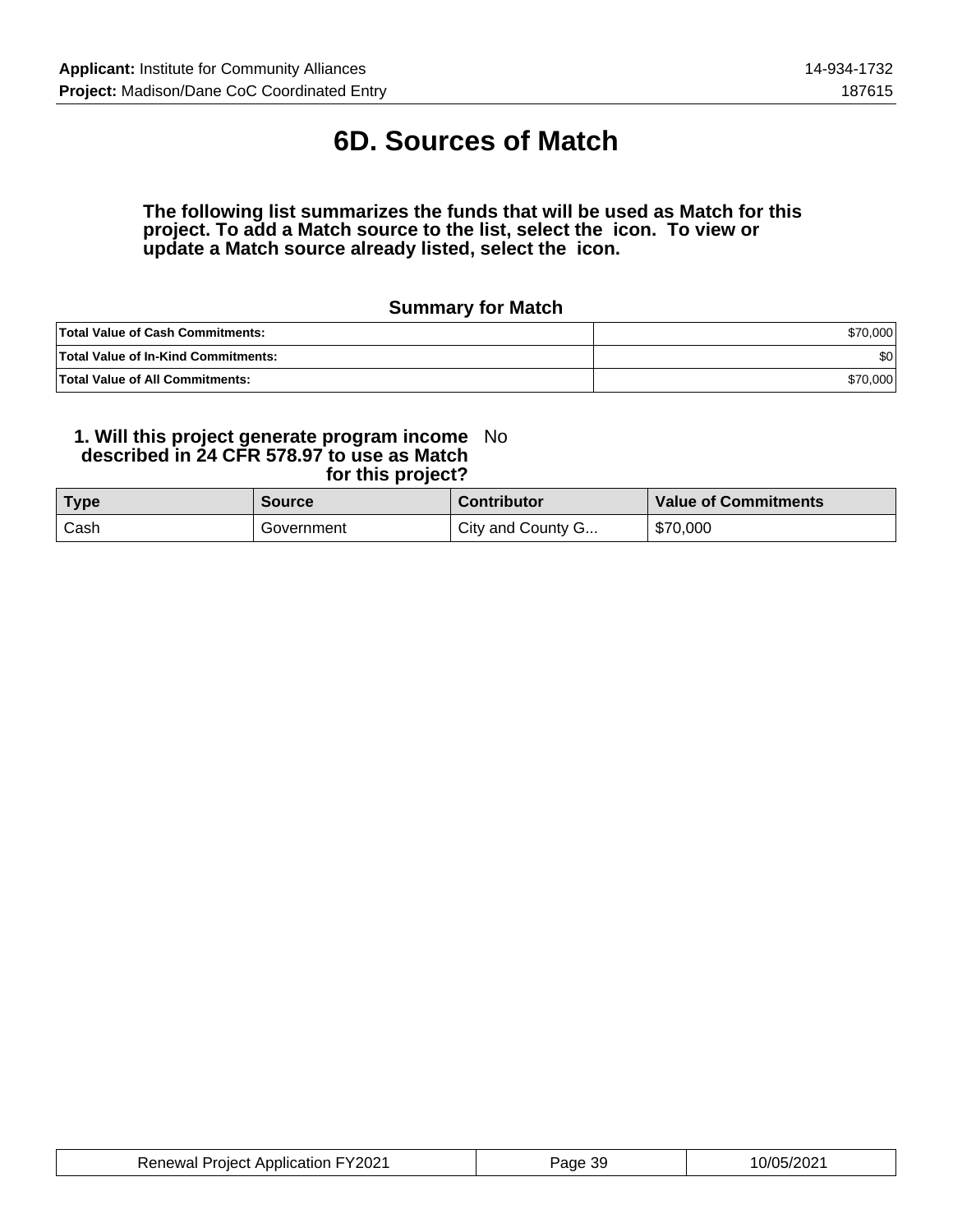# **Sources of Match Detail**

**1. Type of Match Commitment:** Cash **2. Source:** Government **3. Name of Source:** City and County General Purpose Revenue  **(Be as specific as possible and include the office or grant program as applicable)**

**4. Amount of Written Committment:** \$70,000

| <b>Renewal Project Application FY2021</b> | Δſ<br>'age | 10/05/2021 |
|-------------------------------------------|------------|------------|
|-------------------------------------------|------------|------------|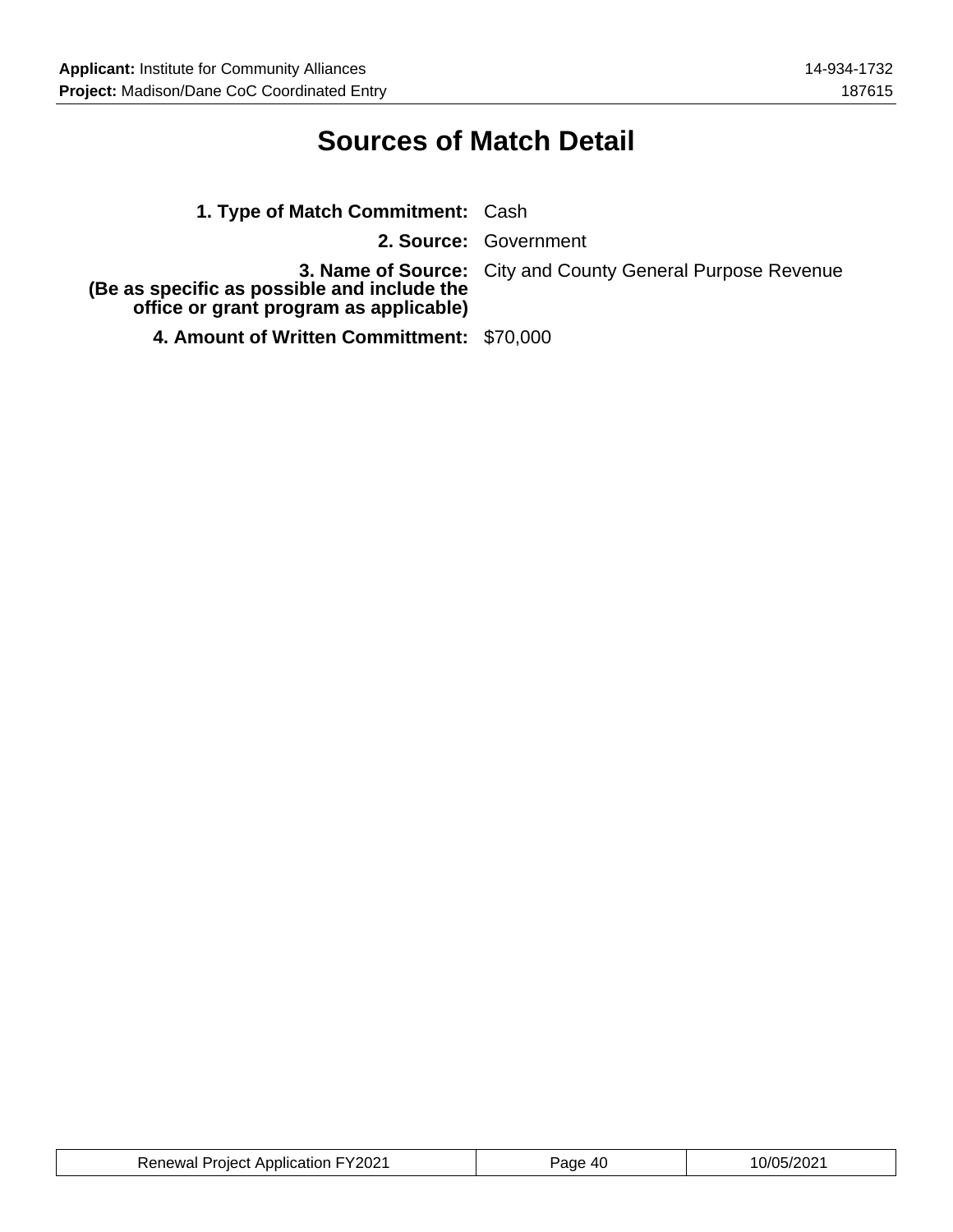# **6E. Summary Budget**

**This screen is currently read only and only includes data from the previous grant. To make changes to this information, navigate to the Submission without Changes screen, select "Make Changes" in response to Question 2, and then check the box next each screen that requires a change to match the current grant agreement, as amended, or to account for a reallocation of funds.**

**The following information summarizes the funding request for the total term of the project. Budget amounts from the Leased Units, Rental Assistance, and Match screens have been automatically imported and cannot be edited. However, applicants must confirm and correct, if necessary, the total budget amounts for Leased Structures, Supportive Services, Operating, HMIS, and Admin. Budget amounts must reflect the most accurate project information according to the most recent project grant agreement or project grant agreement amendment, the CoC's final HUD-approved FY 2018 GIW or the project budget as reduced due to CoC reallocation. Please note that, new for FY 2018, there are no detailed budget screens for Leased Structures, Supportive Services, Operating, or HMIS costs. HUD expects the original details of past approved budgets for these costs to be the basis for future expenses. However, any reasonable and eligible costs within each CoC cost category can be expended and will be verified during a HUD monitoring.**

| <b>Eligible Costs</b>                       | <b>Total Assistance</b><br><b>Requested</b><br>for 1 year<br><b>Grant Term</b><br>(Applicant) |
|---------------------------------------------|-----------------------------------------------------------------------------------------------|
| 1a. Leased Units                            | \$0                                                                                           |
| 1b. Leased Structures                       | \$0                                                                                           |
| 2. Rental Assistance                        | \$0                                                                                           |
| 3. Supportive Services                      | \$250,104                                                                                     |
| 4. Operating                                | \$0                                                                                           |
| 5. HMIS                                     | \$0                                                                                           |
| 6. Sub-total Costs Requested                | \$250,104                                                                                     |
| 7. Admin<br>(Up to 10%)                     | \$17,507                                                                                      |
| 8. Total Assistance<br>plus Admin Requested | \$267,611                                                                                     |
| 9. Cash Match                               | \$70,000                                                                                      |
| 10. In-Kind Match                           | \$0                                                                                           |
| 11. Total Match                             | \$70,000                                                                                      |
| 12. Total Budget                            | \$337,611                                                                                     |

| <b>Renewal Project Application FY2021</b> | Page 41 | 10/05/2021 |
|-------------------------------------------|---------|------------|
|-------------------------------------------|---------|------------|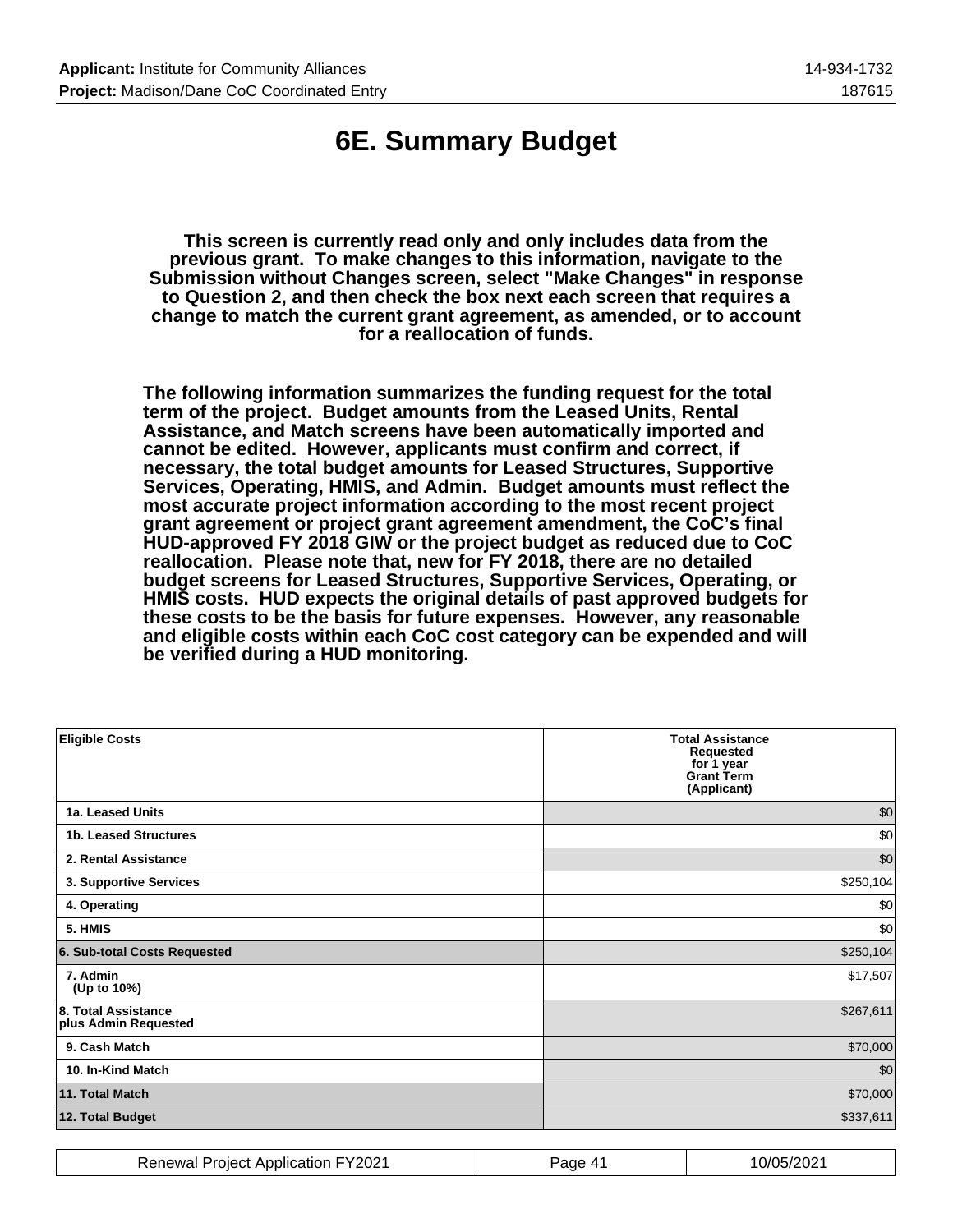# **7A. Attachment(s)**

| <b>Document Type</b>                       | <b>Required?</b> | <b>Document Description</b> | Date Attached |
|--------------------------------------------|------------------|-----------------------------|---------------|
| 1) Subrecipient Nonprofit<br>Documentation | No               |                             |               |
| 2) Other Attachment                        | No               |                             |               |
| 3) Other Attachment                        | No               |                             |               |

| <b>Renewal Project Application FY2021</b> | Page 42 | 10/05/2021 |
|-------------------------------------------|---------|------------|
|-------------------------------------------|---------|------------|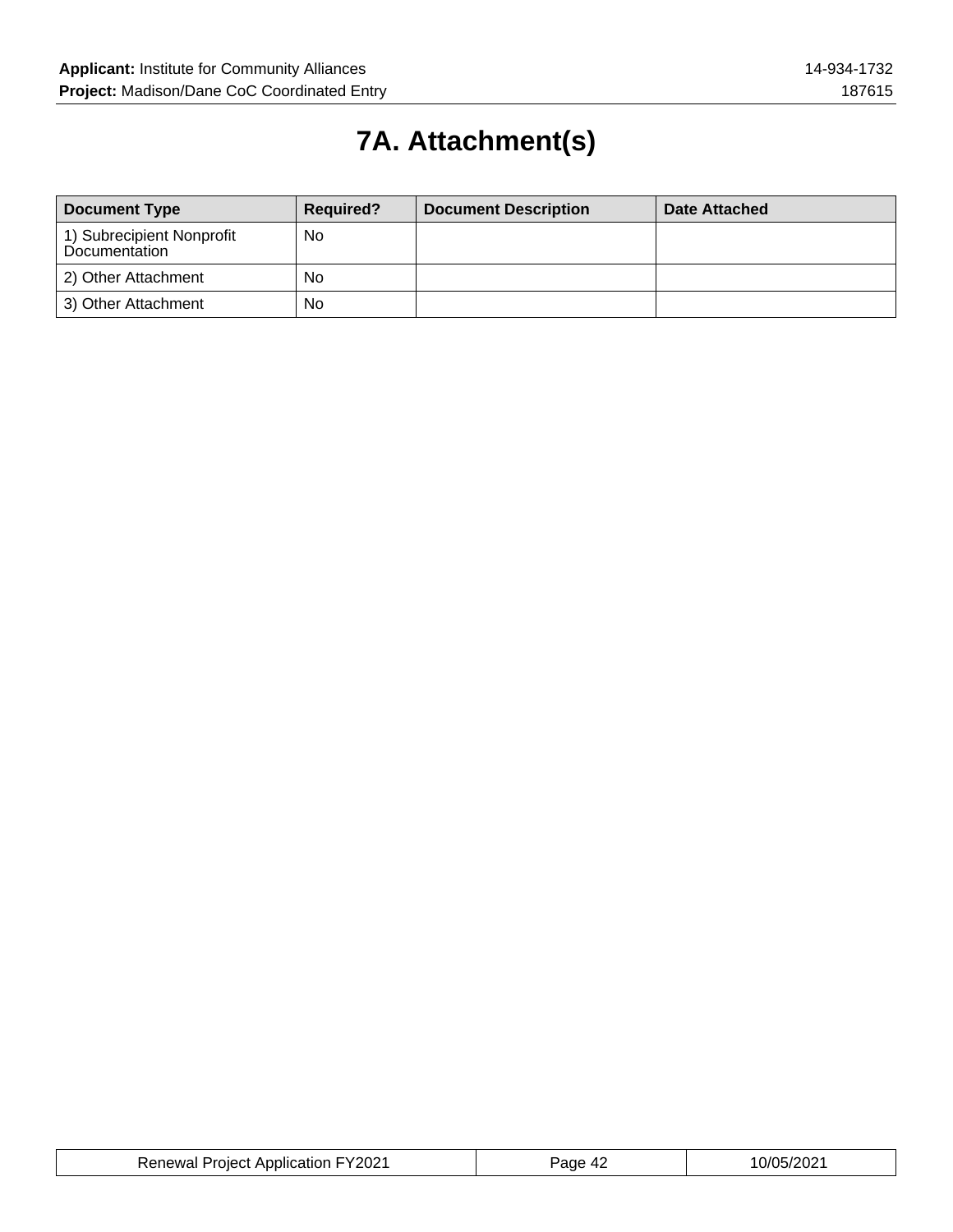# **Attachment Details**

**Document Description:**

# **Attachment Details**

**Document Description:** HUD Form 50070

# **Attachment Details**

**Document Description:**

| <b>Renewal Project Application FY2021</b> | Page 43 | 10/05/2021 |
|-------------------------------------------|---------|------------|
|                                           |         |            |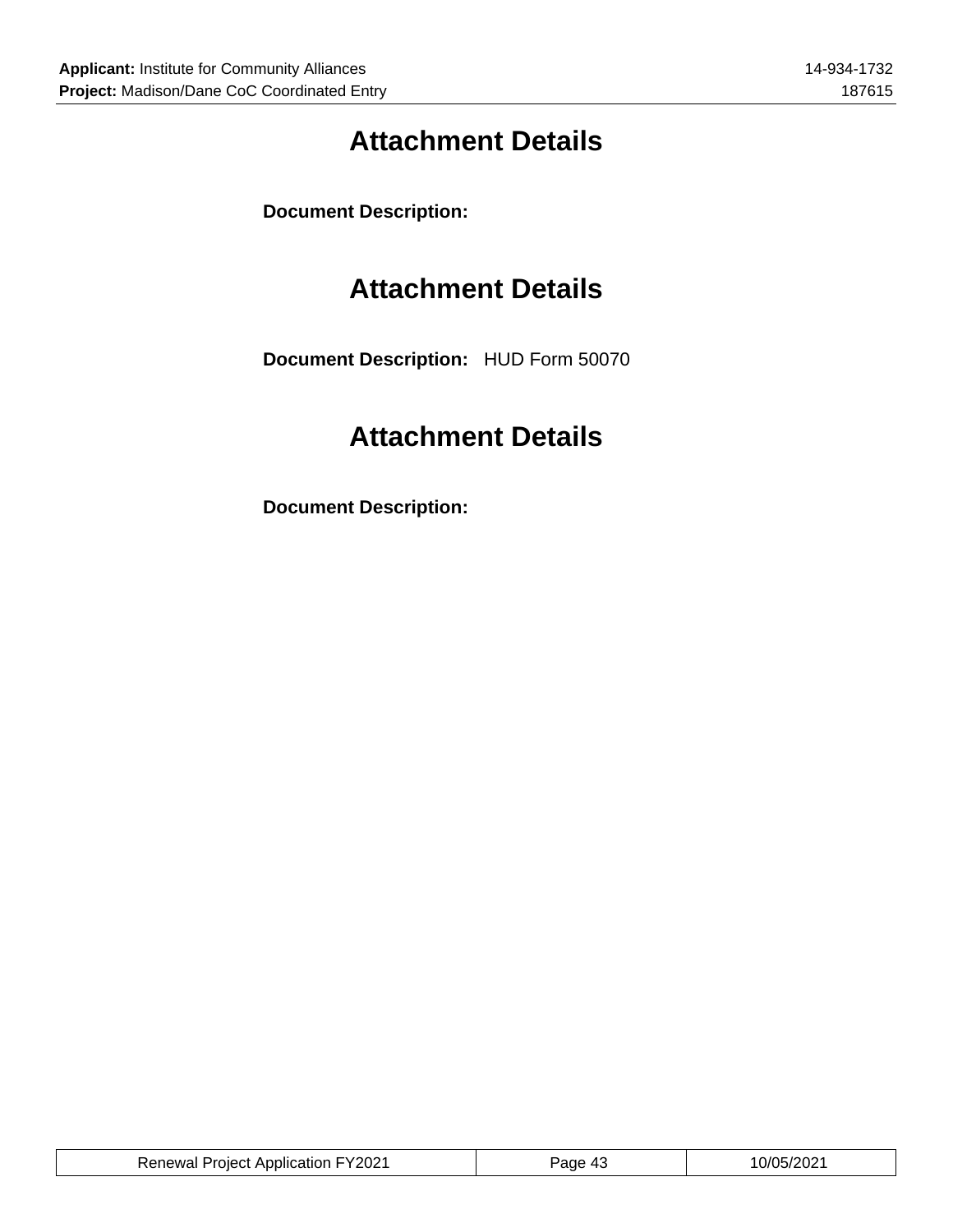# **7B. Certification**

# **A. For all projects: Fair Housing and Equal Opportunity**

It will comply with Title VI of the Civil Rights Act of 1964 (42 U.S.C. 2000(d)) and regulations pursuant thereto (Title 24 CFR part I), which state that no person in the United States shall, on the ground of race, color or national origin, be excluded from participation in, be denied the benefits of, or be otherwise subjected to discrimination under any program or activity for which the applicant receives Federal financial assistance, and will immediately take any measures necessary to effectuate this agreement. With reference to the real property and structure(s) thereon which are provided or improved with the aid of Federal financial assistance extended to the applicant, this assurance shall obligate the applicant, or in the case of any transfer, transferee, for the period during which the real property and structure(s) are used for a purpose for which the Federal financial assistance is extended or for another purpose involving the provision of similar services or benefits.

It will comply with the Fair Housing Act (42 U.S.C. 3601-19), as amended, and with implementing regulations at 24 CFR part 100, which prohibit discrimination in housing on the basis of race, color, religion, sex, disability, familial status or national origin.

It will comply with Executive Order 11063 on Equal Opportunity in Housing and with implementing regulations at 24 CFR Part 107 which prohibit discrimination because of race, color, creed, sex or national origin in housing and related facilities provided with Federal financial assistance.

It will comply with Executive Order 11246 and all regulations pursuant thereto (41 CFR Chapter 60-1), which state that no person shall be discriminated against on the basis of race, color, religion, sex or national origin in all phases of employment during the performance of Federal contracts and shall take affirmative action to ensure equal employment opportunity. The applicant will incorporate, or cause to be incorporated, into any contract for construction work as defined in Section 130.5 of HUD regulations the equal opportunity clause required by Section 130.15(b) of the HUD regulations.

It will comply with Section 3 of the Housing and Urban Development Act of 1968, as amended (12 U.S.C. 1701(u)), and regulations pursuant thereto (24 CFR Part 135), which require that to the greatest extent feasible opportunities for training and employment be given to lower-income residents of the project and contracts for work in connection with the project be awarded in substantial part to persons residing in the area of the project.

It will comply with Section 504 of the Rehabilitation Act of 1973 (29 U.S.C. 794), as amended, and with implementing regulations at 24 CFR Part 8, which prohibit discrimination based on disability in Federally-assisted and conducted programs and activities.

It will comply with the Age Discrimination Act of 1975 (42 U.S.C. 6101-07), as amended, and implementing regulations at 24 CFR Part 146, which prohibit discrimination because of age in projects and activities receiving Federal financial assistance.

| <b>Renewal Project Application FY2021</b> | Page 44 | 10/05/2021 |
|-------------------------------------------|---------|------------|
|-------------------------------------------|---------|------------|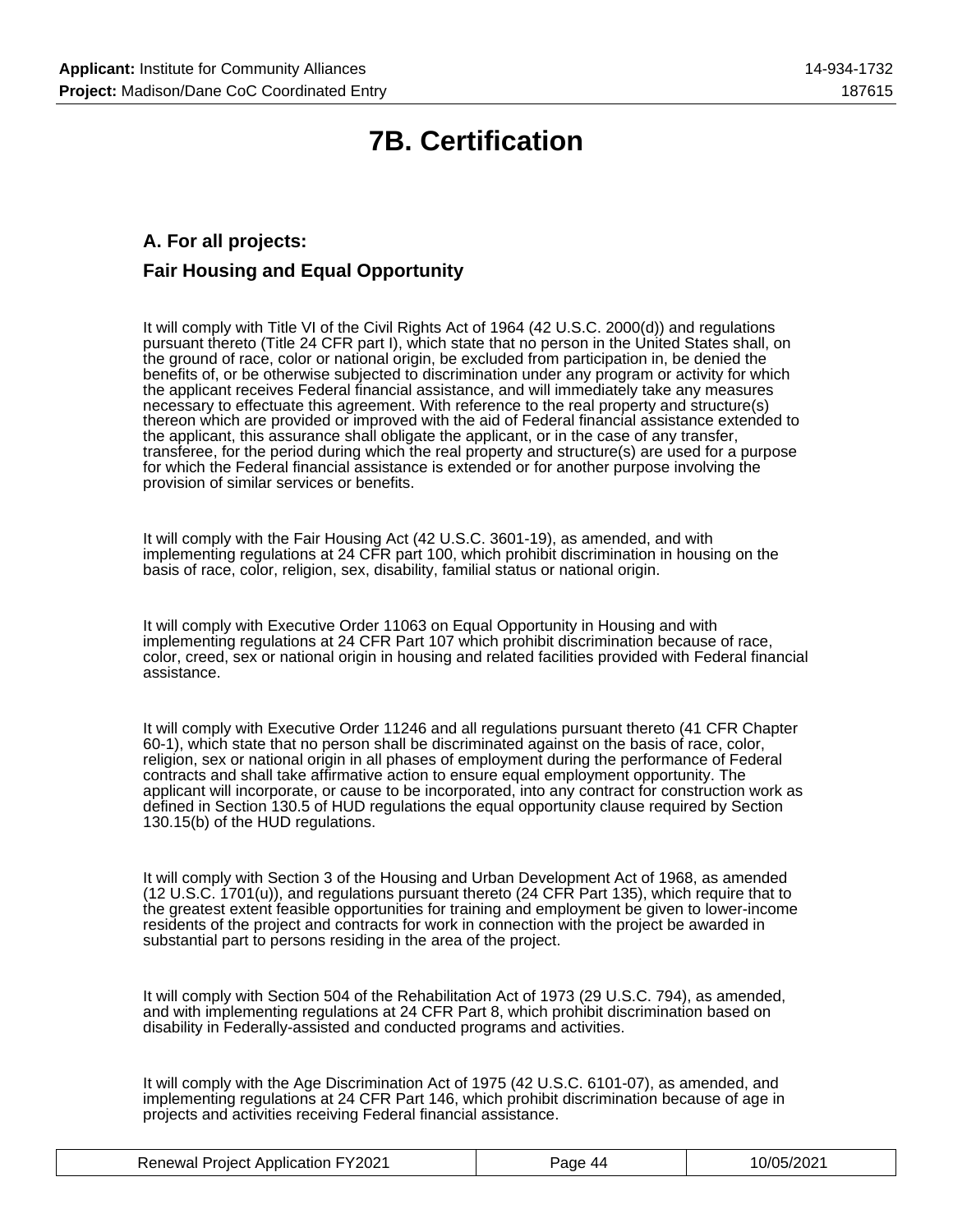It will comply with Executive Orders 11625, 12432, and 12138, which state that program participants shall take affirmative action to encourage participation by businesses owned and operated by members of minority groups and women.

If persons of any particular race, color, religion, sex, age, national origin, familial status, or disability who may qualify for assistance are unlikely to be reached, it will establish additional procedures to ensure that interested persons can obtain information concerning the assistance. It will comply with the reasonable modification and accommodation requirements and, as appropriate, the accessibility requirements of the Fair Housing Act and section 504 of the Rehabilitation Act of 1973, as amended.

### **Additional for Rental Assistance Projects:**

If applicant has established a preference for targeted populations of disabled persons pursuant to 24 CFR 578.33(d) or 24 CFR 582.330(a), it will comply with this section's nondiscrimination requirements within the designated population.

### **B. For non-Rental Assistance Projects Only.**

### **20-Year Operation Rule.**

Applicants receiving assistance for acquisition, rehabilitation or new construction: The project will be operated for no less than 20 years from the date of initial occupancy or the date of initial service provision for the purpose specified in the application.

### **15-Year Operation Rule – 24 CFR part 578 only.**

Applicants receiving assistance for acquisition, rehabilitation or new construction: The project will be operated for no less than 15 years from the date of initial occupancy or the date of initial service provision for the purpose specified in the application.

### **1-Year Operation Rule.**

For applicants receiving assistance for supportive services, leasing, or operating costs but not receiving assistance for acquisition, rehabilitation, or new construction: The project will be operated for the purpose specified in the application for any year for which such assistance is provided.

### **C. Explanation.**

Where the applicant is unable to certify to any of the statements in this certification, such applicant shall provide an explanation.

### **Name of Authorized Certifying Official** David Discher

**Date:** 10/04/2021

**Title:** Chief Executive Officer

### **Applicant Organization:** Institute for Community Alliances

| <b>Renewal Project Application FY2021</b> | Page 45 | 10/05/2021 |
|-------------------------------------------|---------|------------|
|-------------------------------------------|---------|------------|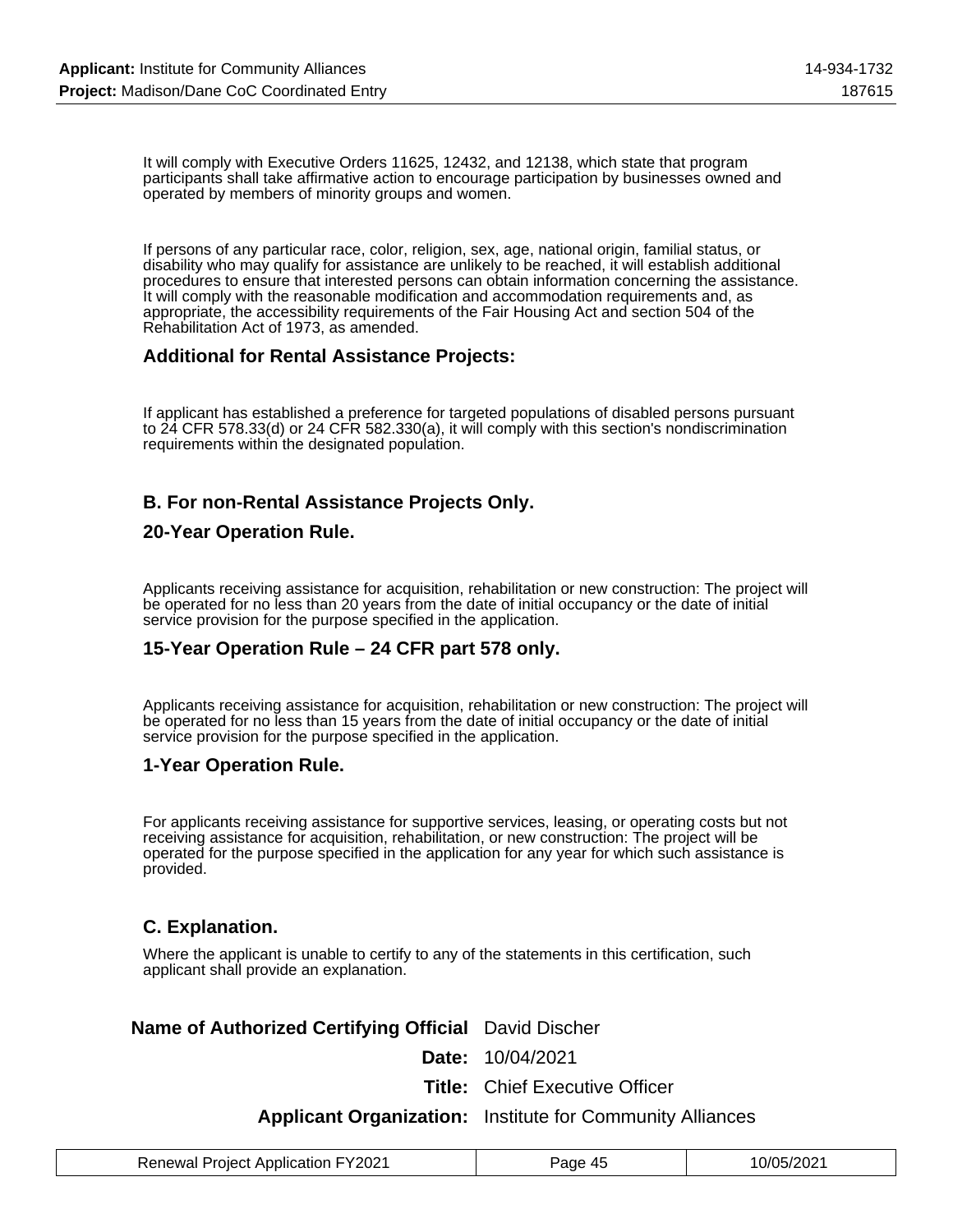# **PHA Number (For PHA Applicants Only):**

- **I certify that I have been duly authorized by the applicant to submit this Applicant Certification and to ensure compliance. I am aware that any false, ficticious, or fraudulent statements or claims may subject me to criminal, civil, or administrative penalties . (U.S. Code, Title 218, Section 1001).** X
- **Active SAM Status Requirement. I certify that our organization has an active System for Award Management (SAM) registration as required by 2 CFR 200.300(b) at the time of project application submission to HUD and will ensure this SAM registration will be renewed annually to meet this requirement.** X

| <b>Renewal Project Application FY2021</b> | Page 46 | 10/05/2021 |
|-------------------------------------------|---------|------------|
|-------------------------------------------|---------|------------|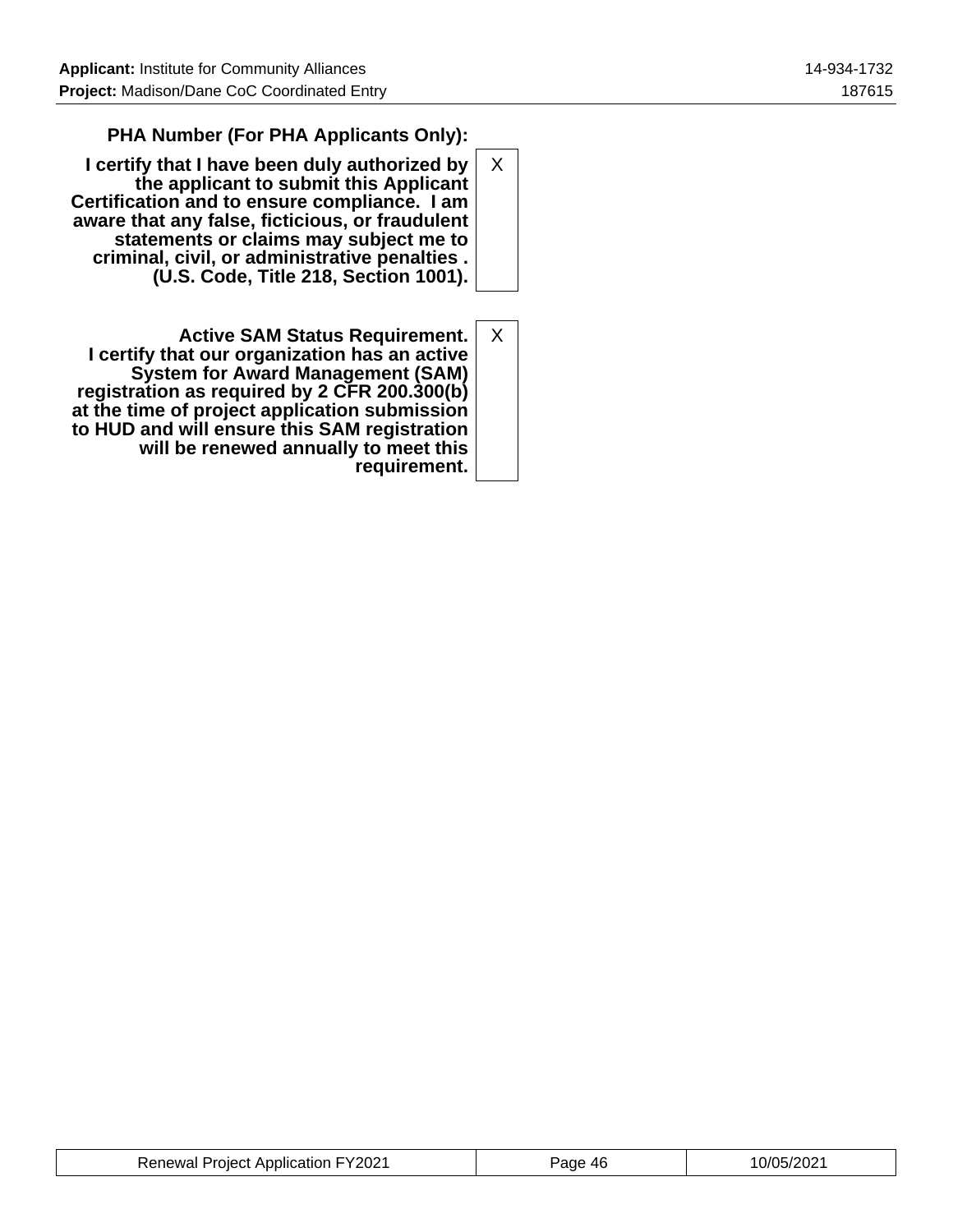# **8B Submission Summary**

| Page                                  | <b>Last Updated</b> |  |  |
|---------------------------------------|---------------------|--|--|
|                                       | 10/01/2021          |  |  |
| 1A. SF-424 Application Type           |                     |  |  |
| 1B. SF-424 Legal Applicant            | No Input Required   |  |  |
| <b>1C. SF-424 Application Details</b> | No Input Required   |  |  |
| 1D. SF-424 Congressional District(s)  | 10/01/2021          |  |  |
| 1E. SF-424 Compliance                 | 09/28/2021          |  |  |
| 1F. SF-424 Declaration                | 10/01/2021          |  |  |
| 1G. HUD-2880                          | 10/01/2021          |  |  |
| 1H. HUD-50070                         | 10/01/2021          |  |  |
|                                       |                     |  |  |

| <b>Renewal Project Application FY2021</b> | Page 47 | 10/05/2021 |
|-------------------------------------------|---------|------------|
|-------------------------------------------|---------|------------|